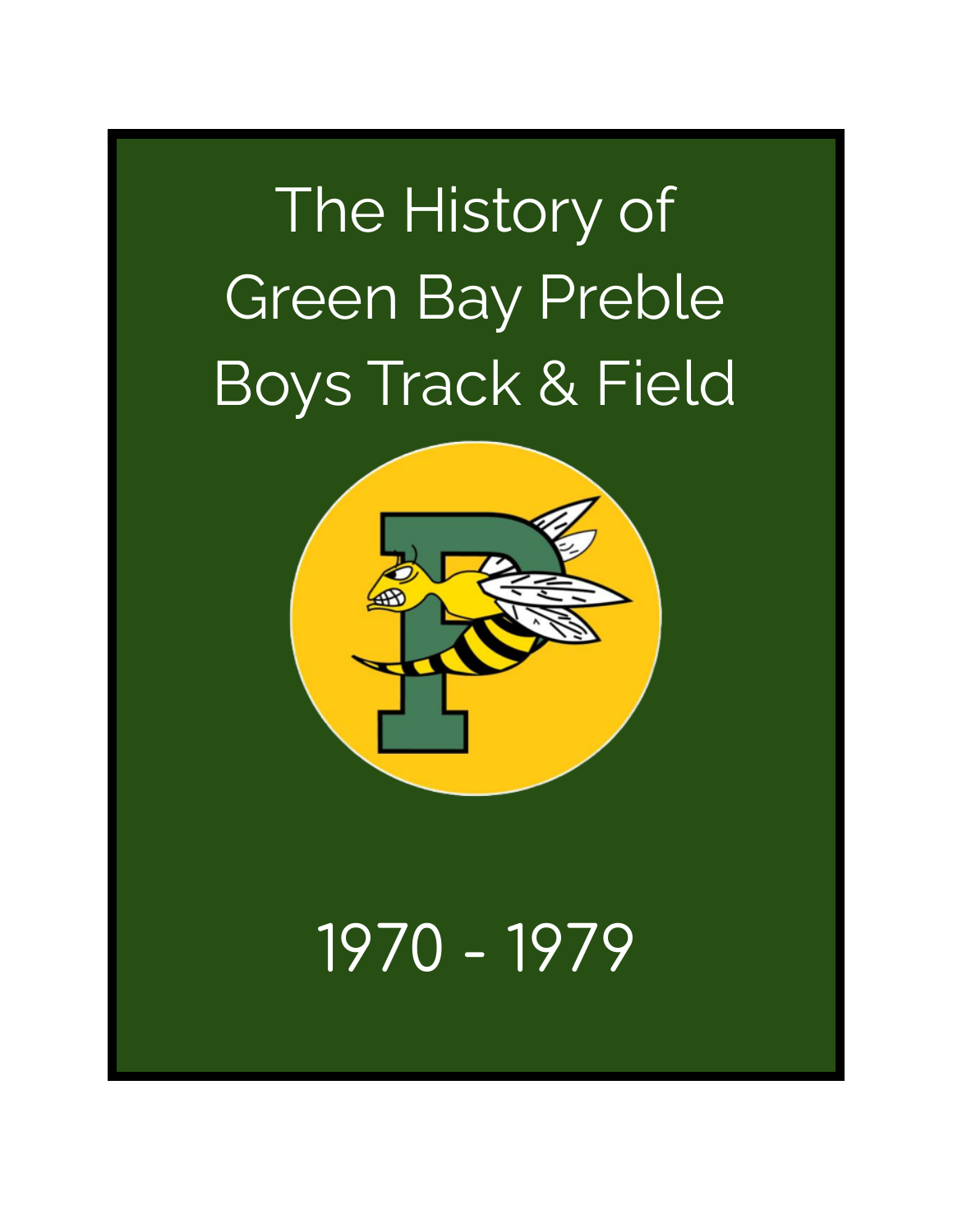## **Table of Contents**

| <u> 1970</u>  | <u> 1971</u>  |
|---------------|---------------|
| <u> 1972 </u> | <u> 1973 </u> |
| <u> 1974</u>  | 1975          |
| <u> 1976</u>  | <u> 1977</u>  |
| 1978          | 1979          |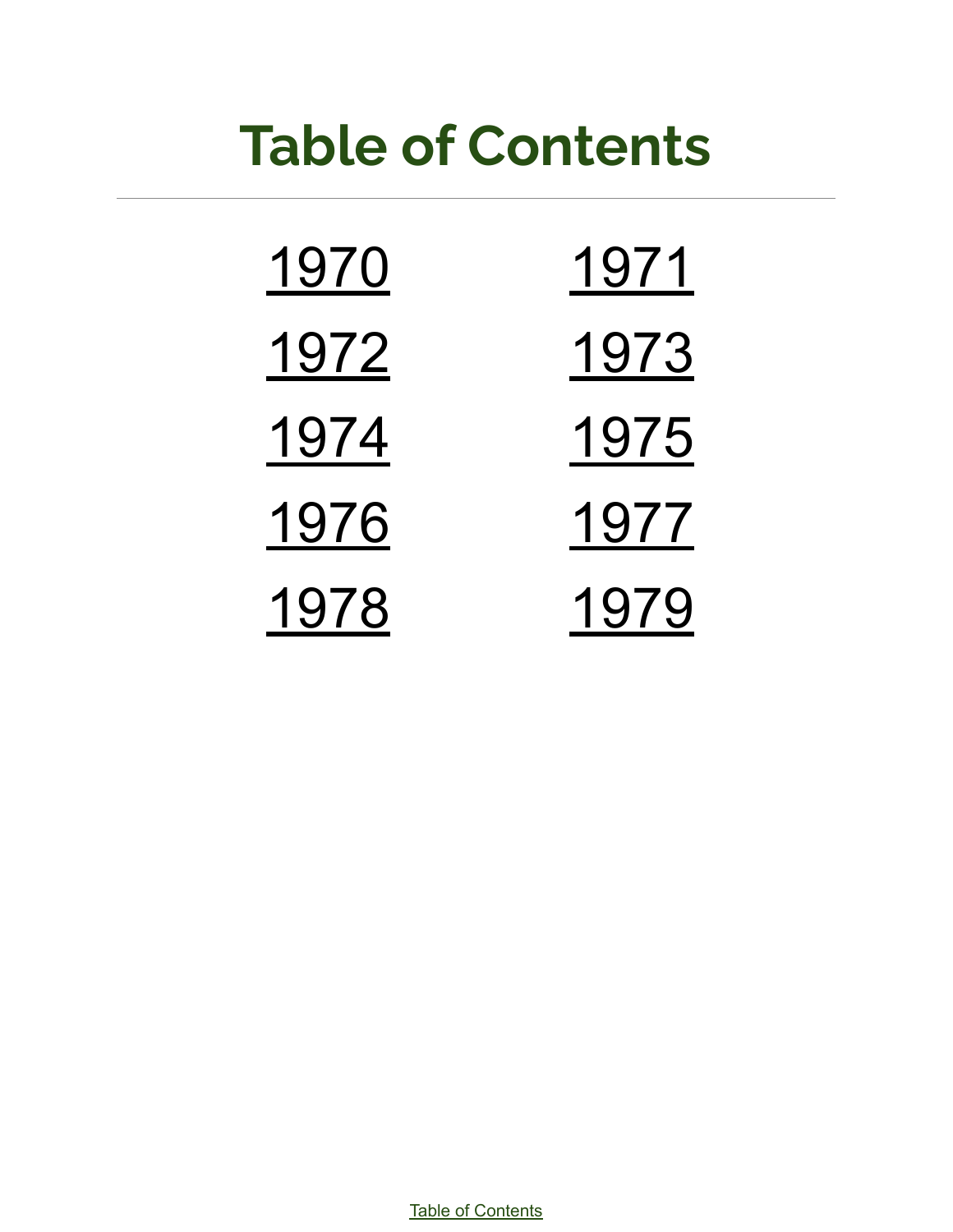# <span id="page-2-0"></span>**1970**

### Coaching Staff

**Head Coach** Frank Pirman

**Assistant Coaches** Jack Drankoff, Ron Dauplaise

#### Season Results

#### **Indoor**

**FRVC Conference** 10th Place

#### **Outdoor**

**City Meet** 4th Place

**FRVC Conference** 10th Place

#### **WIAA Tournament**

**WIAA Regional** 10th Place

### Season Highlights

The 1970 season marks the first year as head coach for Frank Pirman. Also joining the coaching staff if Jack Drankoff. Jack will end up taking over the Junior High Program at Preble and then in 1972, the team at newly opened Edison Junior High.

Top Individuals were Steve Baker with a new record in the 2 Mile Run and the relay team of Doug Blegen, Mark Blozinski, Walter Peppler, and Jerry Pinchart who set a new record in the 880 Yard Relay.

#### Records Set

| Outdoor | Steve Baker - 2 Mile Run (10:15.8)                                                  |
|---------|-------------------------------------------------------------------------------------|
|         | Doug Blegen, Mark Blozinski, Walter Peppler, Jerry Pinchart - 880 Yd Relay (1:34.8) |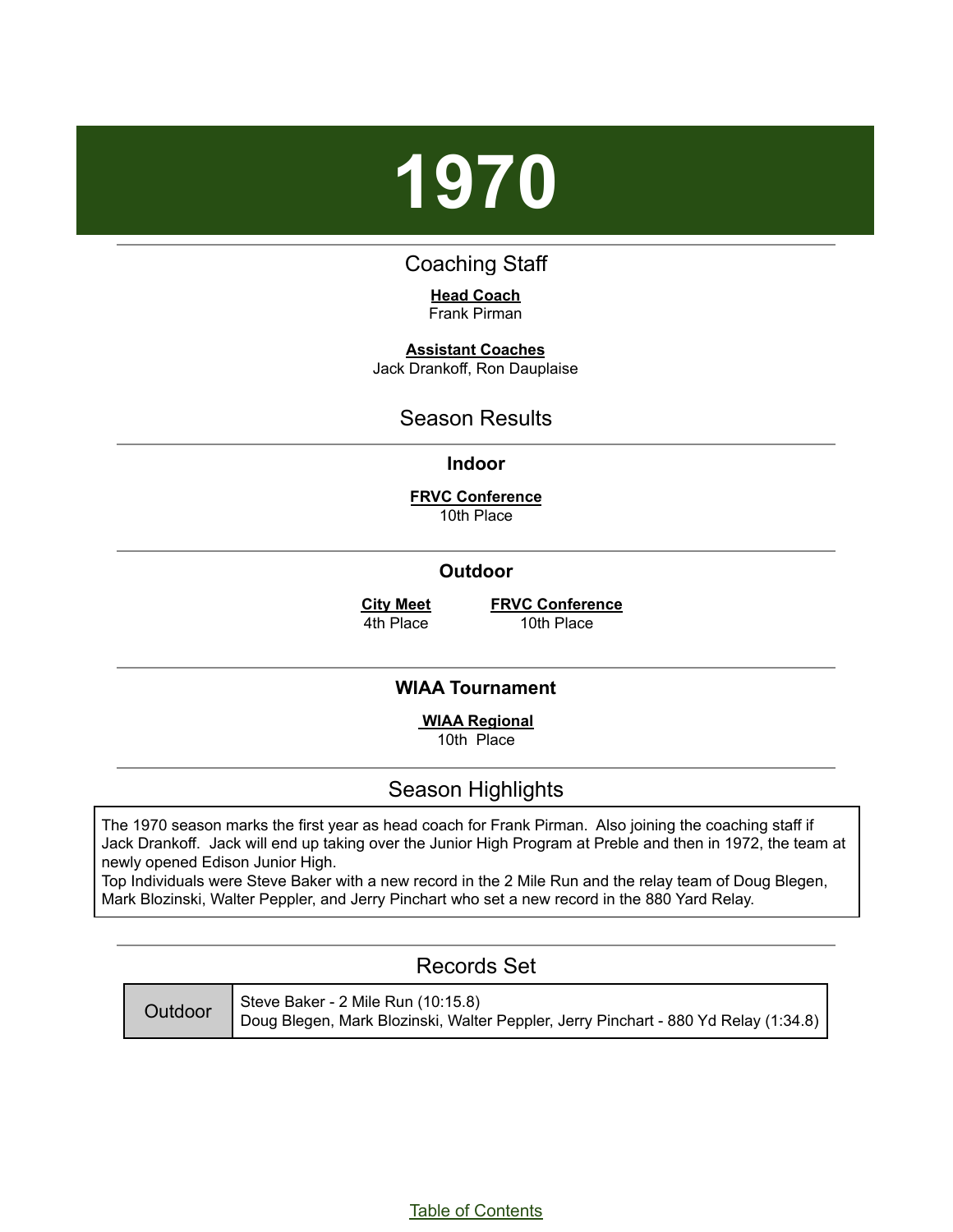| <b>FRVC Conference - Indoor</b>       |                           |                                                        |                                                       |
|---------------------------------------|---------------------------|--------------------------------------------------------|-------------------------------------------------------|
| 10th Place<br><b>Team Place</b>       |                           |                                                        |                                                       |
| <b>Green Bay City Meet - Outdoor</b>  |                           |                                                        |                                                       |
| 4th Place<br><b>Team Place</b>        |                           |                                                        |                                                       |
| 2nd Place                             |                           | <b>4th Place</b>                                       | <b>5th Place</b>                                      |
| Steve Baker - 2 Mile Run              | >Doug Blegen - 880 Yd Run |                                                        | >Mark Blozinski - 220 Yd Dash<br>>Ken Mead - Mile Run |
| <b>FRCC Conference Meet - Outdoor</b> |                           |                                                        |                                                       |
| 10th Place<br><b>Team Place</b>       |                           |                                                        |                                                       |
|                                       |                           |                                                        |                                                       |
|                                       |                           | <b>WIAA Regional</b><br><b>Top 3 advance Sectional</b> |                                                       |
|                                       | <b>Team Place</b>         | 8th Place                                              |                                                       |
| <b>4th Place</b>                      |                           |                                                        | <b>5th Place</b>                                      |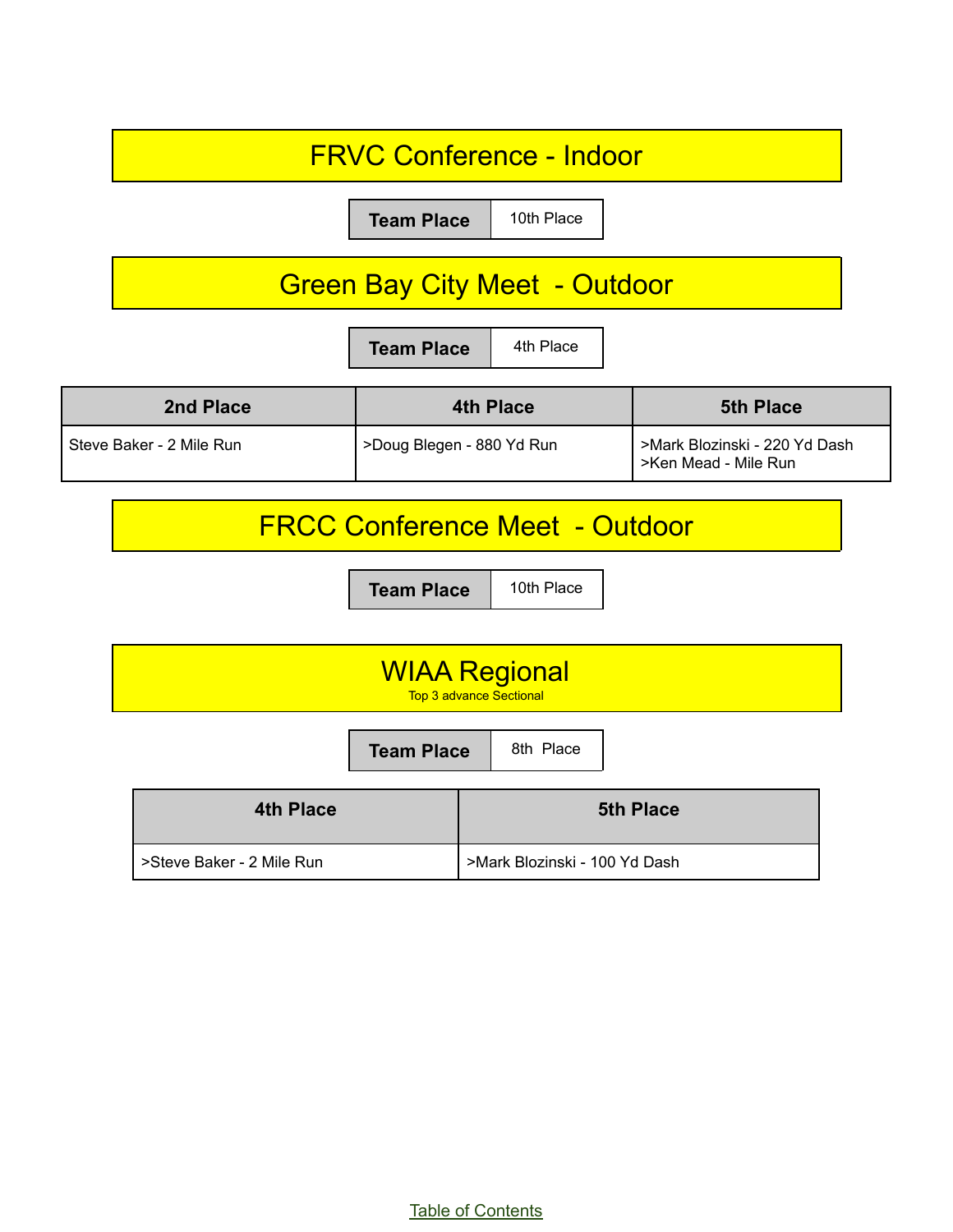# <span id="page-4-0"></span>**1971**

#### Coaching Staff

#### **Head Coach** Frank Pirman

## **Assistant Coaches**

Jim Buckmaster

#### Season Results

#### **Indoor**

**FRVC Conference** 9th Place

#### **Outdoor**

**FRVC Conference** 9th Place

**City Meet** 4th Place

#### **WIAA Tournament**

**WIAA Regional**

5th Place

**WIAA Sectional** 9 Place

**WIAA State Meet** 0 Points

### Season Highlights

The 1971 Preble Track and Field Team had a difficult season with their top finish a 5th place at the WIAA Regional Meet.

Top Individuals included new record holders Dennis Vincent (880 Yd Run), Pete Knox (Mile Run), and Steve Baker (2 Mile Run). Other top performers were Bill Niedermeyer who qualified for the State Meet in the Pole Vault, Steve Baker (distance), Ken Mead (weights),Fran Boncher (hurdles and Jumps), Ron Pierquet (relays), Ron Lesmiller (relays), and Dave Pirlott (sprints).

#### Records Set

| Outdoor | Dennis Vincent - 880 Yd Run (2:01.6)<br>Pete Knox - Mile Run (4:40.7)<br>Steve Baker - 2 Mile Run (9:59.5) |
|---------|------------------------------------------------------------------------------------------------------------|
|---------|------------------------------------------------------------------------------------------------------------|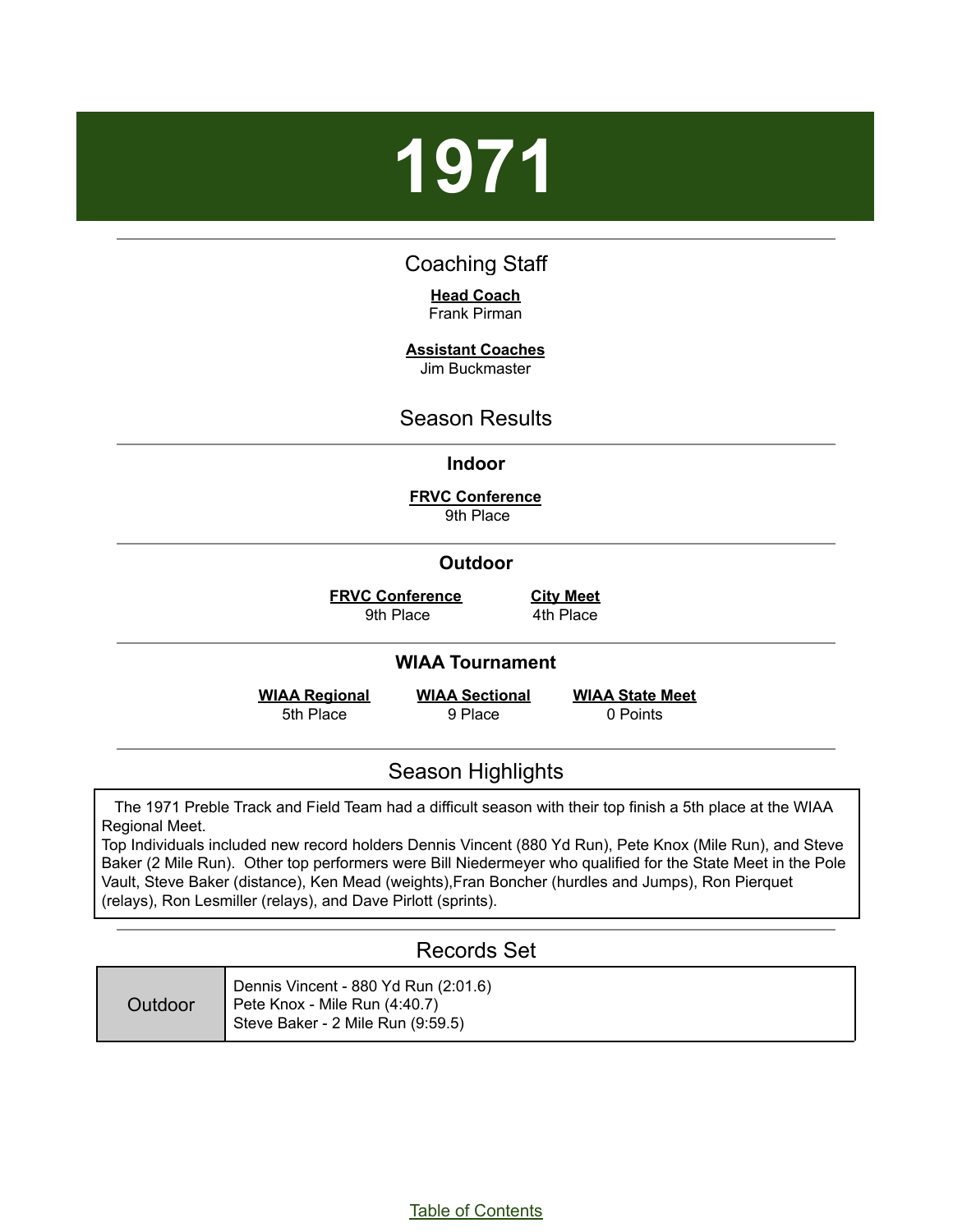## FRVC Conference Meet - Indoor **Team Place** | 9th Place **No Placers** Green Bay City Meet - Outdoor **Team Place** 4th Place **1st Place 2nd Place 3rd Place** >Dennis Vincent - 880 Yd Run | >Steve Baker - 2 Mile Run | >Pete Knox - Mile Run **4th Place 5th Place**

| >Ken Mead - Shot Put<br>>Fran Boncher - 180 Yd. L Hurdles | >Don Miller - 120 Yd H Hurdles<br><b>Starburg 1 Seart Find Seart</b> Find Seng Jump |
|-----------------------------------------------------------|-------------------------------------------------------------------------------------|
| >Bill Niedermeyer - Pole Vault                            | >Dave Pirlott - 220 Yd Dash                                                         |

## FRVC Conference Meet - Outdoor

**Team Place** 9th Place

| 2nd Place                    | <b>4th Place</b>          |
|------------------------------|---------------------------|
| >Dennis Vincent - 880 Yd Run | >Steve Baker - 2 Mile Run |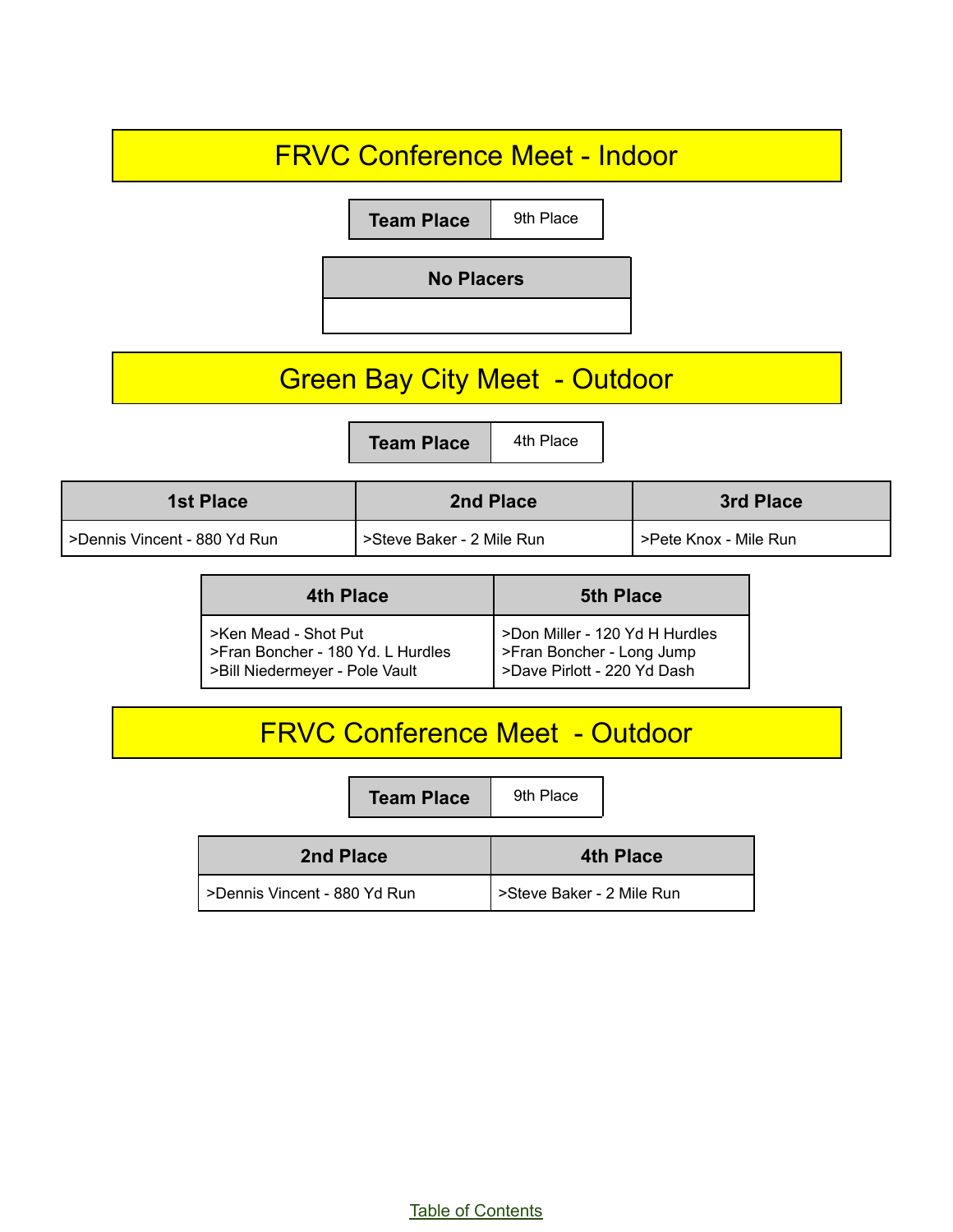## WIAA Regional

Top 4 qualify for the Sectional Meet

#### **Team Place** 5th Place

| <b>1st Place</b>               | 2nd Place                                          | 3rd Place                                            |
|--------------------------------|----------------------------------------------------|------------------------------------------------------|
| <b>Sectional Qualifier</b>     | <b>Sectional Qualifier</b>                         | <b>Sectional Qualifier</b>                           |
| l >Dennis Vincent - 880 Yd Run | >Pete Knox - Mile Run<br>>Steve Baker - 2 Mile Run | >Ken Mead - Discus<br>>Bill Niedermeyer - Pole Vault |

| 4th Place                        | <b>5th Place</b>              |
|----------------------------------|-------------------------------|
| >Fran Boncher - 180 Yd L Hurdles | >Mile Relay - Mead, Pierquet, |
| >Ken Mead - Shot Put             | Lesmiller, Vincent            |

## WIAA Sectional

Top 2 advance to the State Meet

**Team Place** 9th Place

| 2nd Place<br><b>State Meet Qualifier</b> | 3rd Place                    |
|------------------------------------------|------------------------------|
| >Bill Niedermeyer - Pole Vault           | >Dennis Vincent - 880 Yd Run |

| <b>4th Place</b>          | <b>5th Place</b>                            |
|---------------------------|---------------------------------------------|
| >Steve Baker - 2 Mile Run | >Pete Knox - Mile run<br>>Ken Mead - Discus |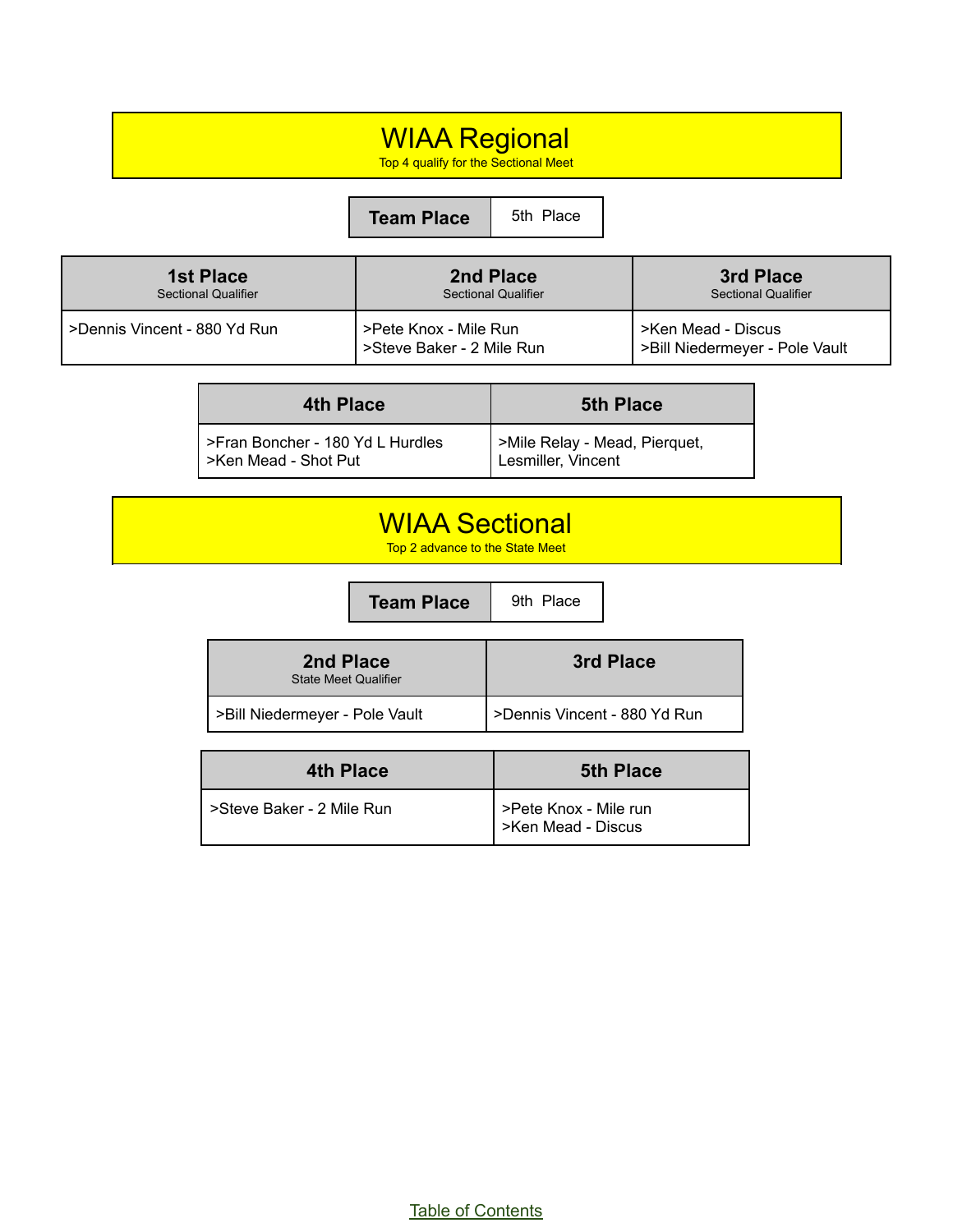## WIAA State Meet **Team Place** 0 Points **Participants** >Bill Niedermeyer - Pole Vault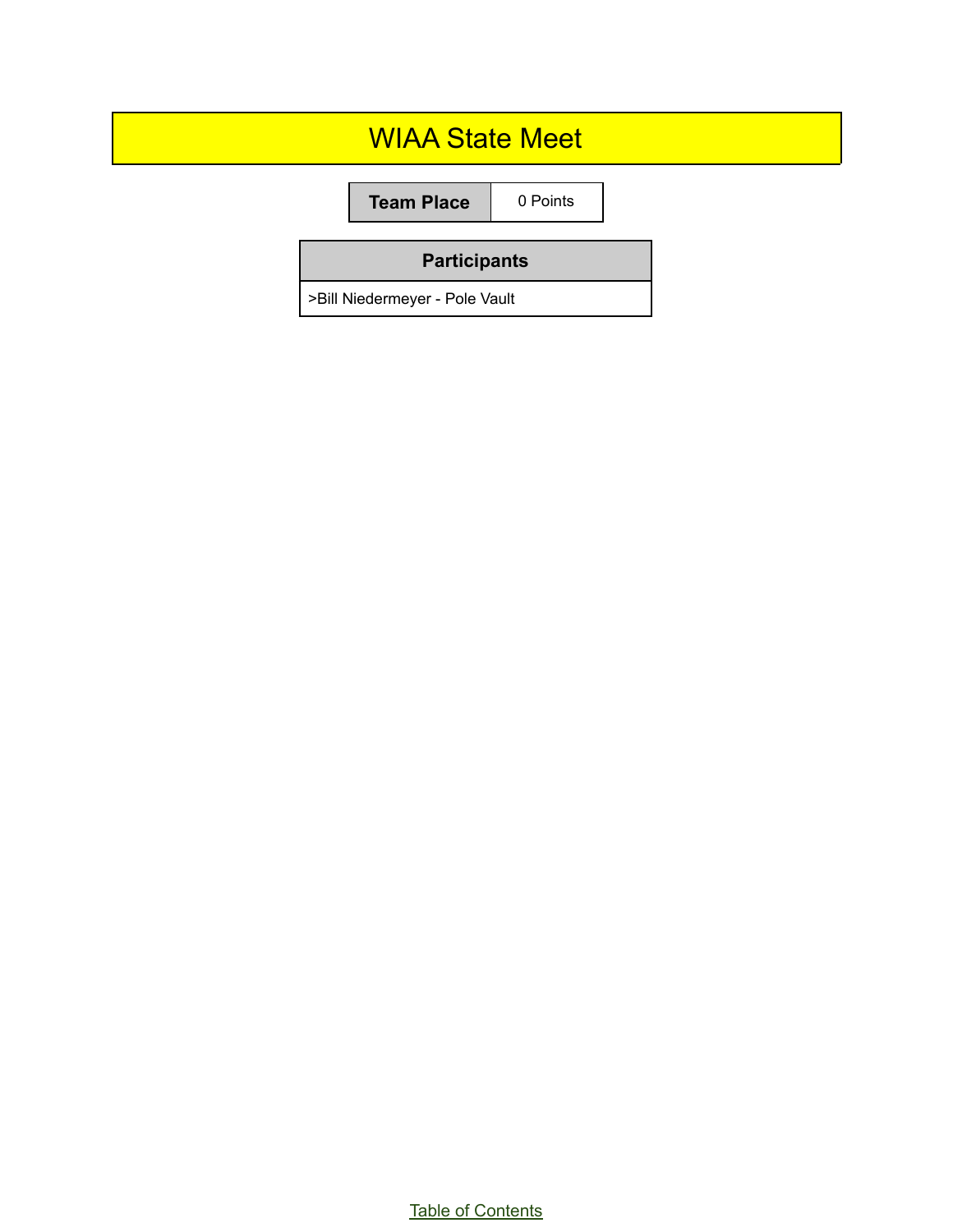# <span id="page-8-0"></span>**1972**

#### Coaching Staff

**Head Coach** Frank Pirman

**Assistant Coaches** Jim Buckmaster

#### Season Results

#### **Indoor**

**FRVC Conference** 9th Place

#### **Outdoor**

**City Meet**

**FRVC Conference** 8th Place (tie)

**FRVC Relays** 8th Place

4th Place

#### **WIAA Tournament**

**WIAA Regional** 5th Place

**WIAA Sectional** ? Place

**WIAA State Meet** 0 Points

#### Season Highlights

The 1972 Preble Men's Track and Field Team had limited success with their best finish being a 5th place in the WIAA Regional Meet.

Individually the Hornets were led by Sectional Qualifiers Steve Baker (2 Mile), Bill Stone (120 Yd High Hurdles), Dennis Vincent (880 Yd Run), and Bill Pierquet (high jump). Records set during the season included Don Morey in the Indoor Mile Run, Pete Knox in the Indoor 2 Mile Run, and Bill Pierquet (high jump). Other top performers were Bill Niedermeyer (pole vault), Don Miller (hurdles), Eric Tollefson (pole vault), and Brent Alberts (220 Yd dash),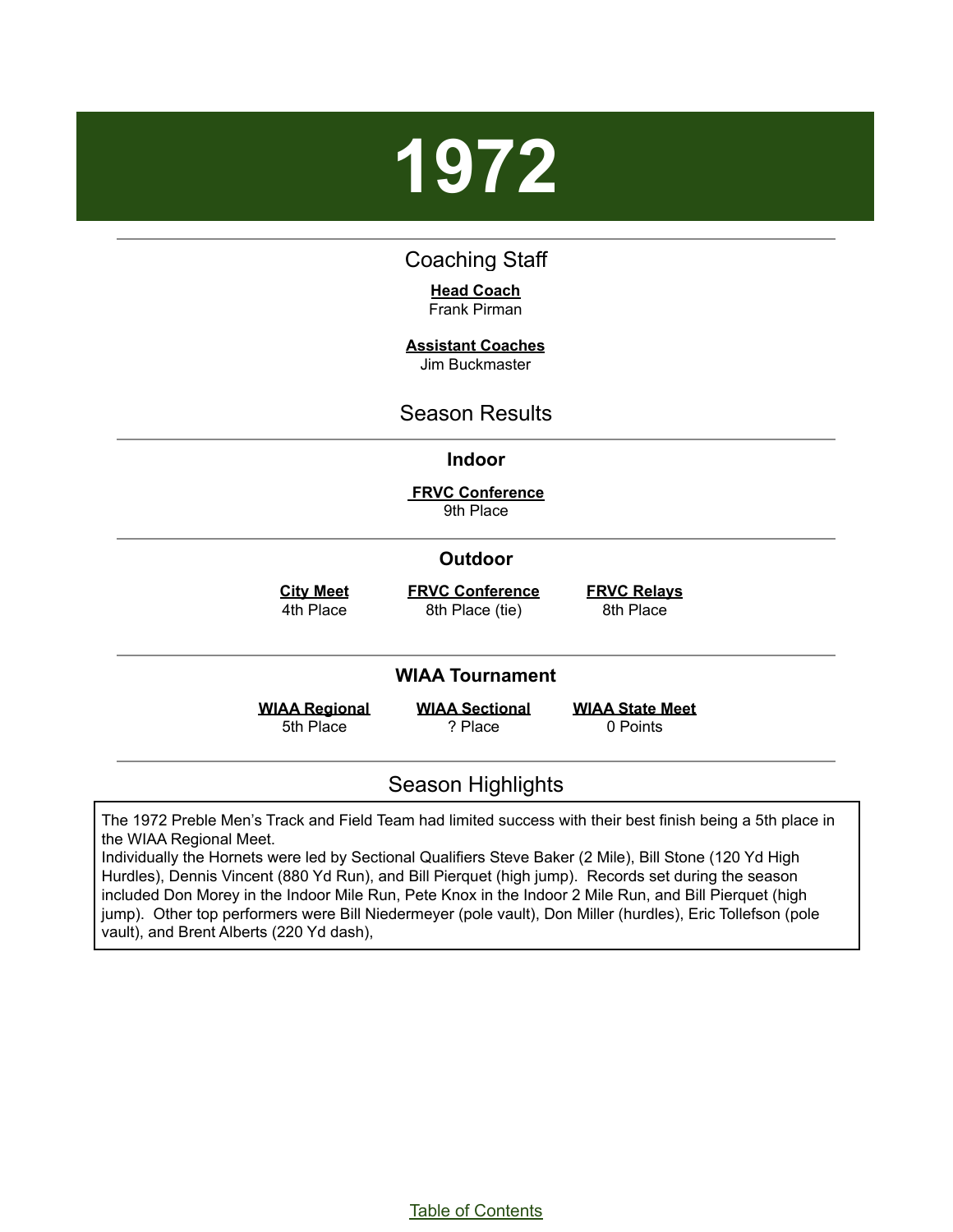#### Records Set

| <b>Indoor</b>  | Don Morey - Mile Run (4:51.4)<br>Pete Knox - 2 Mile Run (10:11) |
|----------------|-----------------------------------------------------------------|
| <b>Outdoor</b> | Bill Pierquet - High Jump (6' - Tied Record)                    |

## FRVC Conference Meet - Indoor

**Team Place** 9th Place

**5th Place**

>Dennis Vincent - 880 Yd Run

## Green Bay City Meet - Outdoor

**Team Place** 4th Place

| <b>1st Place</b>                                                 | 2nd Place             | 3rd Place                                                                                   |
|------------------------------------------------------------------|-----------------------|---------------------------------------------------------------------------------------------|
| I >Dennis Vincent - 880 Yd Run<br>>Bill Niedermeyer - Pole Vault | >Pete Knox - Mile Run | >Don Miller - 120 Yd H Hurdles<br>>Steve Baker - 2 Mile Run<br>>Eric Tollefson - Pole Vault |

| 4th Place                  | <b>5th Place</b>                                                 |
|----------------------------|------------------------------------------------------------------|
| >Bill Pierquet - High Jump | >Bill Stone - 180 Yd L Hurdles<br>  >Brent Alberts - 220 Yd Dash |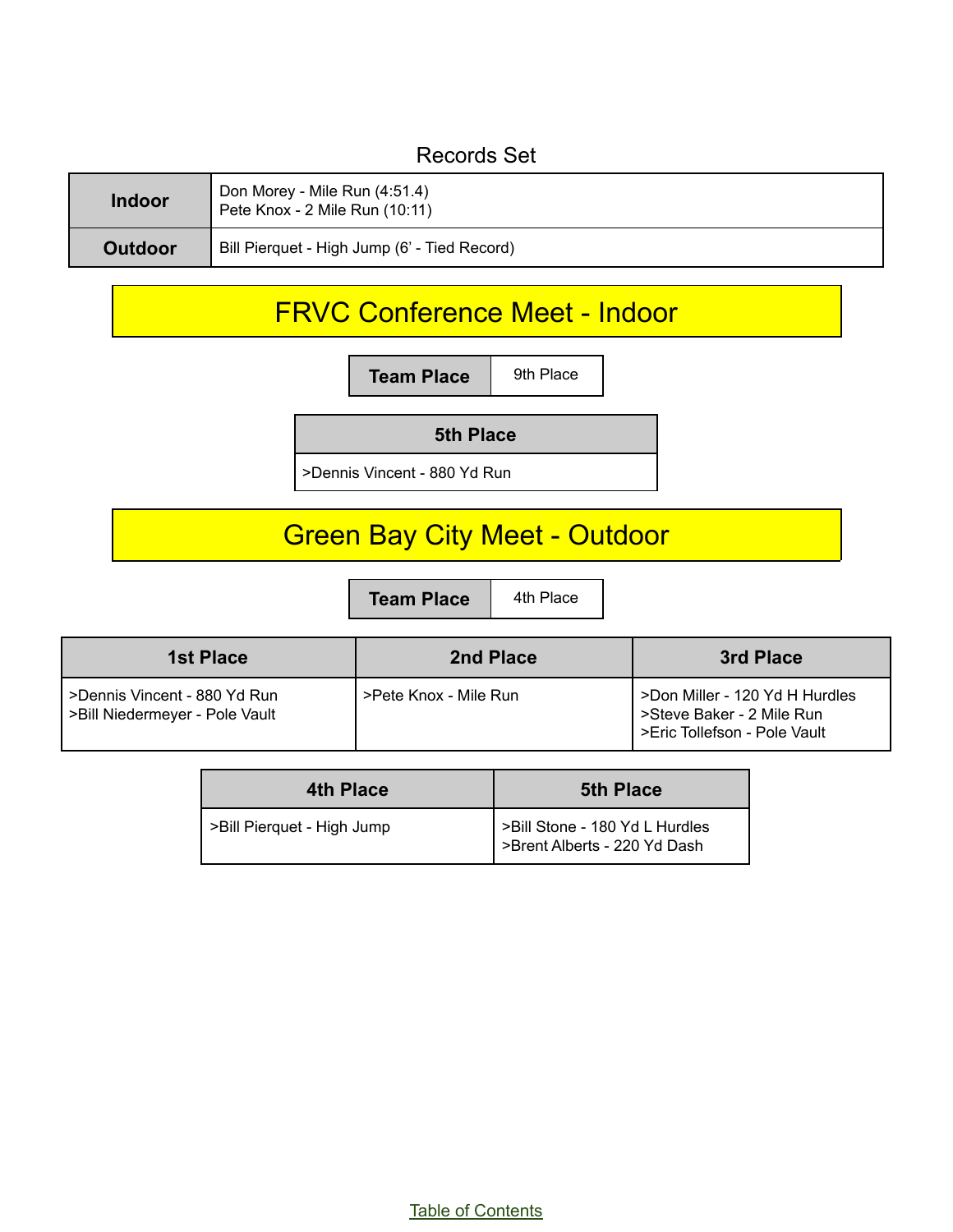## FRVC Conference Meet - Outdoor

| <b>Team Place</b>         | 8th Place (tie)                                       |  |
|---------------------------|-------------------------------------------------------|--|
| 4th Place                 | <b>5th Place</b>                                      |  |
| >Steve Baker - 2 Mile Run | >Pete Knox - Mile Run<br>>Dennis Vincent - 880 Yd Run |  |

## FRCC Conference Relays - Outdoor

**Team Place** 8th Place

#### **4th Place**

>Pole Vault Relay - Flegal, Brienen, Widmar >2 Mile Relay - Baker, Nelson, Knox, Vincent

### WIAA Regional Top 4 qualify for the Sectional Meet

**Team Place** | 5th Place

| 2nd Place                  | 3rd Place                                                      | <b>4th Place</b>           |
|----------------------------|----------------------------------------------------------------|----------------------------|
| <b>Sectional Qualifier</b> | <b>Sectional Qualifier</b>                                     | <b>Sectional Qualifier</b> |
| >Steve Baker - 2 Mile Run  | >Bill Stone - 120 Yd H Hurdles<br>>Dennis Vincent - 880 Yd Run | >Bill Pierquet - High Jump |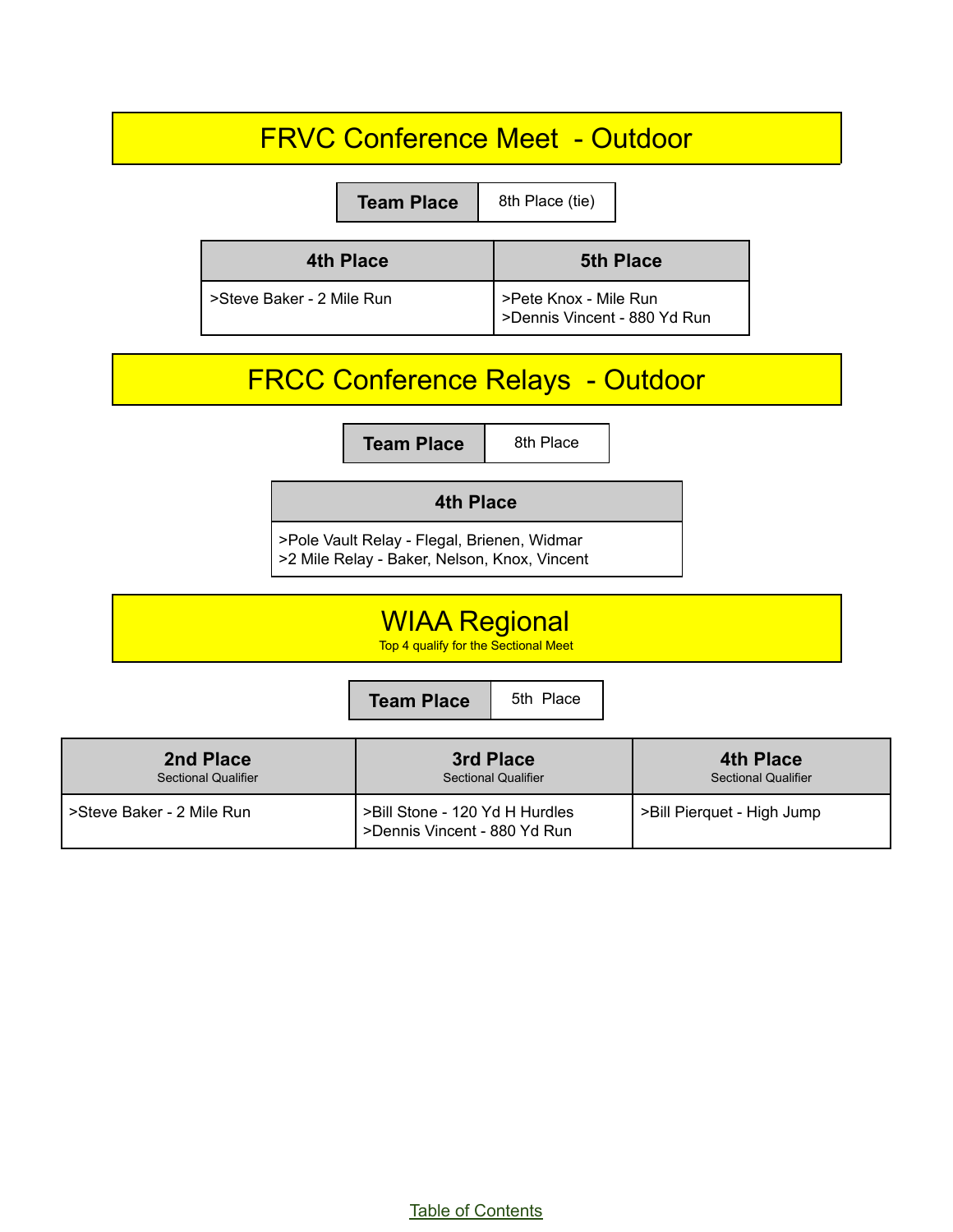| <b>WIAA Sectional</b><br>First place advance to the State Meet |  |  |
|----------------------------------------------------------------|--|--|
| Place<br><b>Team Place</b>                                     |  |  |
| No top 5 places                                                |  |  |
| <b>WIAA State Meet</b>                                         |  |  |
| 0 Points<br><b>Team Place</b>                                  |  |  |
| <b>No Participants</b>                                         |  |  |
|                                                                |  |  |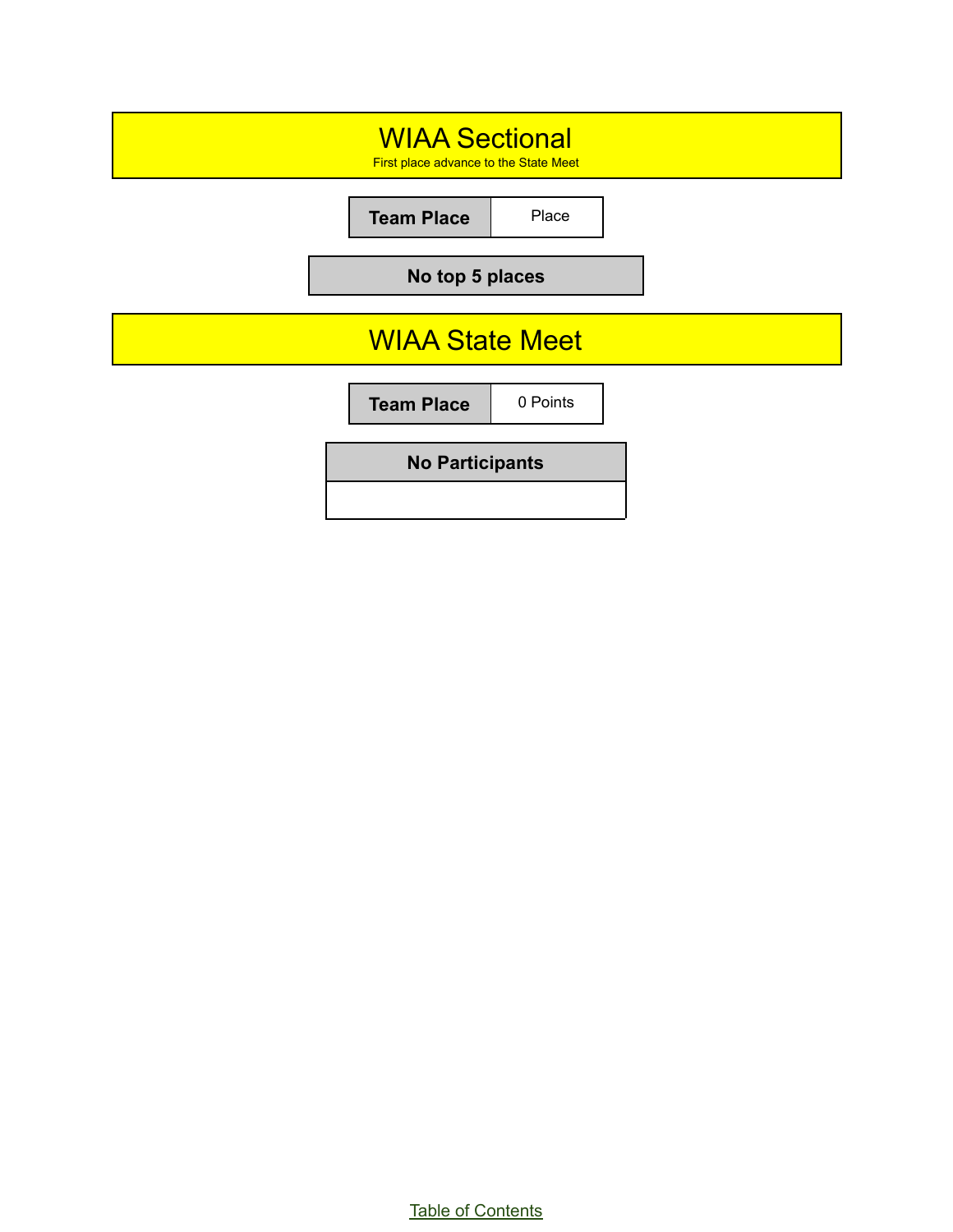# <span id="page-12-0"></span>**1973**

#### Coaching Staff

#### **Head Coach** Frank Pirman

**Assistant Coaches** Jim Buckmaster, Roger Klein

#### Season Results

#### **Indoor**

**FRVC Conference** 9th Place

#### **Outdoor**

**City Meet** Place

**Conference Meet** 7th Place

**FRVC Relays**

6th Place

#### **WIAA Tournament**

**WIAA Regional** 4th Place

**WIAA Sectional** 10th Place

**WIAA State Meet** 0 Points

#### Season Highlights

The 1973 Hornet Track and Field Team had limited success with their best finish a 4th place at the WIAA Regional Meet.

Individually the Hornet's were led by Pete Know who qualified for the State Meet and also set the school record in the 2 Mile. Other top performers were Bill Niedermeyer (pole vault), Chuck Servi (high jump), Bill Stone (hurdles), Don Miller (hurdles), Mark Schahczewski (middle distance and relays), Dennis Vincent (middle distance), Paul Nelson (middle distance), Rick Kellogg (distance), Chuck Roberts (distance), Scott Paplaham (shot put), Steve Stolberg (sprints and relays), Don Morey (distance), Steve Popp (sprints and relays), and John Peters (sprints and relays)

#### Records Set

| Indoc |  |
|-------|--|
|       |  |
|       |  |

 $\text{I}$  Pete Knox - 2 Mile Run (9:38.7)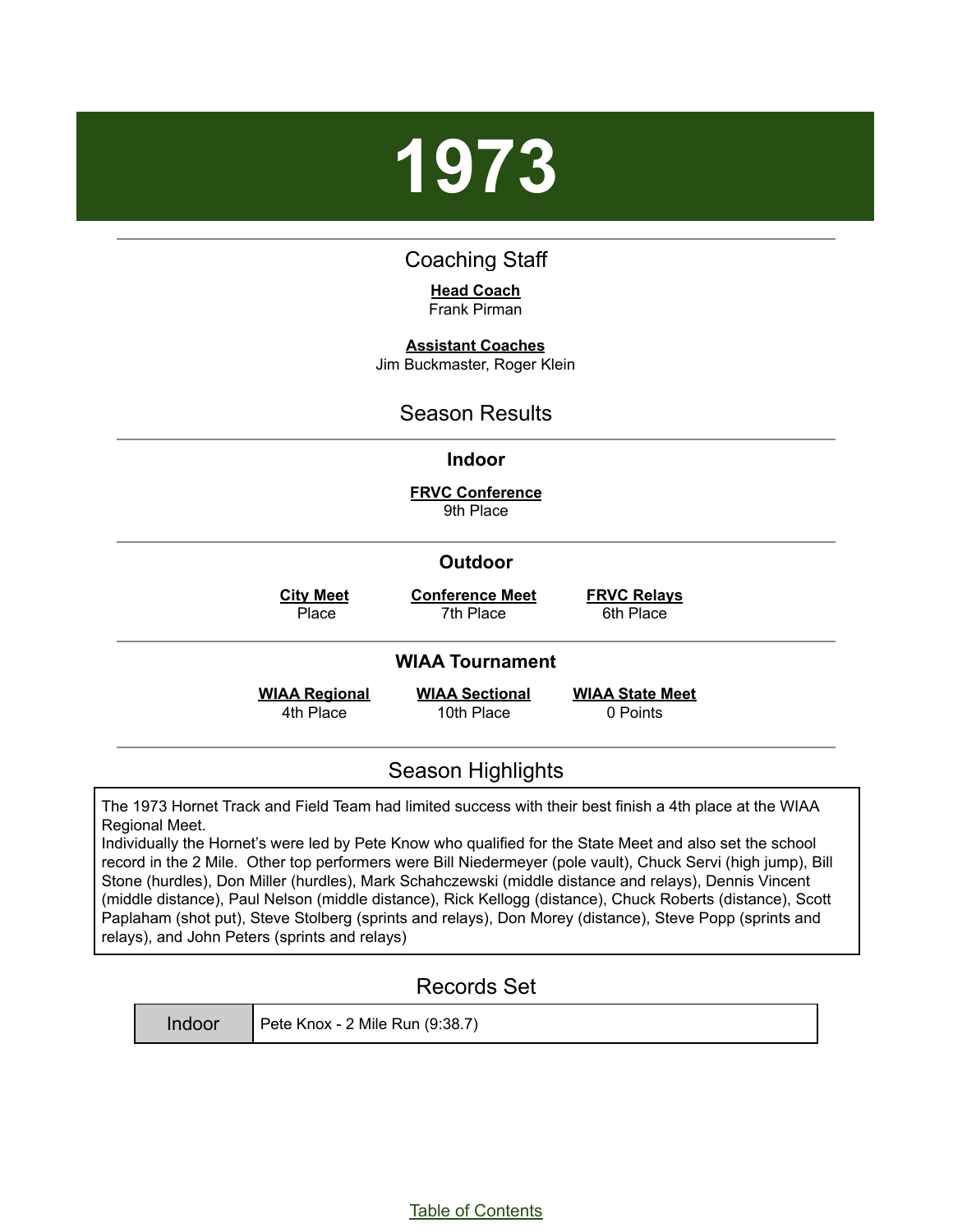## FRVC Conference Meet - Indoor

**Team Place** 9th Place

| <b>4th Place</b>              | <b>5th Place</b>      |  |
|-------------------------------|-----------------------|--|
| >Don Miller - 60 Yd H Hurdles | >Pete Knox - Mile Run |  |

## Green Bay City Meet - Outdoor

**Team Place** Place

| 1st Place                                                                                                        | 2nd Place                                                                                      | 3rd Place                                                                                                                                                   |
|------------------------------------------------------------------------------------------------------------------|------------------------------------------------------------------------------------------------|-------------------------------------------------------------------------------------------------------------------------------------------------------------|
| SPete Knox - 2 Mile Run<br>>Mile Relay - Schahczewski, Nelson,<br>Vincent, Popp<br>Bill Niedermeyer - Pole Vault | >Don Miller - 120 Yd H Hurdles<br>>Mark Schahczewski - 440 Yd Dash<br>>Chuck Servi - High Jump | >Bill Stone - 120 Yd H Hurdles<br>>880 Yd Relay - Tease,<br>Rentmeester, Peters, Stolberg<br>>Don Miller - 180 Yd L Hurdles<br>>Dennis Vincent - 880 Yd Run |

| 4th Place                                                                                 | <b>5th Place</b>                                                                    |
|-------------------------------------------------------------------------------------------|-------------------------------------------------------------------------------------|
| >Lee Miller - 120 Yd H Hurdles<br>>Paul Nelson - 880 Yd Run<br>>Rick Kellogg - 2 Mile Run | >Chuck Roberts - Mile Run<br>>Scott Paplaham - Shot Put<br>>Dennis Simpson - Discus |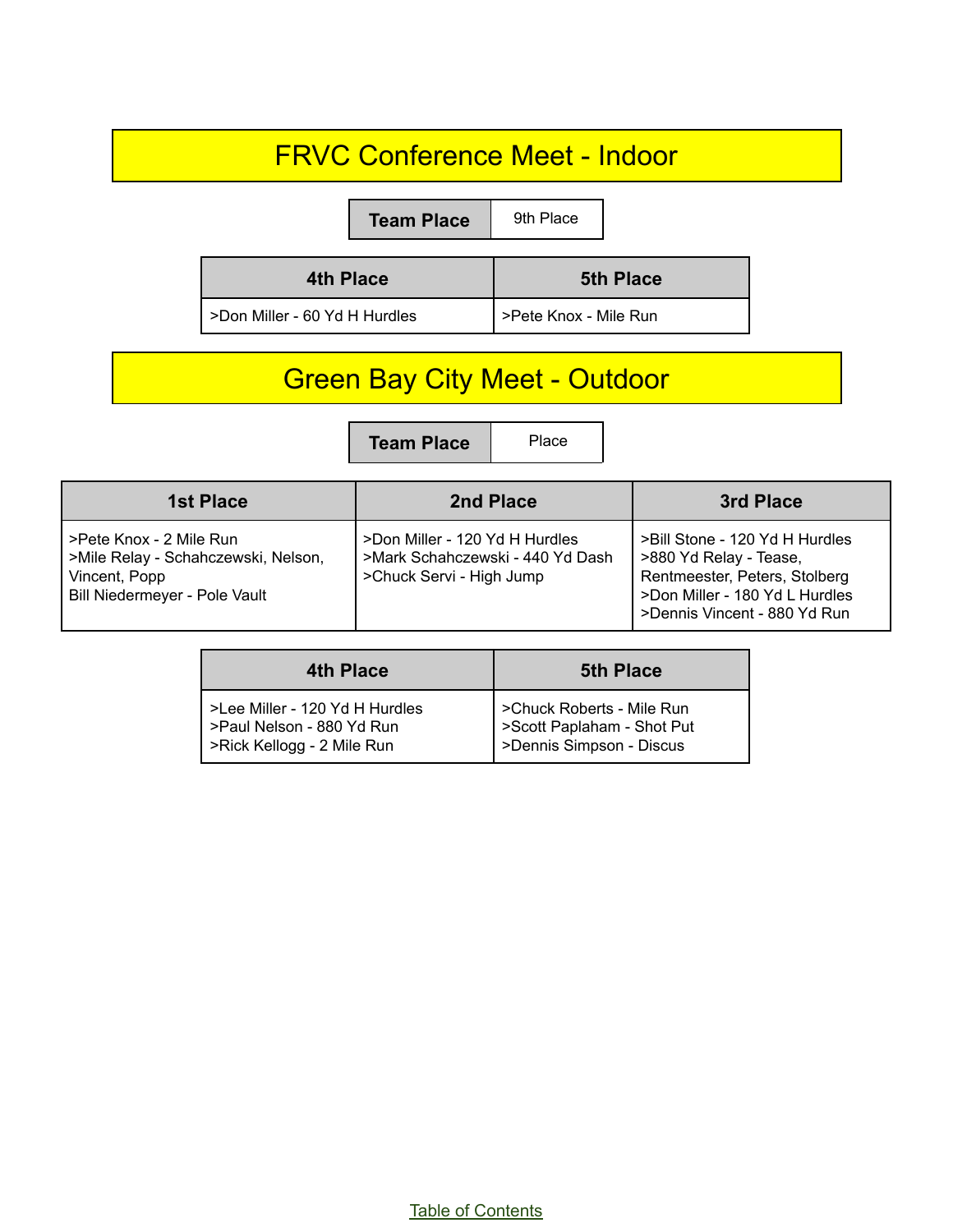## FRVC Conference Meet - Outdoor

|                         | <b>Team Place</b>             | 7th Place                    |  |
|-------------------------|-------------------------------|------------------------------|--|
|                         | <b>1st Place</b><br>3rd Place |                              |  |
| >Pete Knox - 2 Mile Run |                               | >Dennis Vincent - 880 Yd Run |  |
| .                       |                               |                              |  |

| 4th Place                      | <b>5th Place</b>           |  |
|--------------------------------|----------------------------|--|
| >Don Miller - 120 Yd H Hurdles | >Rick Kellogg - 2 Mile Run |  |

## FRCC Conference Relays - Outdoor

**Team Place** 6th Place

| 2nd Place                                                                                                  | <b>4th Place</b>                                |
|------------------------------------------------------------------------------------------------------------|-------------------------------------------------|
| >2 Mile Relay - Nelson, Morey, Knox, Vincent<br>>480 Yd H Hurdle Relay - D. Miller, Popp, L. Miller, Stone | >Pole Vault Relay - Niedermeyer, Flegal, Cramer |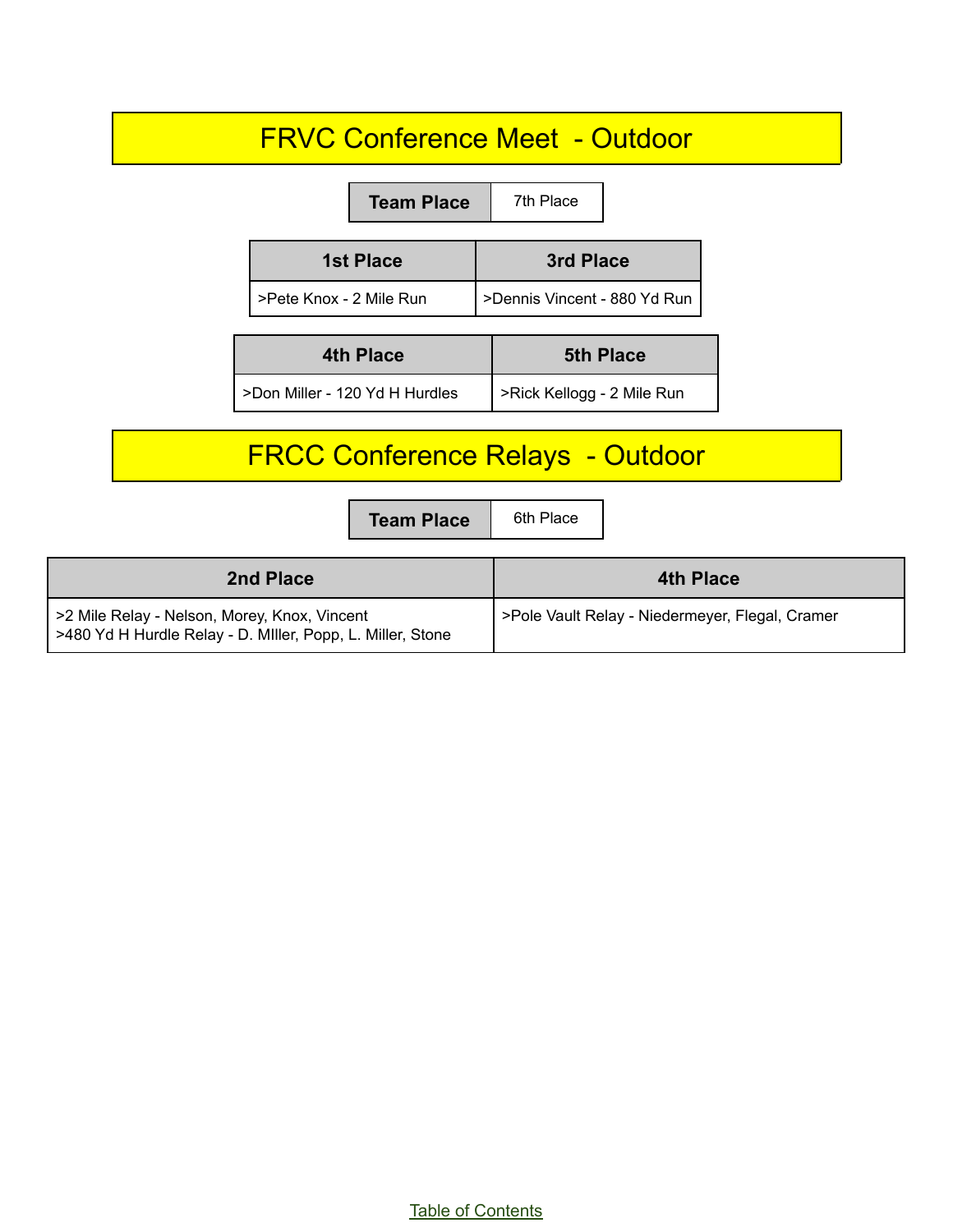## WIAA Regional

Top 4 qualify for the Sectional Meet

#### **Team Place** 4th Place

| <b>1st Place</b>                                            | 2nd Place                    | 3rd Place                                                    |
|-------------------------------------------------------------|------------------------------|--------------------------------------------------------------|
| <b>Sectional Qualifier</b>                                  | <b>Sectional Qualifier</b>   | <b>Sectional Qualifier</b>                                   |
| >Pete Knox - 2 Mile Run<br>>Mark Schahczewski - 440 Yd Dash | >Dennis Vincent - 880 Yd Run | >Don Miller - 120 Yd H Hurdles<br>>Rick Kellogg - 2 Mile Run |

| 4th Place<br><b>Sectional Qualifier</b>                                                                                       | <b>5th Place</b>                                                                    |
|-------------------------------------------------------------------------------------------------------------------------------|-------------------------------------------------------------------------------------|
| >Steve Stolberg - 220 Yd Dash<br>>Bill Stone - 120 Yd H Hurdles<br>>880 Yd Relay - Stolberg, Rentmeester,<br>Peters, Paplaham | >Dennis Simpson - Discus<br>>Don Morey - Mile Run<br>>Bill Stone - 120 Yd H Hurdles |

## WIAA Sectional

Top 2 advance to the State Meet

**Team Place** | 10th Place

| <b>1st Place</b><br>State Meet Qualifier | <b>4th Place</b>           | <b>5th Place</b>                                                   |
|------------------------------------------|----------------------------|--------------------------------------------------------------------|
| >Pete Knox - 2 Mile Run                  | >Rick Kellogg - 2 Mile Run | >Don Miller - 120 Yd H Hurdles<br>>Mark Schahczewski - 440 Yd Dash |

## WIAA State Meet

**Team Place** | 0 Points

**Participant**

>Pete Knox - 2 Mile Run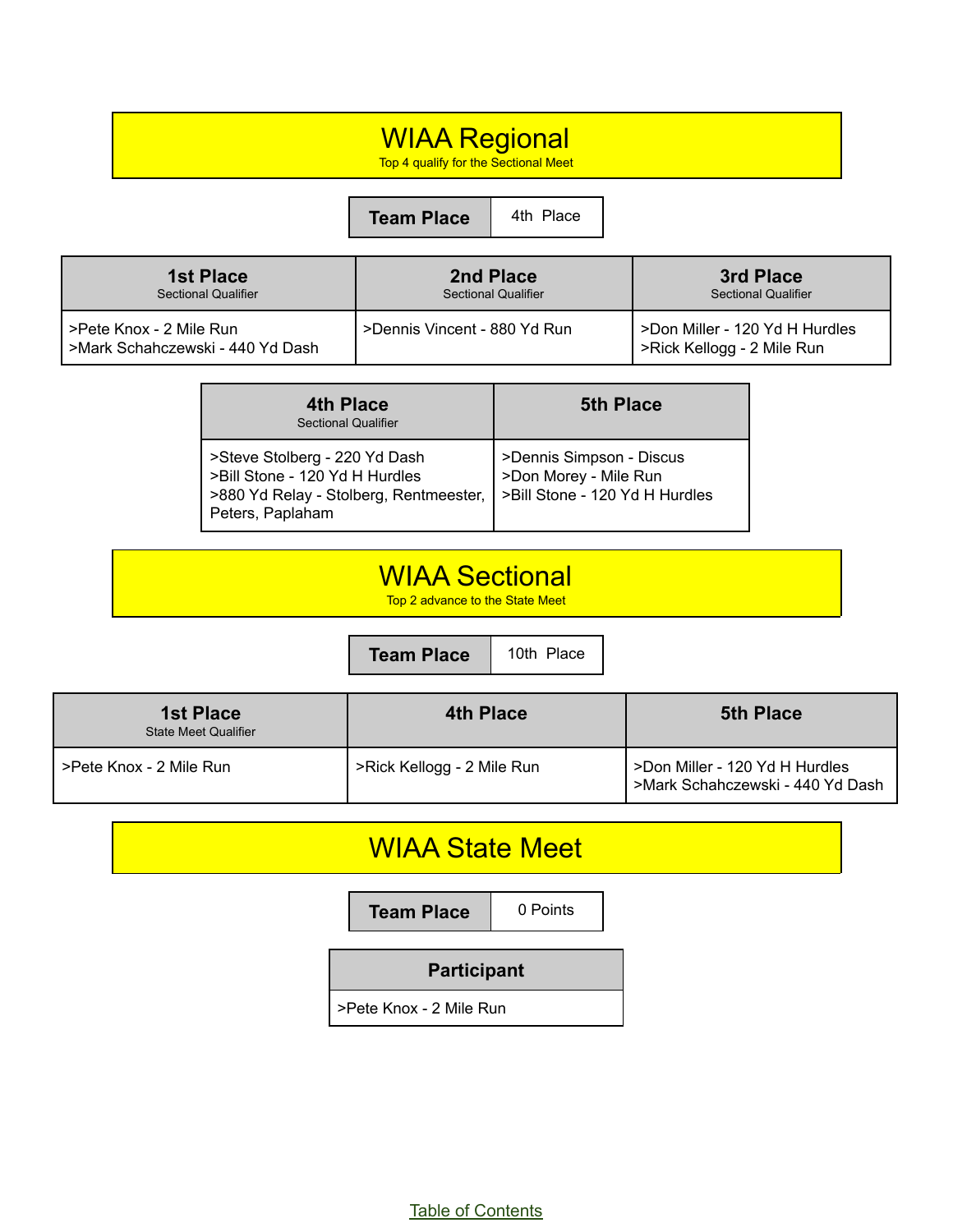<span id="page-16-0"></span>

#### Coaching Staff

**Head Coach**

Frank Pirman

**Assistant Coaches**

Jim Buckmaster, Glen Gritzon

### Season Results

#### **Indoor**

**FRVC Conference** 7th Place

#### **Outdoor**

**City Meet** 1st Place

**FRVC Conference** 3rd Place

**FRVC Relays** 3rd Place

#### **WIAA Tournament**

**WIAA Regional** 1st Place

**WIAA Sectional** 3rd Place

**WIAA State Meet** 0 Points

### Season Highlights

The 1974 Preble Men's Track and Field Team found success during the season winning their first ever City Meet and also their first ever WIAA Regional Meet. The Regional Meet win was not easy to come by as normal anchorman Mark Brunette came up lame during the meet and could not run in the final event, the 4x400 Relay. So Coach Pirman turned to Shot Putter/Discus Thrower Rick Buss to fill in for Mark. With Ricks's help the team finished in 2nd place and secured a 2 point victory for the Hornets.

Individually the hornets were led by Steve Stolberg who qualified for State in the 220 Yd Dash, Jim Killoran who qualified in the Pole Vault and Rick Buss who qualified in the discus. School records were set by Mark Brunette in the 880 Yd Run, Don Morey in the Mile Run, and Bill Stone in the 120 Yd High Hurdles. Other top performers were Dennis Simpson (weights), Ralph Tease (sprints and relays), Jeff Rentmeester (sprints and relays), Steve Popp (hurdles, and 440), John Peters (sprints and relays), Paul Nelson (middle distance), Jeff Hlinek (distance), Mark Yoney (middle distance and relays), Brian Schwartz (High Jump and Hurdles), Rick Kellogg (distance), Scott Paplaham (Weights), Dave Murray (distance), Chuck Roberts (distance), Lee Miller (hurdles), and Mark Cramer (pole Vault).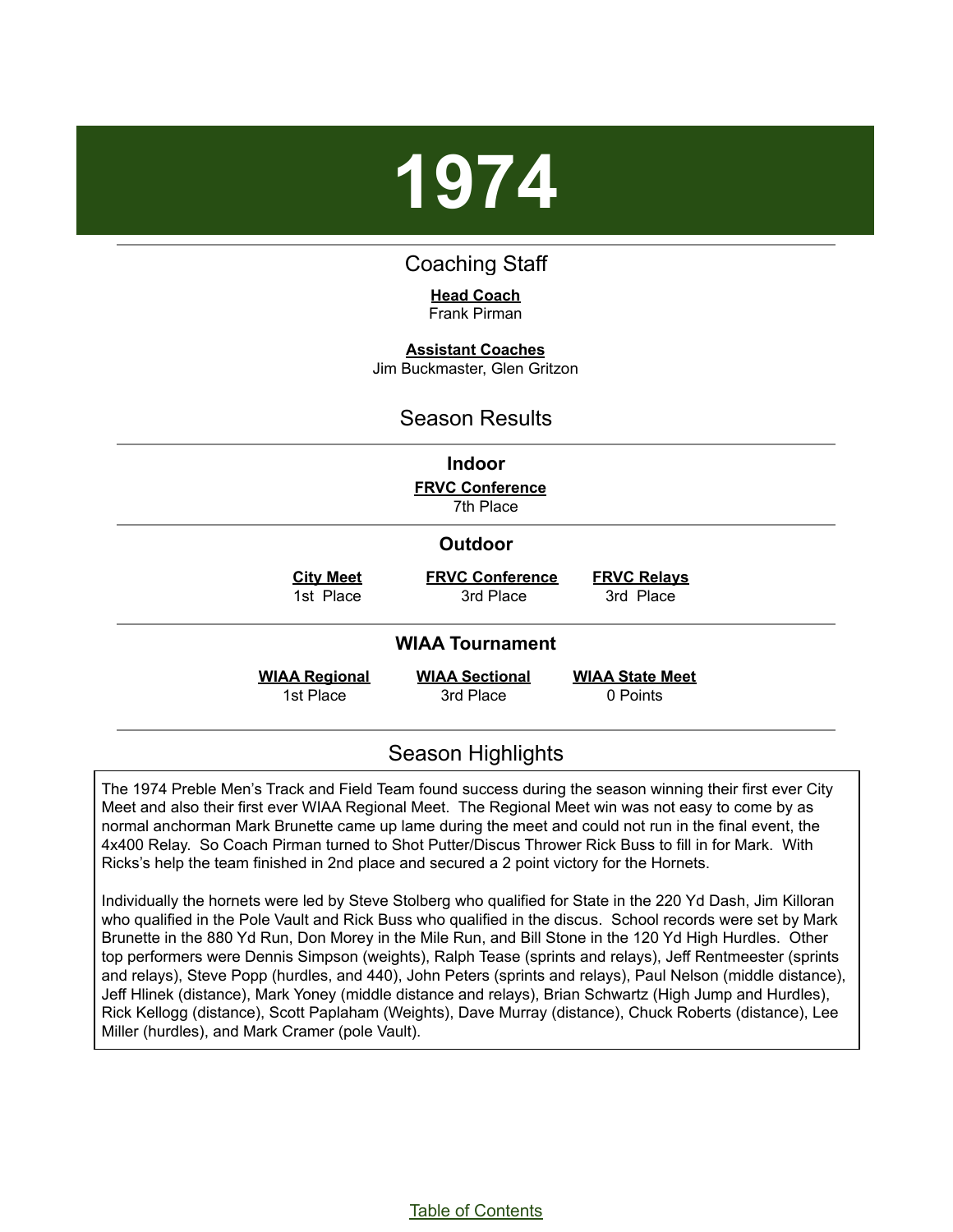## Records Set

| <b>Outdoor</b> | Mark Brunette - 880 Yd Run (2:00.9)<br>Don Morey - Mile Run (4:36.2)<br>Bill Stone - 120 Yd High Hurdles (15.1) |
|----------------|-----------------------------------------------------------------------------------------------------------------|
|----------------|-----------------------------------------------------------------------------------------------------------------|

## FRVC Conference Meet - Indoor

| 7th Place                   |  |
|-----------------------------|--|
| 2nd Place                   |  |
| >Mark Brunette - 880 Yd Run |  |
|                             |  |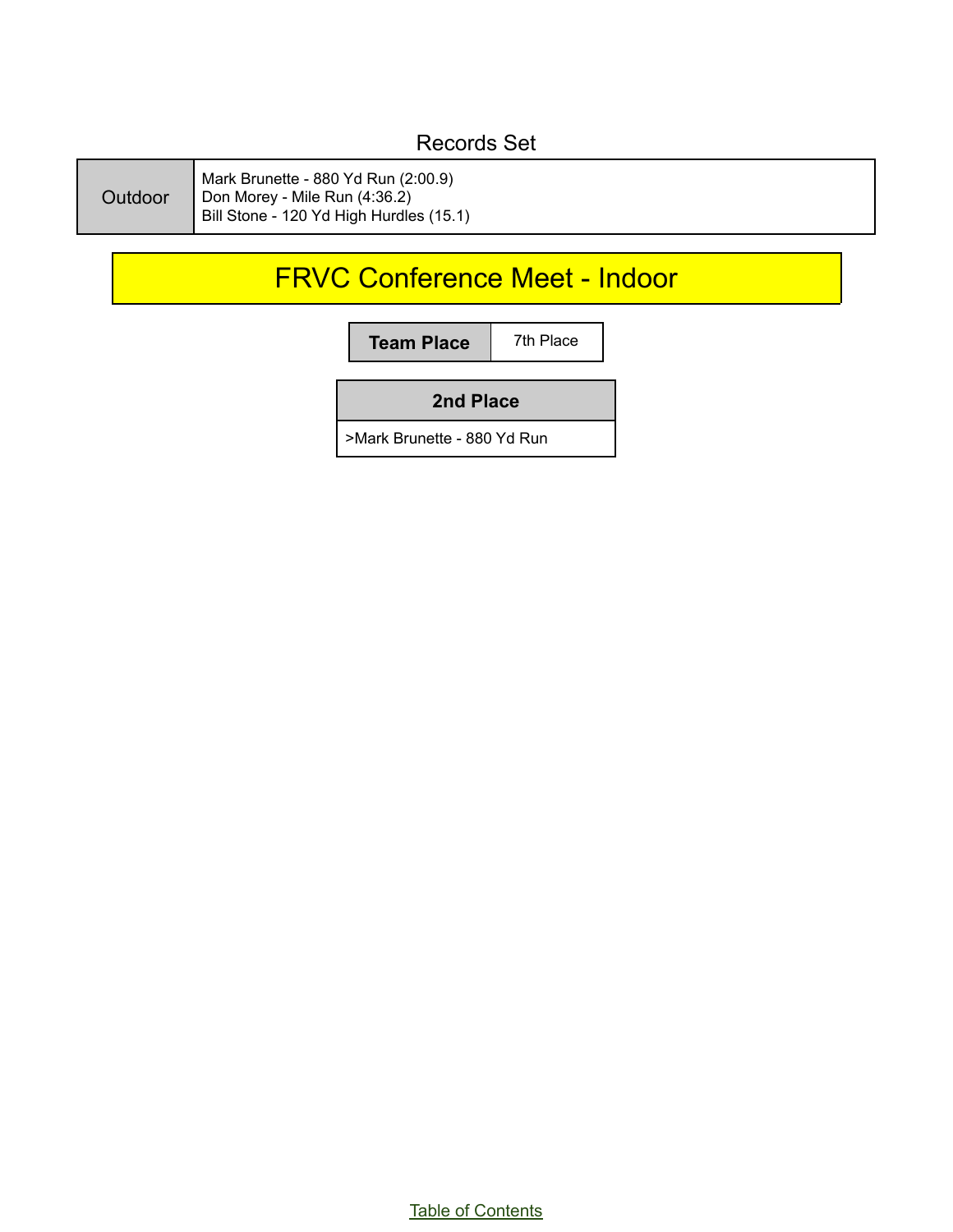## Green Bay City Meet - Outdoor

**Team Place** 1st Place

1st City Meet Victory in Preble's History

| <b>1st Place</b>                                                                                                                                                                                                                                                                                              | 2nd Place                                                                                                                            | 3rd Place                 |
|---------------------------------------------------------------------------------------------------------------------------------------------------------------------------------------------------------------------------------------------------------------------------------------------------------------|--------------------------------------------------------------------------------------------------------------------------------------|---------------------------|
| >Bill Stone - 120 Yd H Hurdles<br>>Bill Stone - 180 Yd L Hurdles<br>>Steve Stolberg - 100 Yd Dash<br>>Steve Stolberg - 220 Yd Dash<br>>Mark Brunette - 880 Yd Run<br>>Rick Kellogg - 2 Mile Run<br>>Mile Relay - Popp, Yoney, Nelson,<br><b>Brunette</b><br>>Scott Paplaham - Shot Put<br>>Rick Buss - Discus | >Steve Popp - 120 Yd H Hurdles<br>>Paul Nelson - 880 Yd Run<br>>Don Morey - Mile Run<br>>Jeff Hlniak - 2 Mile Run<br>>Dennis Simpson | >Steve Popp - 440 Yd Dash |

| 4th Place                                                                                                                                                                                                              | <b>5th Place</b>                                                                     |
|------------------------------------------------------------------------------------------------------------------------------------------------------------------------------------------------------------------------|--------------------------------------------------------------------------------------|
| >John Peters - 180 L Hurdles<br>>Dave Murray - Mile Run<br>>Chuck Roberts - 2 Mile Run<br>>Rod Buckoski - Shot Put<br>>Randy Clark - High Jump (tie)<br>>Brian Schwartz - High Jump (tie)<br>>Mark Cramer - Pole Vault | >Lee Miller - 120 Yd H Hurdles<br>>Don Morey - 880 Yd Run<br>>Steve Popp - Long Jump |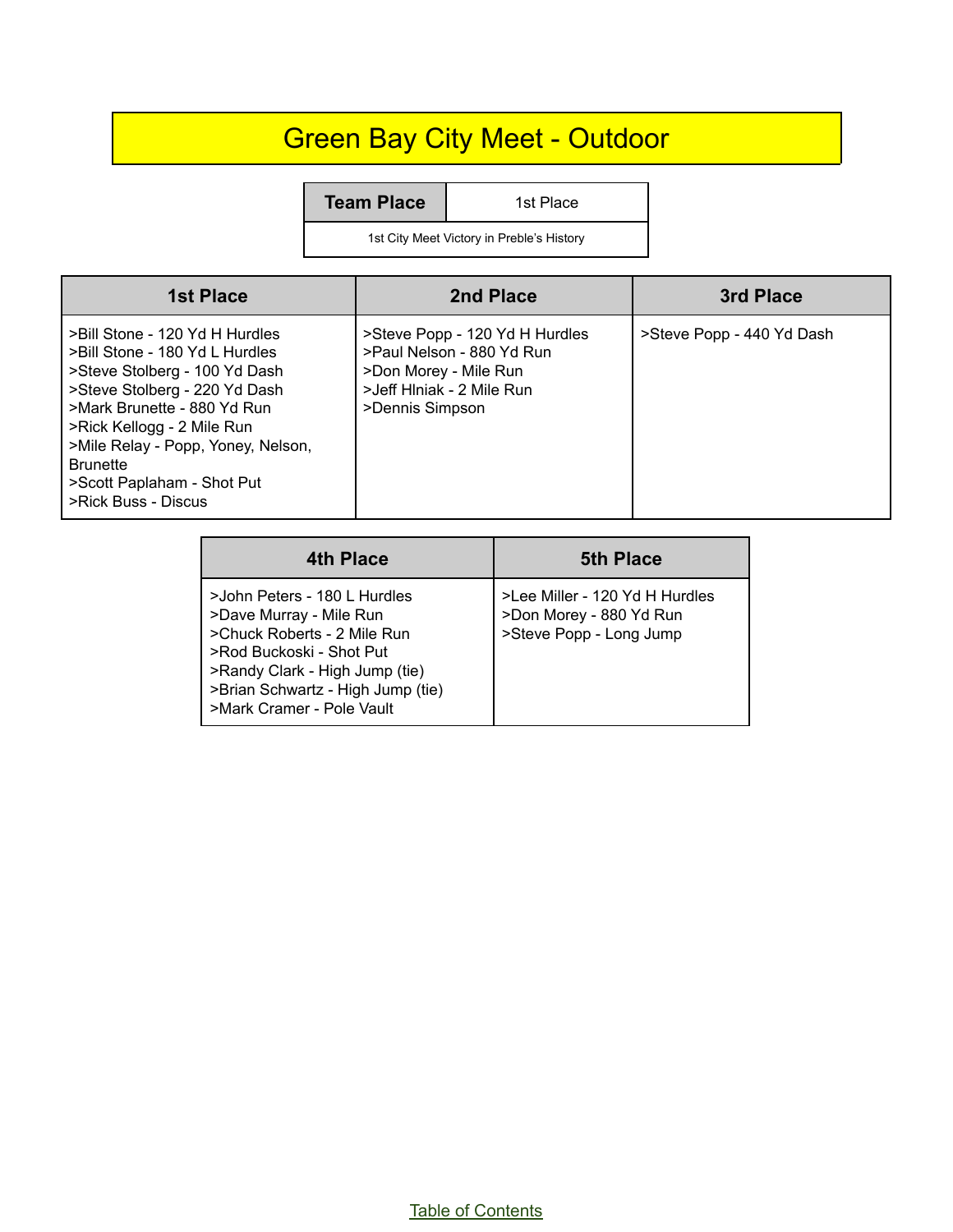## FRVC Conference Meet - Outdoor

**Team Place** | 1st Place

| 1st Place                      | 2nd Place                                         | 3rd Place                                                                           |
|--------------------------------|---------------------------------------------------|-------------------------------------------------------------------------------------|
| >Bill Stone - 120 Yd H Hurdles | >Rick Buss - Discus<br>>Rick Kellogg - 2 Mile Run | >Jim Killoran - Pole Vault<br>Steve Popp - Long Jump<br>>Mark Brunette - 880 Yd Run |

| 4th Place             | <b>5th Place</b>            |
|-----------------------|-----------------------------|
| >Don Morey - Mile Run | >Brian Schwartz - High Jump |

## FRCC Conference Relays - Outdoor

**Team Place** | 1st Place

| 1st Place                                              | 2nd Place                                                                                                                             |
|--------------------------------------------------------|---------------------------------------------------------------------------------------------------------------------------------------|
| >480 Yd H Hurdle Relay - Popp, Miller, Schwartz, Stone | >Discus Relay - Buss, Simpson, Buckoski<br>>Pole Vault - Flegel, Cramer, Killoran<br>>4 Mile Relay - Kellogg, Hlinak, Brunette, Morey |

| 3rd Place                                                                                                                                      | <b>4th Place</b>                              |
|------------------------------------------------------------------------------------------------------------------------------------------------|-----------------------------------------------|
| >High Jump - Clark, Schwartz, Servi<br>>1600 Yd Medley Relay - Popp, Stolberg, Peters, Nelson<br>>2 Mile Run - Nelson, Morey, Murray, Brunette | >Shot Put Relay - Paplaham, Simpson, Buckoski |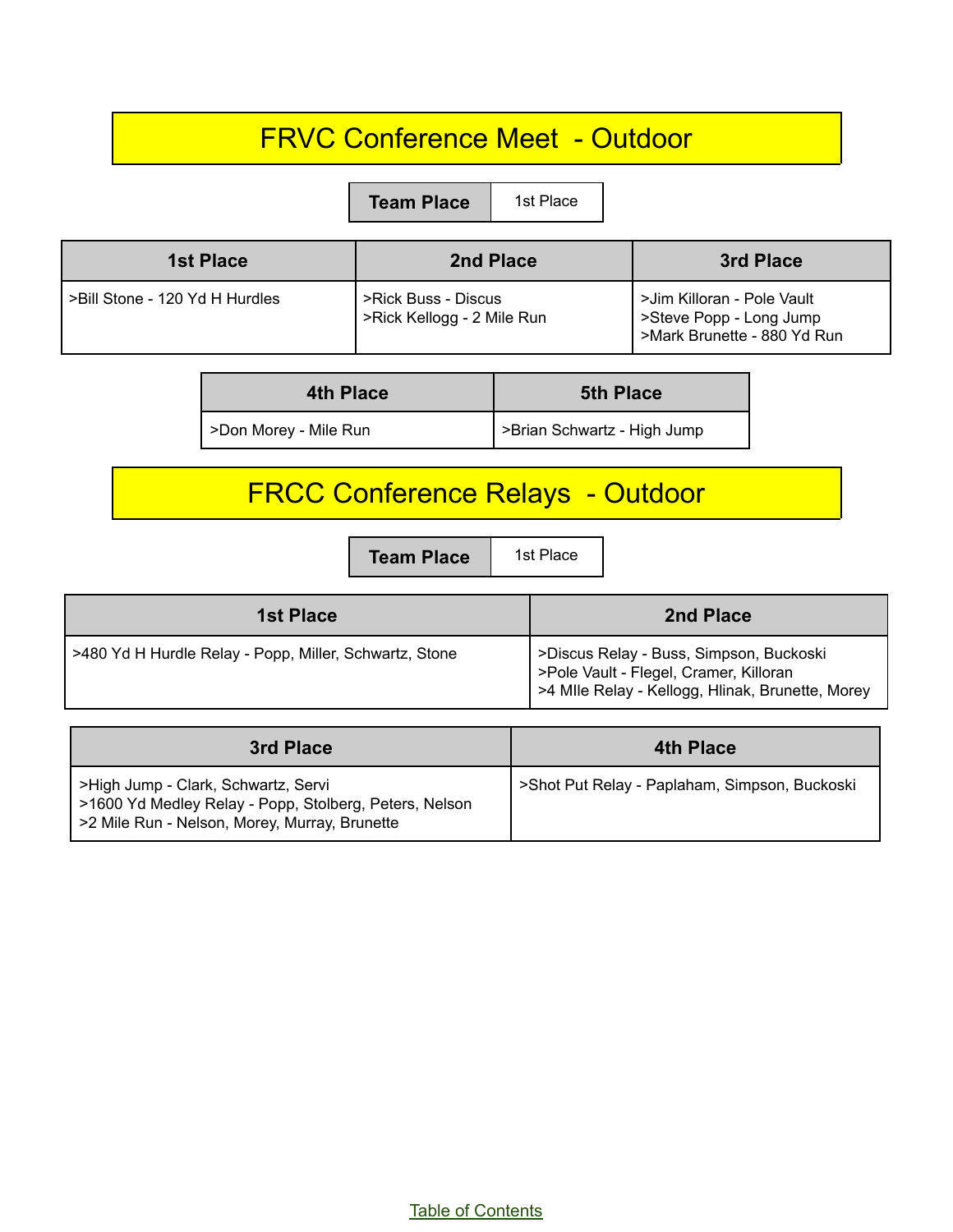## WIAA Regional

Top 4 qualify for the Sectional Meet

**Team Place 1st Place** 

First Regional Championship in Preble's History

Preble won the meet using weightman Rick Buss substituting for injured Mark Brunette in the final event, the Mile Relay. They won by 2 points.

| <b>1st Place</b>                                                                  | 2nd Place                                                                                                                                                                                      |
|-----------------------------------------------------------------------------------|------------------------------------------------------------------------------------------------------------------------------------------------------------------------------------------------|
| <b>Sectional Qualifiers</b>                                                       | <b>Sectional Qualifiers</b>                                                                                                                                                                    |
| >Steve Stolberg - 220 Yd Dash<br>>Jeff Hlinek - 2 Mile Run<br>>Rick Buss - Discus | >Steve Stolberg - 100 Yd Dash<br>>Paul Nelson - 880 Yd Run<br>>Don Morey - Mile Run<br>>Bill Stone - 120 Yd H Hurdles<br>>Mile Relay - Popp, Nelson, Yoney, Buss<br>>Jim Killoran - Pole Vault |

| 3rd Place |
|-----------|
|-----------|

Sectional Qualifiers

>Rick Kellogg - 2 Mile Run >Bill Stone - 180 Yd L Hurdles >880 Yd Relay - Tease, Popp, Rentmeester, Peters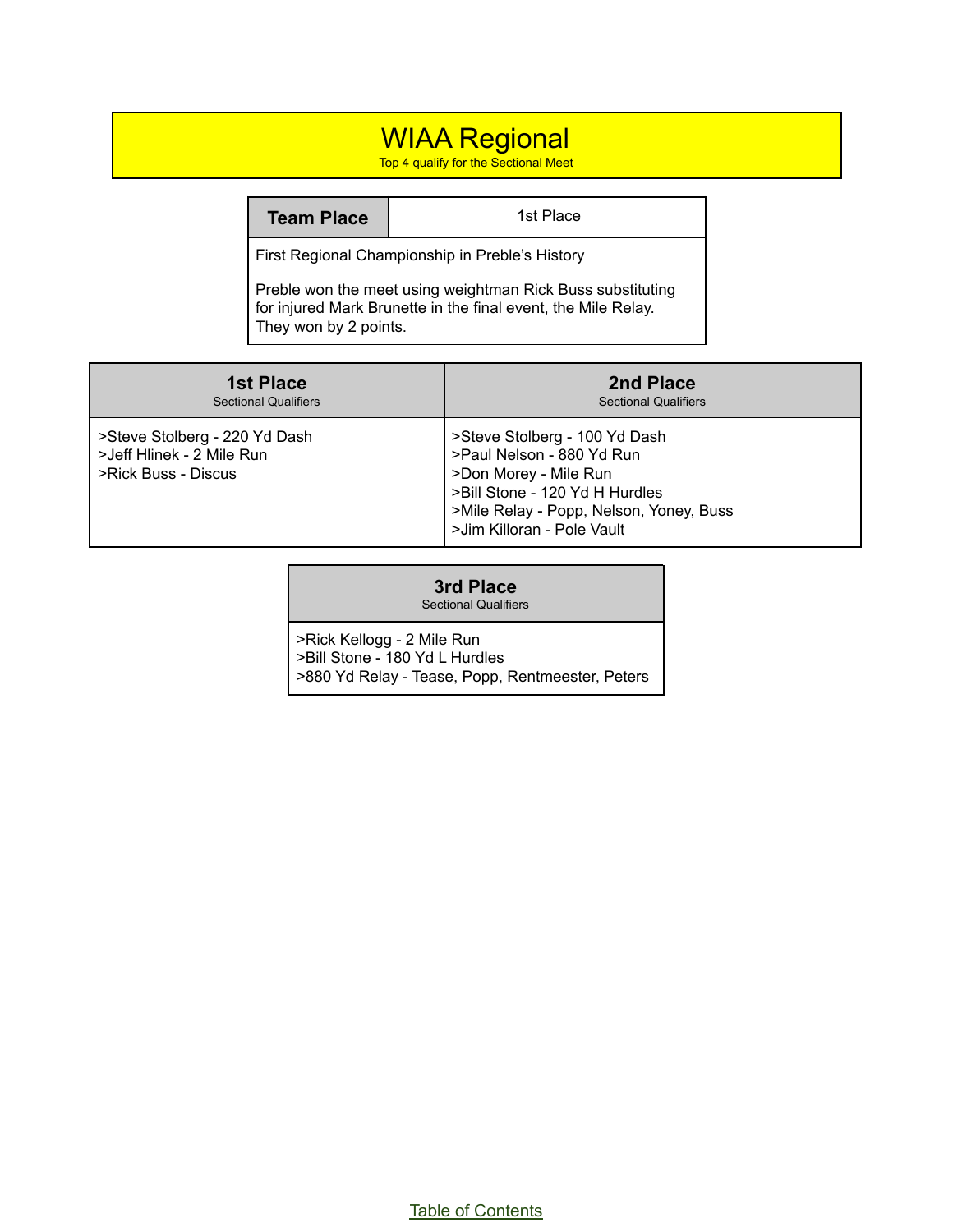## WIAA Sectional

Top 2 advance to the State Meet

**Team Place** | 3rd Place

| <b>1st Place</b>                                             | 2nd Place           | 3rd Place                      |
|--------------------------------------------------------------|---------------------|--------------------------------|
| Steve Stolberg - 220 Yd Dash<br>l >Jim Killoran - Pole Vault | >Rick Buss - Discus | SBill Stone - 120 Yd H Hurdles |

| 4th Place                                                                                                | <b>5th Place</b>                                          |
|----------------------------------------------------------------------------------------------------------|-----------------------------------------------------------|
| >Don Morey - Mile Run<br>>Dennis Simpson - Discus<br>>880 Yd Relay - Tease, Rentmeester,<br>Popp, Peters | Steve Stolberg - 100 Yd Dash<br>>Paul Nelson - 880 Yd Run |

## WIAA State Meet

**Team Place** | 0 Points

#### **Participants**

>Steve Stolberg - 220 Yd Dash >Jim Killoran - Pole Vault

>Rick Buss - Discus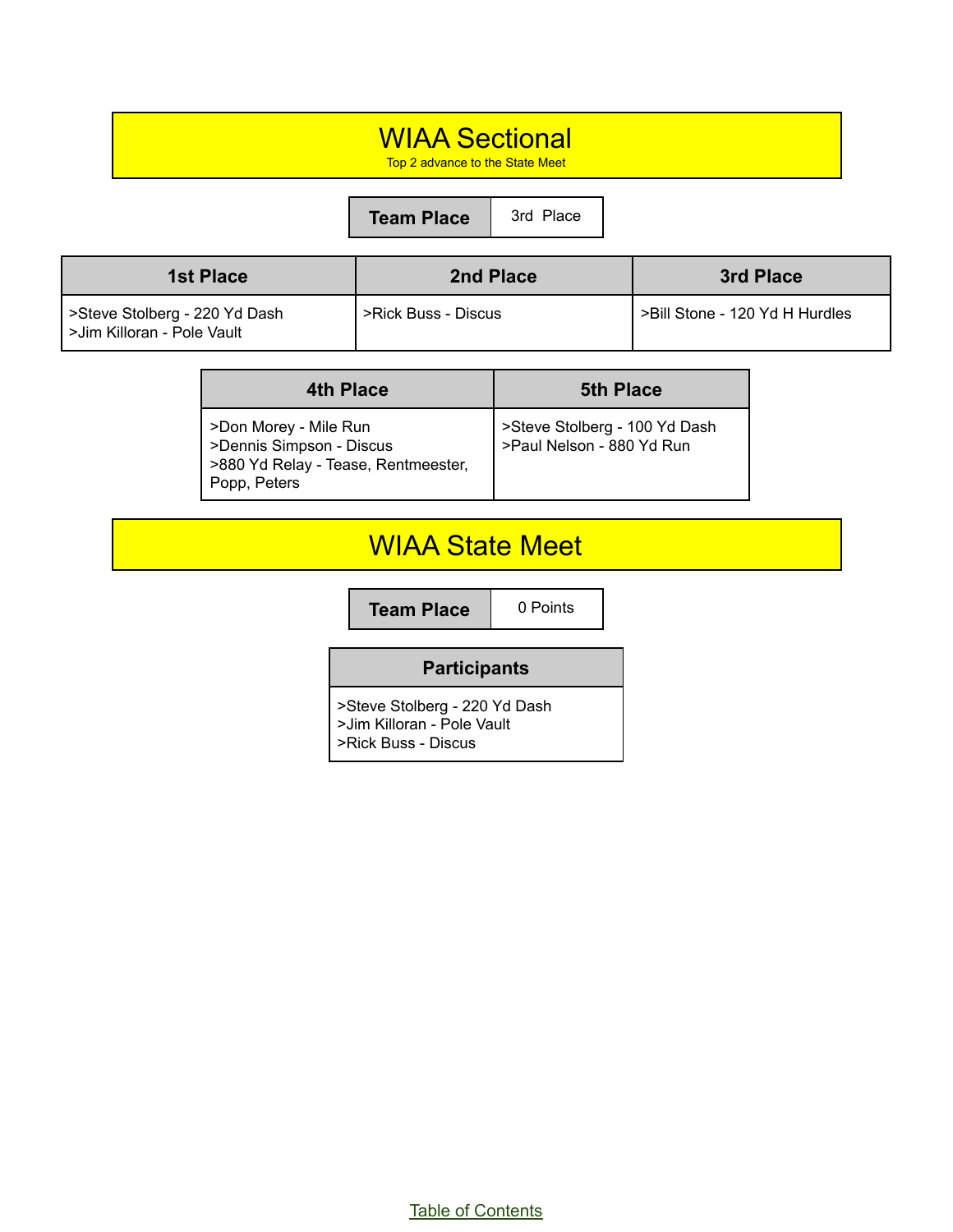<span id="page-22-0"></span>

#### Coaching Staff

#### **Head Coach**

Frank Pirman

**Assistant Coaches**

Jim Buckmaster, Curt Harper, Nevaranta

#### Season Results

#### **Indoor**

**FRVC Conference** 6th Place

#### **Outdoor**

**City Meet** 1st Place **FRVC Conference** 7th Place

**FRVC Conference Relays** 2nd Place

#### **WIAA Tournament**

**WIAA Regional** 2nd Place

**WIAA Sectional** 8th Place

**WIAA State Meet** 10 Points

### Season Highlights

The 1975 Preble Men's Track and Field team was led by Rick Buss who won the State Discus Title with a throw of 170' 7". Rick won the title with his last throw of the competition. The team won the City Meet for the 2nd year in a row and also finished 2nd in the FRVC Conference Relays and the WIAA Regional.

Individually the hornets had School Record Performances from Don Morey (Mile Run), Randy Clark (High Jump), Steve Stolberg, Jeffr Rentmeester, John Peters, and Stuart Popp (880 Yd Relay), and Don Lambert, Mark Yoney, Gary Gallagher, Mark Brunette (Mile Relay). Other contributors to the team were Jim Killoran (sprints and Pole Vault), Doug Morey (Pole Vault), Jim Brandtjen (Jumps), John Peters (hurdles and sprints), Steve Soukup (distance), Mark Tonn (hurdles and discus), Rick Kellogg (distance), Jeff Hlinak (distance), Dave Drier (hurdles), Andy Reed (pole vault), and Brian Schwartz (hurdles).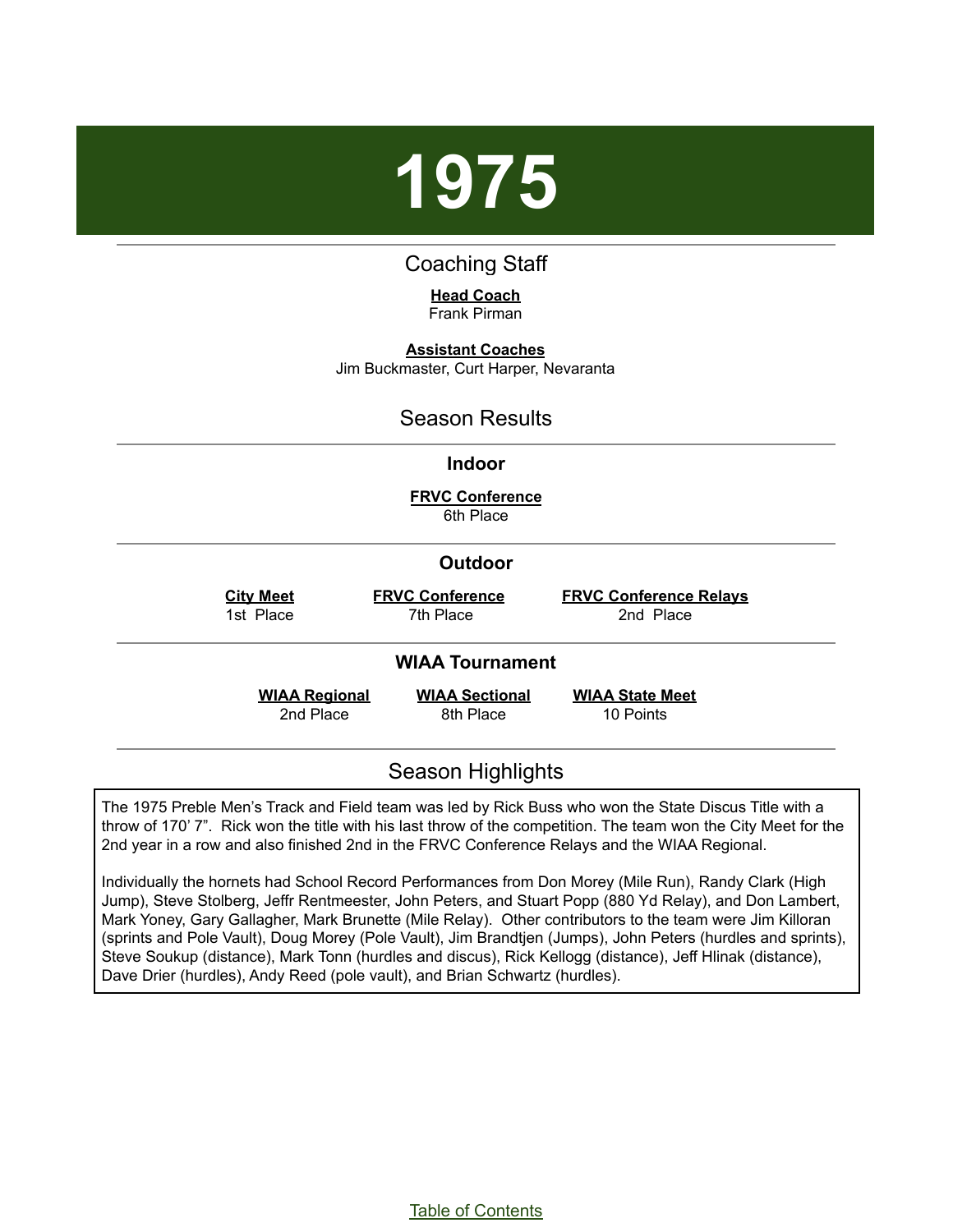### Records Set

| Outdoor | Steve Stolberg, Jeff Rentmeester, John Peters, Stuart Popp - 880 Yd Relay (1:33.5)<br>Don Morey - Mile Run (4:35.7)<br>Randy Clark - High Jump (6' 2")<br>Don Lambert, Mark Yoney, Gary Gallagher, Mark Brunette - Mile Relay (3:29.9)<br>Rick Buss - Discus (170.7") |
|---------|-----------------------------------------------------------------------------------------------------------------------------------------------------------------------------------------------------------------------------------------------------------------------|
|---------|-----------------------------------------------------------------------------------------------------------------------------------------------------------------------------------------------------------------------------------------------------------------------|

## FRVC Conference Meet - Indoor

**Team Place** 6th Place

| <b>1st Place</b>             | 3rd Place               |  |
|------------------------------|-------------------------|--|
| I >Jim Killoran - Pole Vault | l >Rick Buss - Shot Put |  |

| 4th Place                                                          | <b>5th Place</b>     |
|--------------------------------------------------------------------|----------------------|
| >Rick Niedermeyer - 60 Yd Dash<br>Brian Schwartz - 60 Yd H Hurdles | Stu Popp - Long Jump |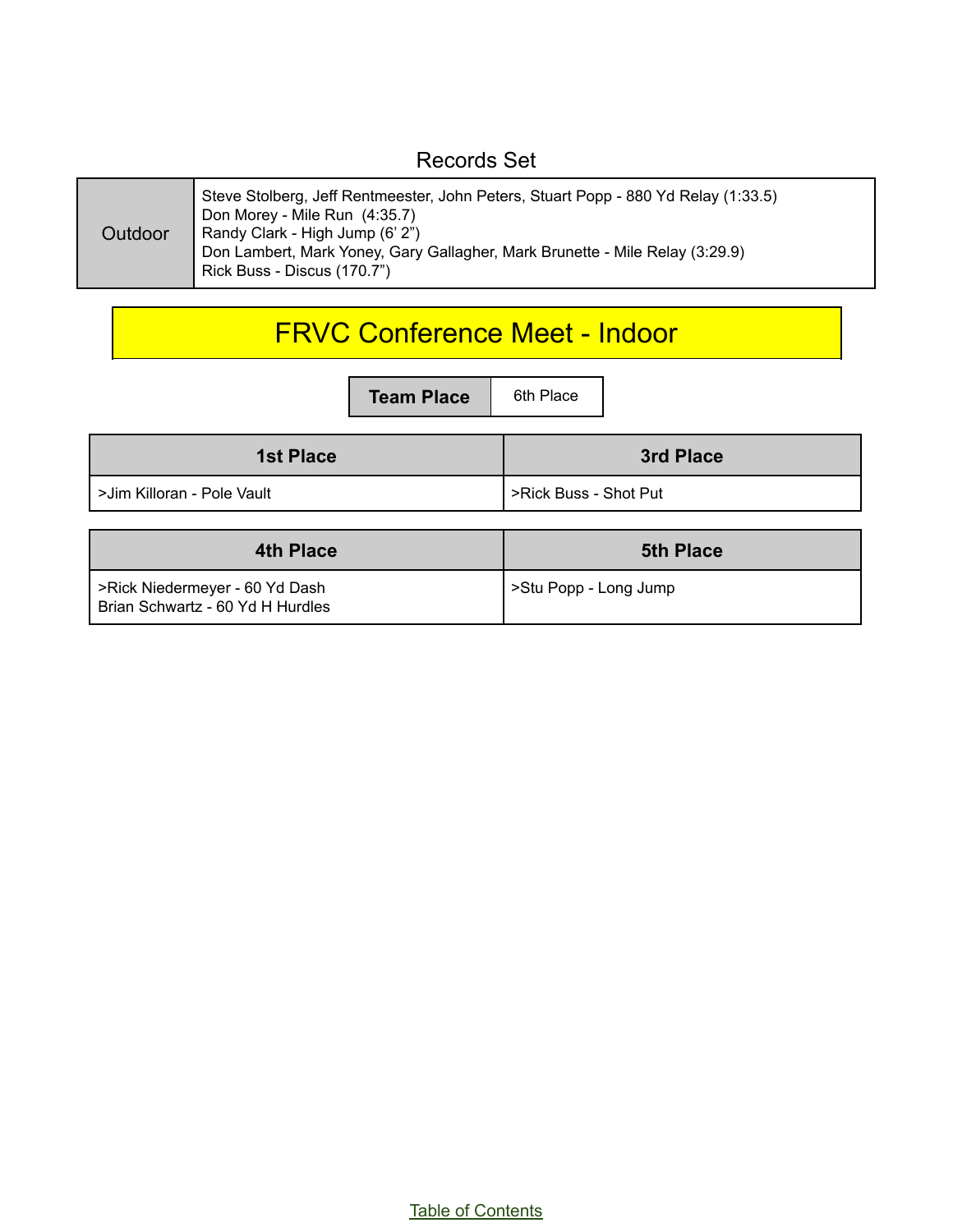## Green Bay City Meet - Outdoor

**Team Place** | 1st Place

| 1st Place                                                                 | 2nd Place                                                                                                                                                                                                                       | 3rd Place                                                                                                                                                                                 |  |
|---------------------------------------------------------------------------|---------------------------------------------------------------------------------------------------------------------------------------------------------------------------------------------------------------------------------|-------------------------------------------------------------------------------------------------------------------------------------------------------------------------------------------|--|
| >Jeff Hlinak - 2 Mile Run<br>>Rick Buss - Discus<br>>Rick Buss - Shot Put | >Stuart Popp - 220 Yd Dash<br>>Mark Brunette - 880 Yd Run<br>>Don Morey - Mile Run<br>>Rick Kellogg - 2 Mile Run<br>>880 Yd Relay - Stolberg, Peters,<br>Popp, McCament<br>>Mile Relay - Brunette, Gallagher,<br>Yoney, Lambert | >Mark Tonn - 120 Yd H Hurdles<br>>John Peters - 180 Yd L Hurdles<br>>Rick Niedermeyer - 100 Yd Dash<br>>Rick Kellogg - Mile Run<br>>Randy Clark - High Jump<br>>Jim Killoran - Pole Vault |  |

| 4th Place                                                                                                                                                                                                          | <b>5th Place</b>                                                                                                   |  |  |
|--------------------------------------------------------------------------------------------------------------------------------------------------------------------------------------------------------------------|--------------------------------------------------------------------------------------------------------------------|--|--|
| >Brian Schwartz - 120 Yd H Hurdles<br>>Dave Drier - 180 Yd L Hurdles<br>>Don Lambert - 440 Yd Dash<br>>Don Morey - 880 Yd Run<br>>Andy Reed - Pole Vault<br>>Stuart Popp - Long Jump<br>>Jim Brandtjen - High Jump | >Rob Holschuh - 180 Yd L Hurdles<br>>Steve Stolberg 220 Yd Dash<br>>Steve Soukup - Mile Run<br>>Mark Tonn - Discus |  |  |

## FRVC Conference Meet - Outdoor

**Team Place** 7th Place

| <b>1st Place</b>                                | <b>4th Place</b>           | <b>5th Place</b>                                                                                                                                                                                 |
|-------------------------------------------------|----------------------------|--------------------------------------------------------------------------------------------------------------------------------------------------------------------------------------------------|
| >Rick Buss - Discus<br>>Randy Clark - High Jump | >Jim Killoran - Pole Vault | >Mark Tonn - 120 Yd H Hurdles<br>>Don Morey - Mile Run<br>>880 Yd Relay - Names not available<br>>Mile Relay - Names not available<br>>Gary Gallagher - 440 Yd Dash<br>>Jeff Hlinak - 2 Mile Run |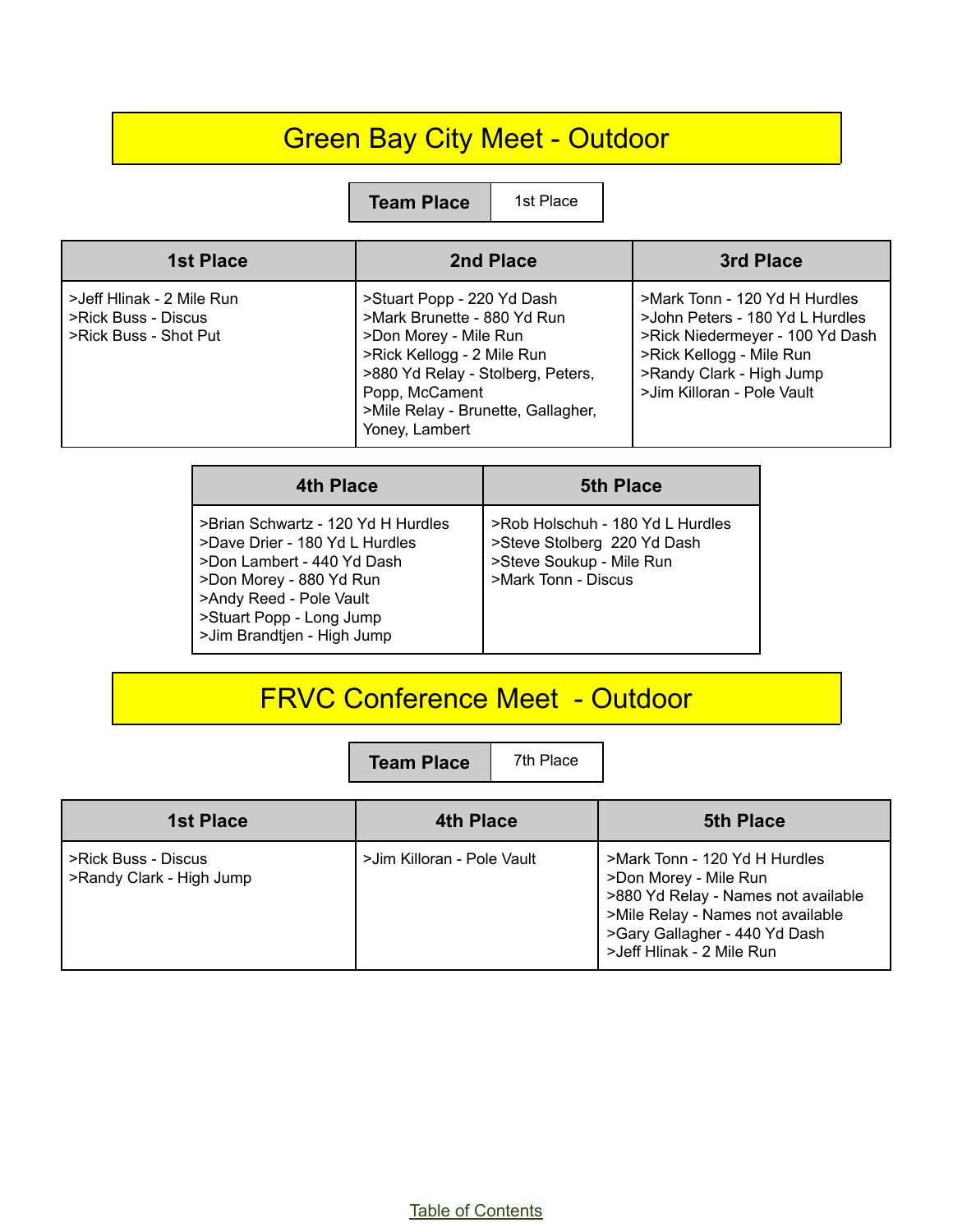## FRCC Conference Relays - Outdoor

**Team Place** 2nd Place

| 1st Place                                                | 3rd Place                                         |
|----------------------------------------------------------|---------------------------------------------------|
| >480 Yd H Hurdle Relay - Schwartz, Holschuh, Drier, Tonn | >4 Mile Relay - Kellogg, Hlinak, Soukup, Morey    |
| >Discus Relay - Buss, Wilcox, Tonn                       | >Mile Relay - Lambert, Yoney, Gallagher, Brunette |
| >Pole Vault Relay - Killoran, Reed, Morey                | >High Jump Relay - Clark, Brandtjen, Schwartz     |

| 4th Place                                          | <b>5th Place</b>                                    |  |
|----------------------------------------------------|-----------------------------------------------------|--|
| 2 >2 Mile Relay - Soukup, Kellogg, Morey, Brunette | >880 Yd Relay - Stolberg, Rentmeester, Peters, Popp |  |

| Top 4 qualify for the Sectional Meet |
|--------------------------------------|
|--------------------------------------|

|                                                                                                                                      | <b>Team Place</b> |                                                                                                        | 2nd Place |  |
|--------------------------------------------------------------------------------------------------------------------------------------|-------------------|--------------------------------------------------------------------------------------------------------|-----------|--|
| <b>1st Place</b><br><b>Sectional Qualifiers</b>                                                                                      |                   | 3rd Place<br><b>Sectional Qualifiers</b>                                                               |           |  |
| >Mile Relay - Lambert, Yoney, Gallagher, Brunette<br>>Rick Buss - Discus<br>>Jim Killoran - Pole Vault<br>>Jim Brandtjen - High Jump |                   | >Don Morey - Mile Run<br>>880 Yd Relay - Rentmeester, Peters, Stollberg, Popp<br>>Rick Buss - Shot Put |           |  |

| 4th Place                                                                               | <b>5th Place</b>                                                                         |  |
|-----------------------------------------------------------------------------------------|------------------------------------------------------------------------------------------|--|
| >Mark Tonn - 120 Yd H Hurdles<br>>Don Lambert - 440 Yd Dash<br>>Steve Soukup - Mile Run | >John Peters - 180 Yd L Hurdles<br>>Don Morey - 880 Yd Run<br>  >Doug Morey - Pole Vault |  |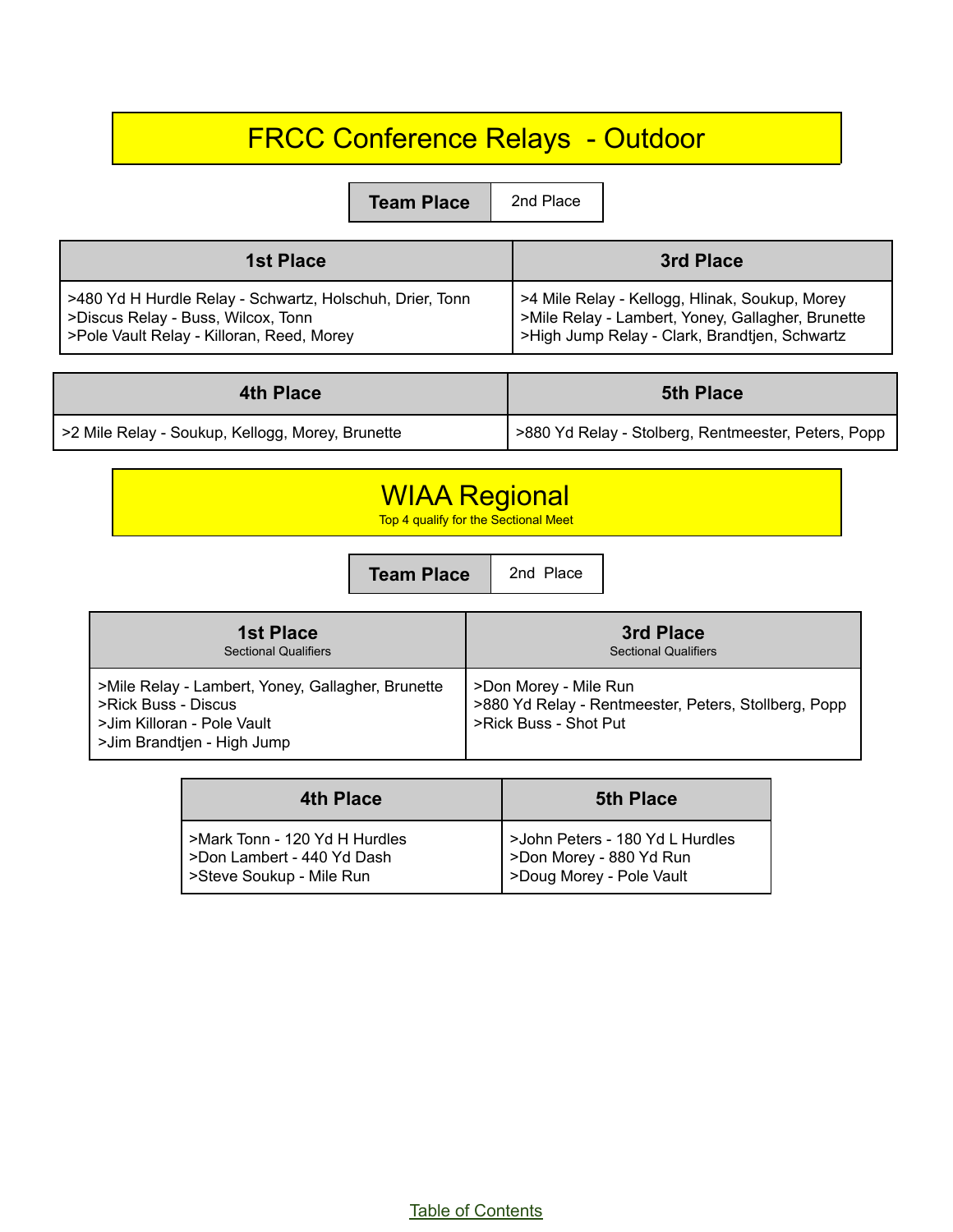## WIAA Sectional

Top 2 advance to the State Meet

**Team Place** 8th Place

| <b>1st Place</b>      | 3rd Place                                                                          | <b>4th Place</b>                                       |
|-----------------------|------------------------------------------------------------------------------------|--------------------------------------------------------|
| l >Rick Buss - Discus | >Jim Killoran - Pole Vault<br>>Mile Relay - Lambert, Yoney,<br>Gallagher, Brunette | >880 Yd Relay - Stolberg,<br>Rentmeester, Peters, Popp |

## WIAA State Meet

**Team Place** 10 Points

#### **1st Place**

>Rick Buss - Discus (Rick won the title with his last throw!)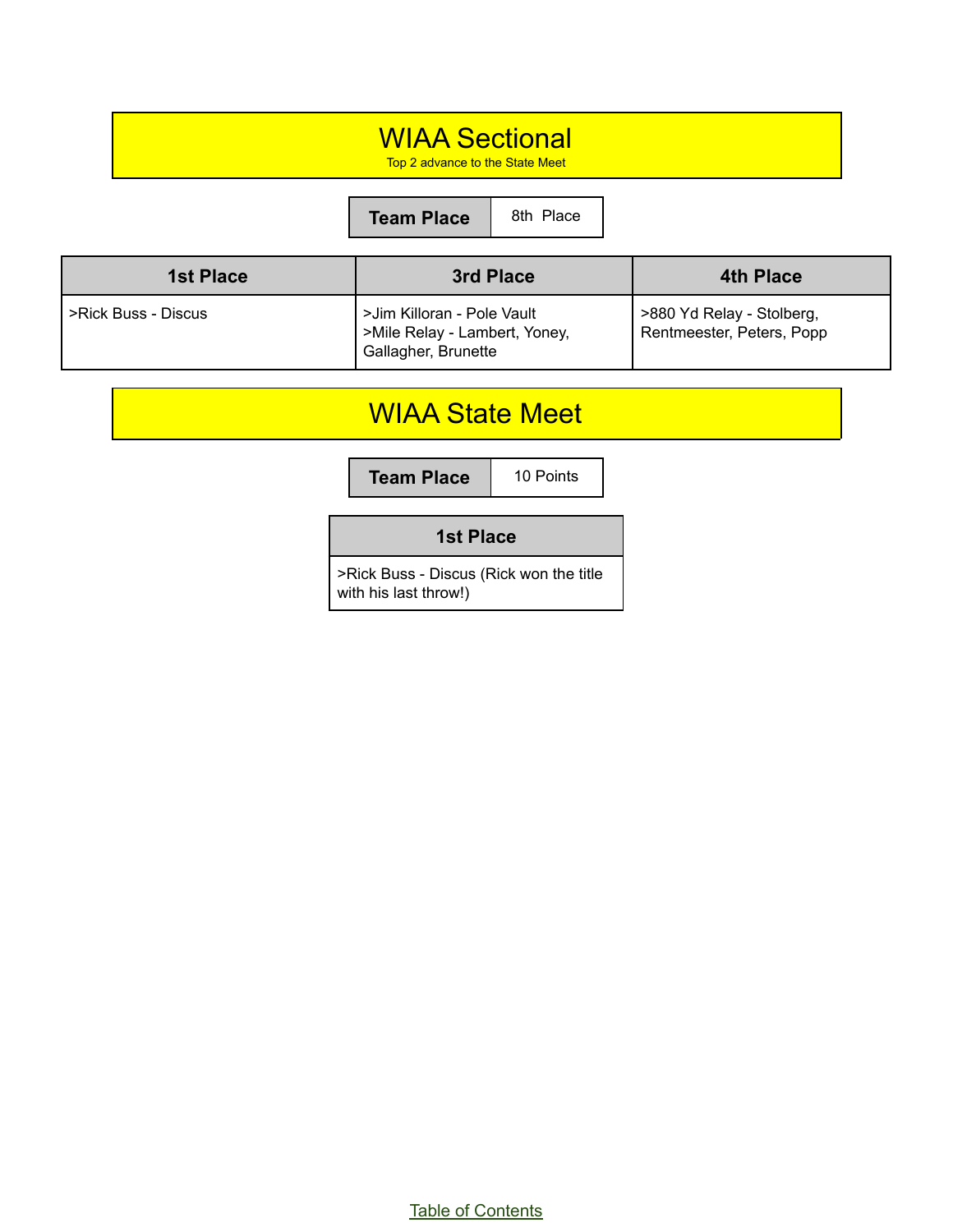

#### Coaching Staff

#### **Head Coach**

<span id="page-27-0"></span>Jack Drankoff (This is Jack's first year as Preble Head Coach)

#### **Assistant Coaches**

Pat Prochnow

#### Season Results

#### **Indoor**

**FRVC Conference** 1st Place

#### **Outdoor**

**City Meet** 1st Place

**FRVC Meet** 1st Place

**Brown Co.Meet** 1st Place

**FRVC Relays** 1st Place

#### **WIAA Tournament**

**WIAA Regional** 1st Place

**WIAA Sectional** 1st Place

**WIAA State Meet** 10 Points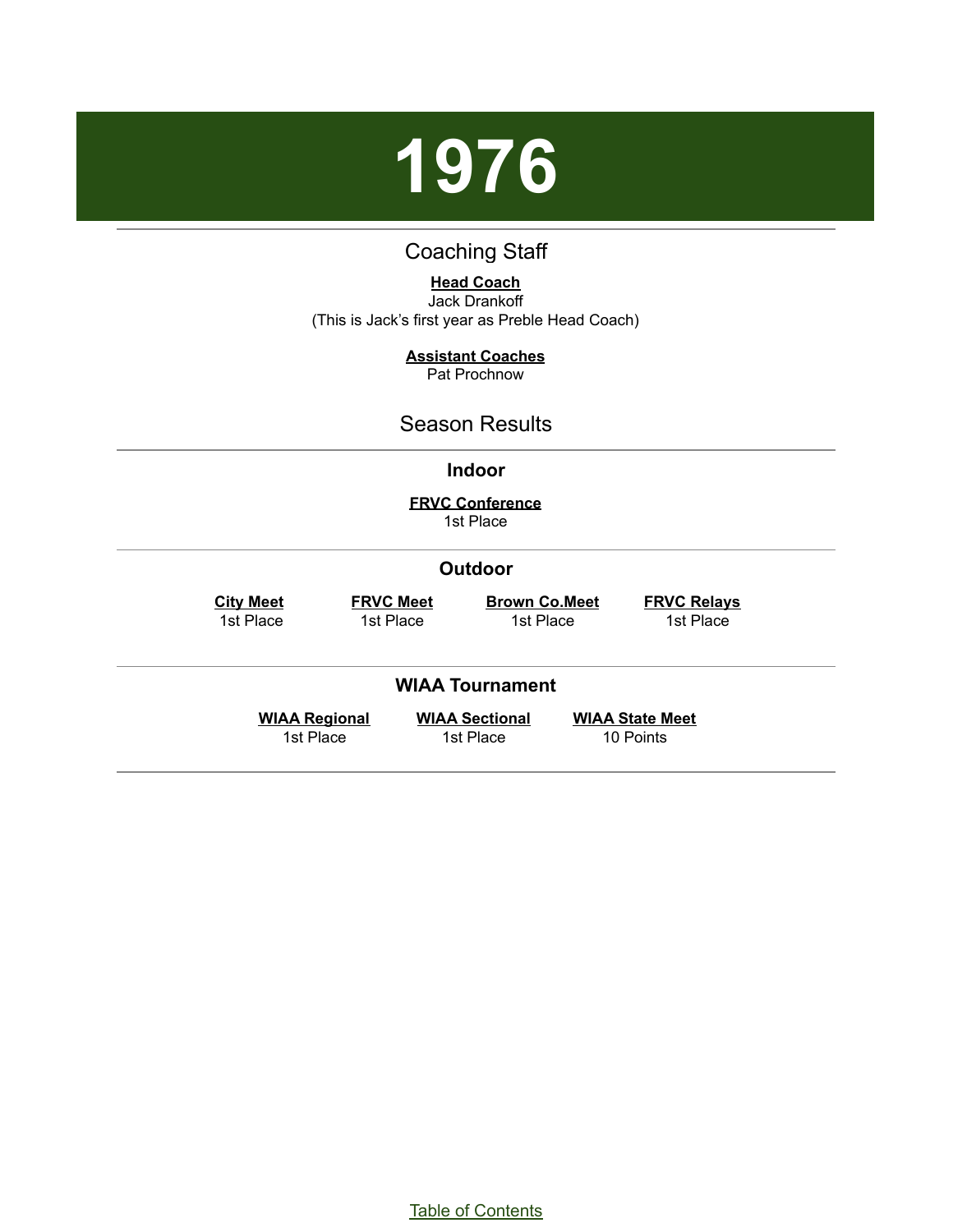#### Season Highlights

The 1976 Preble Hornet Men's Track and Field Team had the greatest season in the history of Preble High School. Jack Drankoff took over as head coach after building a very successful Junior High Program at Edison. At Edison it was not unusual for the team have 200 boys out for the team. The team won every major meet during the season including the FRVC Indoor and Outdoor Titles for the first time in school history. They also won the WIAA Regional, and for the first time the Sectional Meet.

The team was led by Rick Buss who won his 2nd Discus State Title and in winning in 1976 set the State Record with a throw of 191' 0". Rick also set the school record in the Shot Put. In all there were 18 School Records set in 1976. Individual records set included Jim Killoran in the Indoor and Outdoor Pole Vault, Mark Brunette in the Indoor and Outdoor 880 Yard Run, Dave Drier set the 60 Yard High Hurdles, Stuart Popp in the indoor 220 Yard Dash, Steve Soukup in the Outdoor Mile Run, and Randy Clark in the Outdoor High Jump. 6 other relay records were also set. Other top performers were, Brian Schwartz (hurdles), Jeff Hlinak (distance), Rob Holschuh (hurdles and relays), Jim Geyer (sprints and relays), Jeff Wright (relays), Rob Gilson (sprints and relays), Jeff Learned (distance), Don Lambert (middle distance and relays), Jim Brandtjen (jumps), and Pat Schibly (high jump & pole vault).

| Indoor  | Dave Drier - 60 Yd High Hurdles (8.6)<br>Stuart Popp - 220 Yd Dash (24.1)<br>Mark Brunette - 440 Yd Dash (54.5)<br>Gary Gallagher, Rob Holschuh, Mark Brunette, Stuart Popp - Mile Relay (3:40.2)<br>Rick Buss - Shot Put (55' 3")<br>Jim Killoran - Pole Vault (13' 0")                                                                                     |
|---------|--------------------------------------------------------------------------------------------------------------------------------------------------------------------------------------------------------------------------------------------------------------------------------------------------------------------------------------------------------------|
| Outdoor | Gary Gallagher - 440 Yd Dash (51.2)<br>Mark Brunette - 880 Yd Run (1:59.3)<br>Steve Soukup - Mile Run (4:25.5)<br>Don Lambert, Rob Holschuh, Gary Gallagher, Mark Brunette - Mile Relay (3:25.2)<br>Randy Clark - High Jump (6' 4")<br>Rick Buss - Discus (191' 0")<br>Rick Buss - Shot Put (56' 8 1/2"<br>Jim Killoran - Pole Vault (13' 9 $\frac{1}{4}$ ") |
| Relays  | Ron Metzler, Mark Brunette, Jeff Learned, Steve Soukup - 2 Mile Relay (8:08.1)<br>Jeff Learned, Jeff Hlinak, Ron Metzler, Steve Soukup - 4 Mile Relay (18:18.5)<br>Pat Schibly, Randy Clark, Jim Brandtjen - High Jump Relay (18'9")<br>Rick Buss, Bret Peters, Don Foti - Discus Relay (437' 0")                                                            |

#### Records Set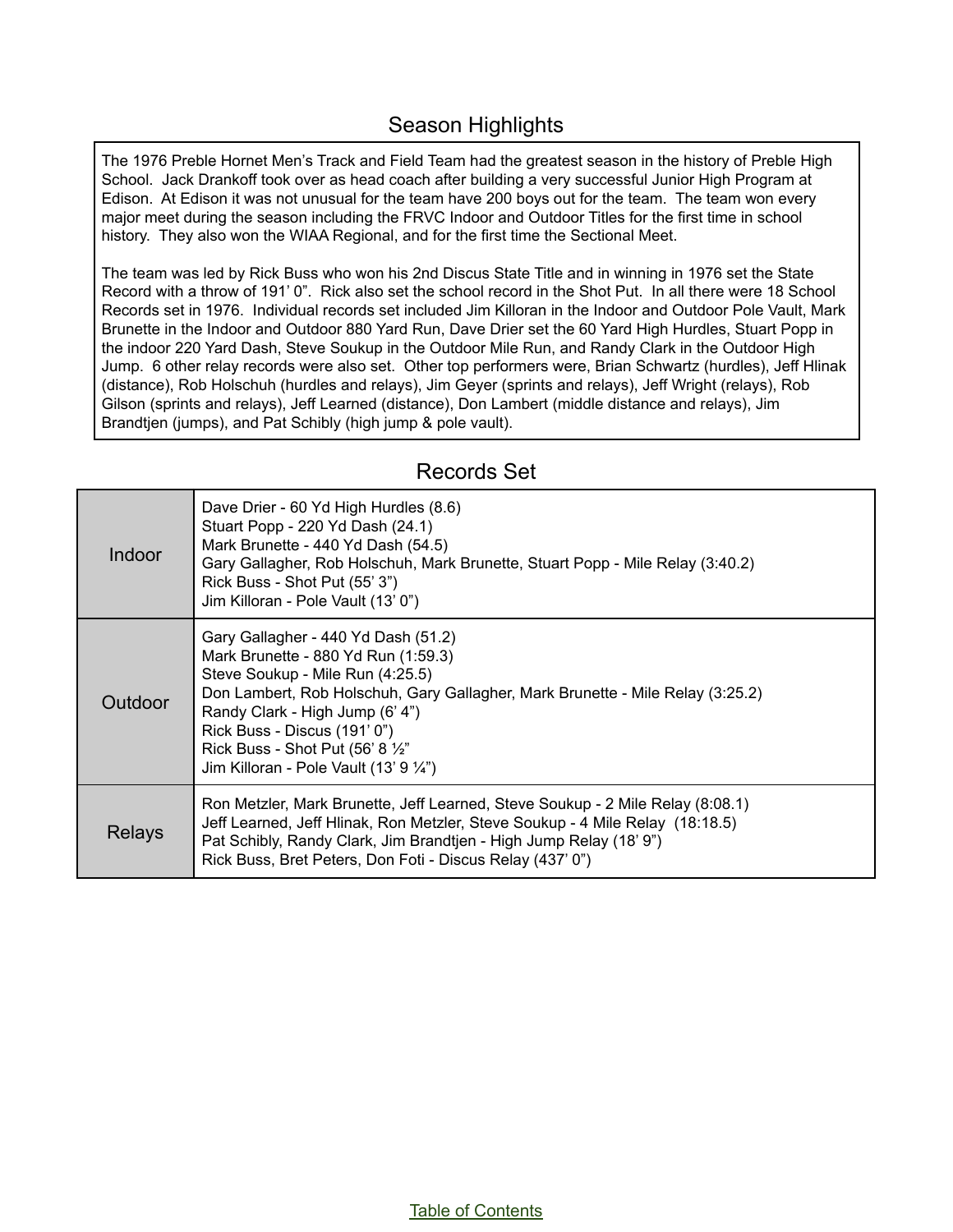## FRVC Conference Meet - Indoor

This is Preble's first Indoor FRVC Conference team title

**Team Place** 1st Place

| <b>1st Place</b>                                  | 2nd Place                                                                                                                                | 3rd Place                                                                                                           |
|---------------------------------------------------|------------------------------------------------------------------------------------------------------------------------------------------|---------------------------------------------------------------------------------------------------------------------|
| >Randy Clark - High Jump<br>>Rick Buss - Shot Put | >Dave Drier - 60 Yd H Hurdles<br>>Jeff Learned - Mile Run<br>>4 Lap Relay - Geyer, Wright, Gilson,<br>Popp<br>>Jim Brandtjen - High Jump | >Dave Drier - 60 Yd L Hurdles<br>>10 Lap Relay - Popp, Gallagher,<br>Holschuh, Brunette<br>>Stuart Popp - Long Jump |

| 4th Place                                                                                  | <b>5th Place</b>            |
|--------------------------------------------------------------------------------------------|-----------------------------|
| >Brian Schwartz - 60 Yd H Hurdles<br>>Ron Metzler - Mile Run<br>>Jim Killoran - Pole Vault | >Mark Brunette - 880 Yd Run |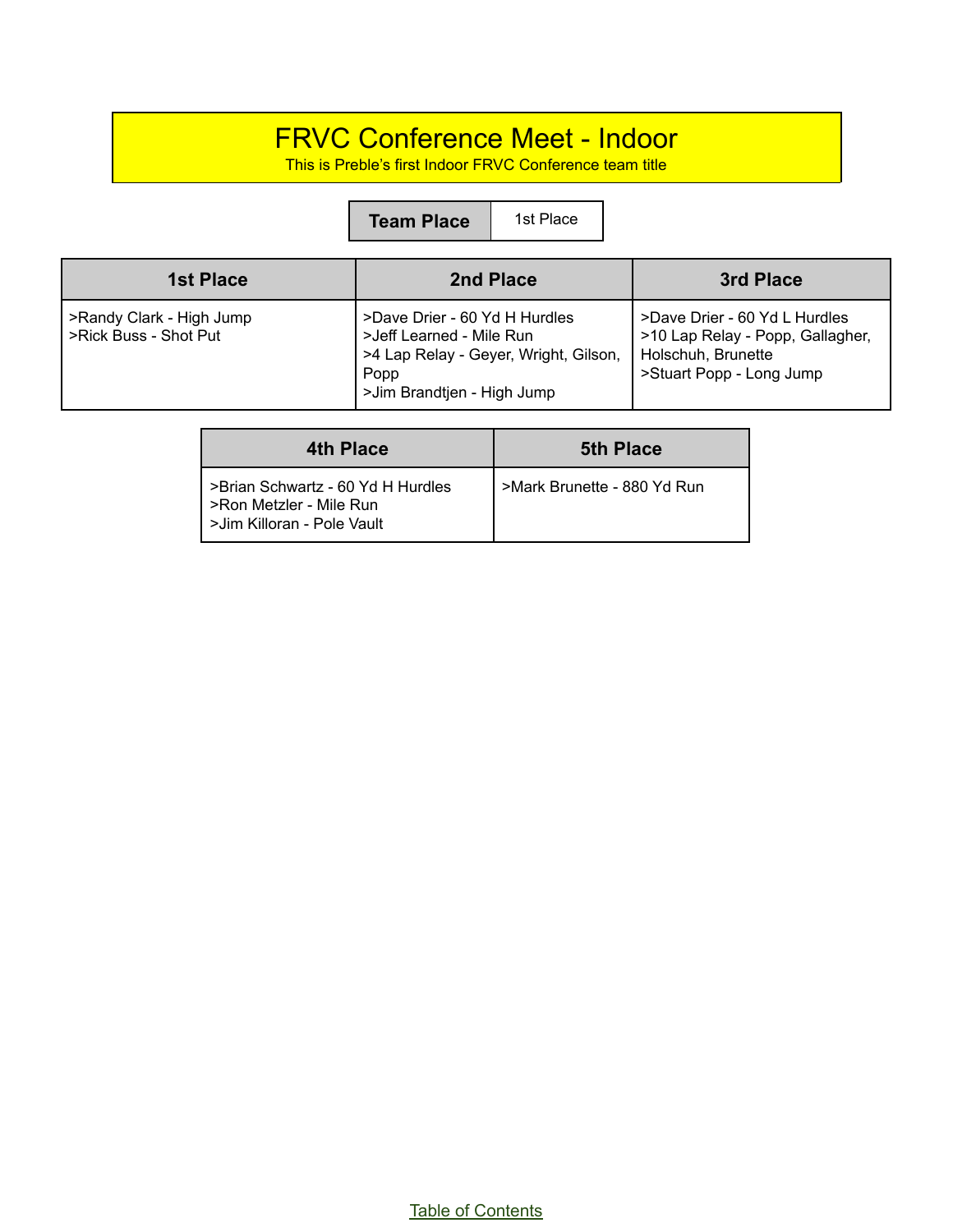## Green Bay City Meet - Outdoor

**Team Place** | 1st Place

| <b>1st Place</b>                                                                                                                                                                                                                                                                                      | 2nd Place                                                                                                                                                                                                                                                    | 3rd Place                                                                                                                                                                                                                                   |
|-------------------------------------------------------------------------------------------------------------------------------------------------------------------------------------------------------------------------------------------------------------------------------------------------------|--------------------------------------------------------------------------------------------------------------------------------------------------------------------------------------------------------------------------------------------------------------|---------------------------------------------------------------------------------------------------------------------------------------------------------------------------------------------------------------------------------------------|
| >Mark Brunette - 880 Yd Run<br>>Ron Metzler - 2 Mile Run<br>>Brian Schwartz - 120 Yd H Hurdles<br>>Rob Holschuh - 180 Yd L Hurdles<br>>Mile Relay - Lambert, Lardo,<br>Holschuh, Brunette<br>>Jim Killoran - Pole Vault<br>>Jim Brandtjen - High Jump<br>>Rick Buss - Shot Put<br>>Rick Buss - Discus | >Stuart Popp - 220 Yd Dash<br>>Steve Soukup - Mile Run<br>>Jeff Hlinak - 2 Mile Run<br>>Dave Drier - 120 Yd H Hurdles<br>>Brian Schwartz - 180 Yd L Hurdles<br>>880 Yd Relay - Names not available<br>>Randy Clark - High Jump<br>>Jim brandtjen - Long Jump | >Jim Geyer - 220 Yd Dash<br>>Gary Gallagher - 440 Yd Dash<br>>Steve Soukup - 880 Yd Run<br>>Jeff Learned - Mile Run<br>>Rob Holschuh - 120 Yd H Hurdles<br>>Doug Morey - Pole Vault<br>>Pat Schibly - High Jump<br>>Stuart Popp - Long Jump |

| 4th Place                                                                                                           | <b>5th Place</b>          |
|---------------------------------------------------------------------------------------------------------------------|---------------------------|
| >Jlm Geyer - 100 Yd Dash<br>>Don Lambert - 440 Yd Dash<br>>Ron Metzler - Mile Run<br>>Dave Drier - 180 Yd L Hurdles | >Pat Schibly - Pole Vault |

## FRVC Conference Meet - Outdoor

This is Preble's first FRVC Conference Team Title

|                                                                                                                                         | 1st Place<br><b>Team Place</b>                                                                                                              |                                                                                                                                  |
|-----------------------------------------------------------------------------------------------------------------------------------------|---------------------------------------------------------------------------------------------------------------------------------------------|----------------------------------------------------------------------------------------------------------------------------------|
| 1st Place                                                                                                                               | 2nd Place                                                                                                                                   | 3rd Place                                                                                                                        |
| >Mile Relay - Lambert, Magnani,<br>Gallagher, Brunette<br>>Rick Buss - Discus<br>>Jim Killoran - Pole Vault<br>>Randy Clark - High Jump | >Mark Brunette - 880 Yd Run<br>>Jeff Learned - Mile Run<br>>Jeff Hlinak - 2 Mile Run<br>>Rick Buss - Shot Put<br>>Jim Brandtjen - High Jump | >Steve Soukup - Mile Run<br>>Brian Schwartz - 120 Yd H Hurdles<br>>Rob Holschuh - 180 Yd L Hurdles<br>>Jim Brandtjen - Long Jump |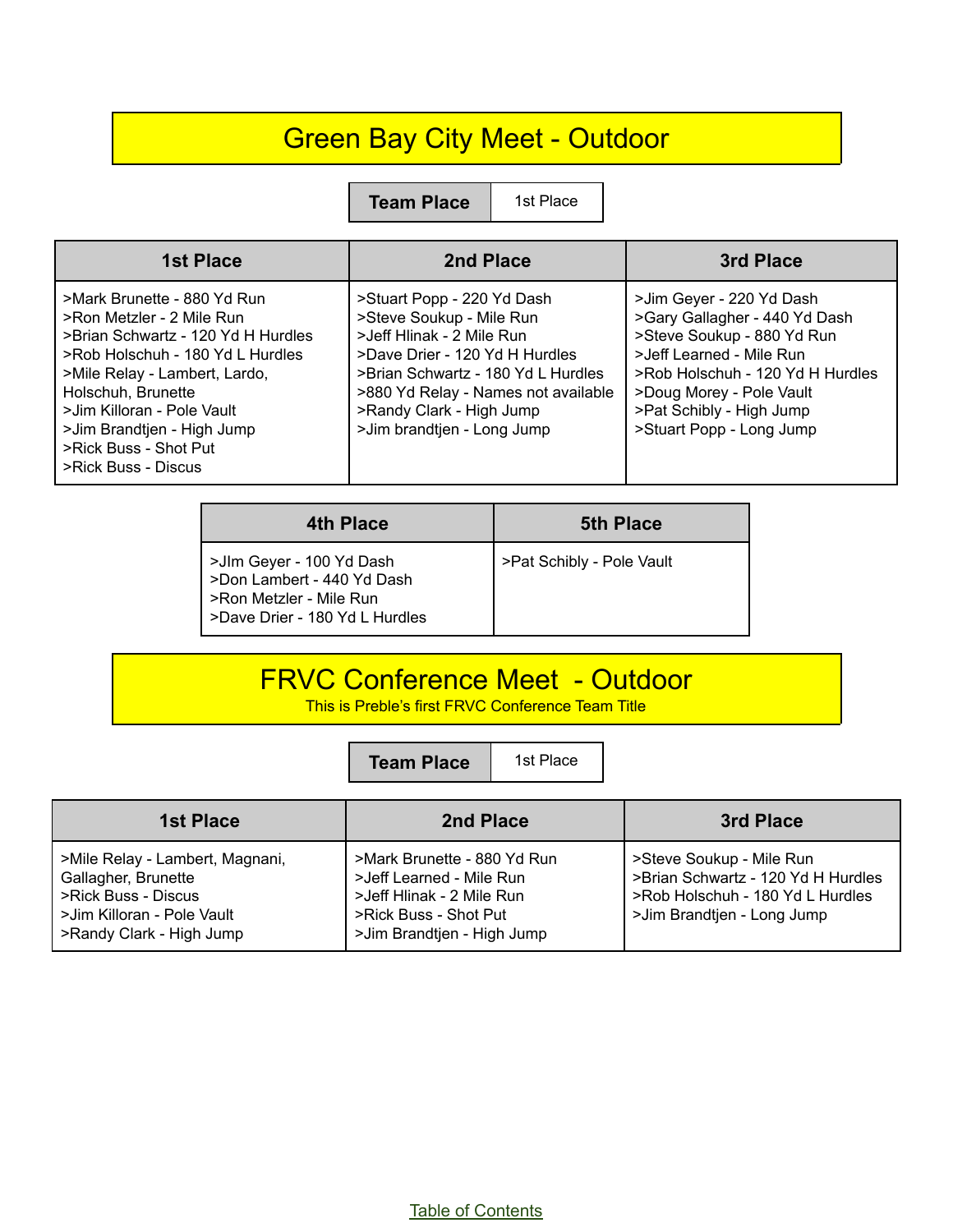## Brown County Meet - Outdoor

This is the first time Preble has participated in this meet

**Team Place** | 1st Place

| <b>1st Place</b>                                                                                                                                                                                                                                                                               | 2nd Place                                                                                                                                              |
|------------------------------------------------------------------------------------------------------------------------------------------------------------------------------------------------------------------------------------------------------------------------------------------------|--------------------------------------------------------------------------------------------------------------------------------------------------------|
| >Stuart Popp - 220 Yd Dash<br>>Mark Brunette - 880 Yd Run<br>>Brian Schwartz - 120 Yd H Hurdles<br>>Rob Holschuh - 180 Yd L Hurdles<br>>880 Yd Relay - Geyer, Wright, Gilson, Popp<br>>Mile Relay - Lambert, Magnani, Gallagher, Brunette<br>>Jim Killoran - Pole Vault<br>>Rick Buss - Discus | >Rob Gilson - 220 Yd Dash<br>>Jeff Hlinak - 2 Mile Run<br>>Rob Holschuh - 120 Yd H Hurdles<br>>Jim Brandtjen - High Jump<br>>Jim Brandtjen - Long Jump |

| 3rd Place                                                                                                                                                | <b>5th Place</b>         |
|----------------------------------------------------------------------------------------------------------------------------------------------------------|--------------------------|
| >Jeff Rentmeester - 100 Yd Dash<br>>Steve Soukup - 880 Yd Run<br>>Steve Soukup - Mile Run<br>>Brian Schwartz - 180 Yd L Hurdles<br>>Rick Buss - Shot Put | >Pat Schibly - High Jump |

## FRCC Conference Relays - Outdoor

First FRVC Conference Relays Title for Preble

٦

|                                                                                                                                                                                       | <b>Team Place</b> | 1st Place |                                                                                                                                                                          |
|---------------------------------------------------------------------------------------------------------------------------------------------------------------------------------------|-------------------|-----------|--------------------------------------------------------------------------------------------------------------------------------------------------------------------------|
| <b>1st Place</b>                                                                                                                                                                      |                   |           | 2nd Place                                                                                                                                                                |
| >4 Mile Relay - Learned, Hlinak, Metzler, Soukup<br>>Pole Vault Relay - DeWitt, Morey, Killoran<br>>High Jump Relay - Clark, Brandtjen, Schibly<br>>Discus Relay - Buss, Foti, Peters |                   |           | >Mile Relay - Lambert, Magnani, Holschuh, Gallagher<br>>2 Mile Relay - Soukup, Metzler, Learned, Brunette<br>>480 Yd H Hurdle Relay - Holschuh, Schwartz, Drier, Jacques |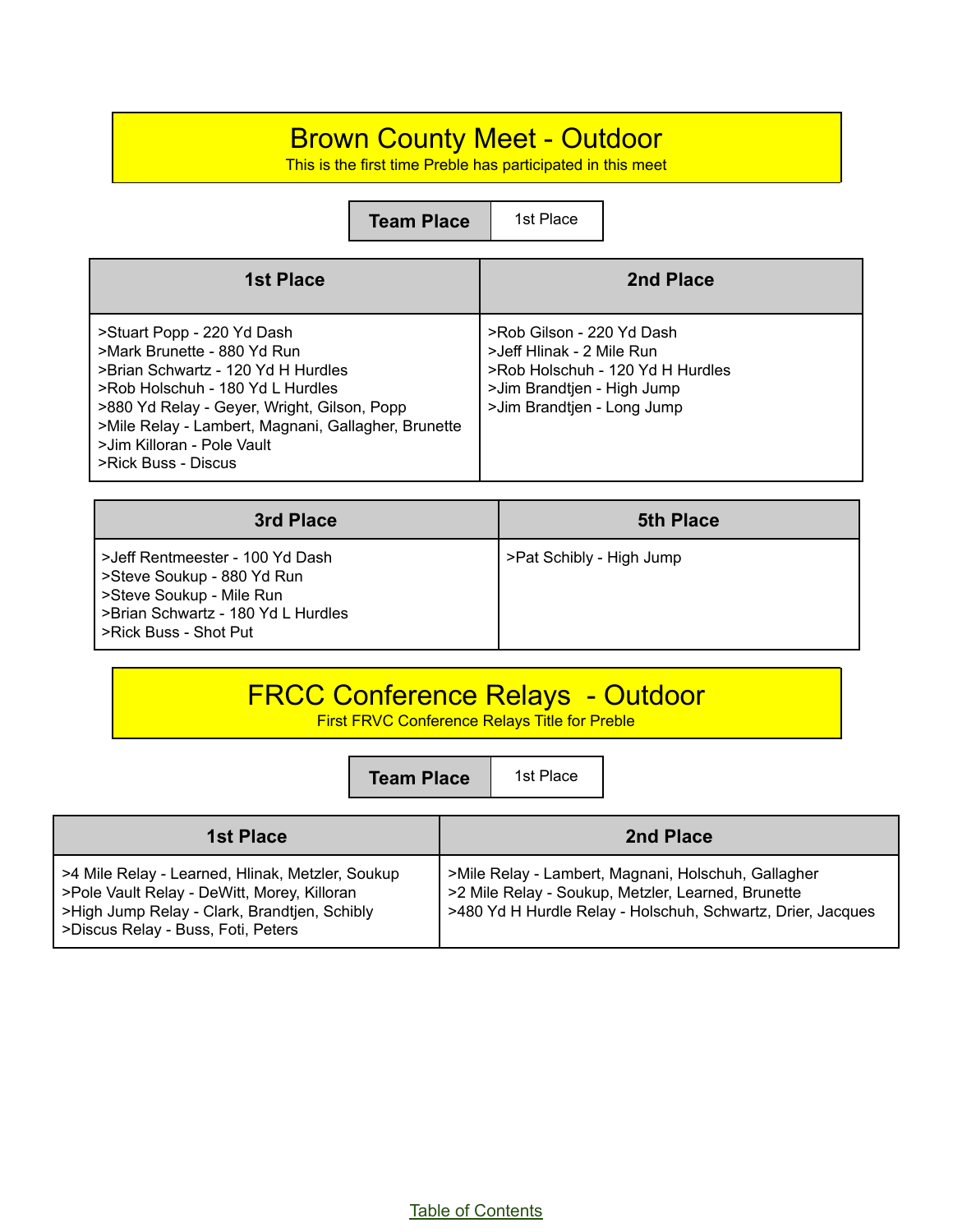## WIAA Regional

Top 4 qualify for the Sectional Meet

**Team Place** 1st Place

| <b>1st Place</b>                                                                                                                                                                                                                                                  | 2nd Place                                                                                                                                                                                                             | 3rd Place                                             |
|-------------------------------------------------------------------------------------------------------------------------------------------------------------------------------------------------------------------------------------------------------------------|-----------------------------------------------------------------------------------------------------------------------------------------------------------------------------------------------------------------------|-------------------------------------------------------|
| <b>Sectional Qualifier</b>                                                                                                                                                                                                                                        | <b>Sectional Qualifier</b>                                                                                                                                                                                            | <b>Sectional Qualifier</b>                            |
| >Mark Brunette - 880 Yd Run<br>>Jeff Learned - Mile Run<br>>Jeff Hlinak - 2 Mile Run<br>>Rob Holschuh - 180 Yd L Hurdles<br>>Mile Relay - Lambert, Holschuh,<br>Gallagher, Brunette<br>>Jim Killoran - Pole Vault<br>>Rick Buss - Shot Put<br>>Rick Buss - Discus | >Rick Gallagher - 440 Yd Dash<br>>Steve Soukup - Mile Run<br>>Brian Schwartz - 120 Yd H Hurdles<br>>Brian Schwartz - 180 Yd L Hurdles<br>>880 Yd Relay - Geyer, Wright,<br>Gilson, Popp<br>>Jim Brandtjen - High Jump | >Rob Gilson - 220 Yd Dash<br>>Randy Clark - High Jump |

## WIAA Sectional

Top 2 advance to the State Meet

**Team Place** | 1st Place

| <b>1st Place</b>                                     | 2nd Place                          |
|------------------------------------------------------|------------------------------------|
| <b>State Meet Qualifiers</b>                         | <b>State Meet Qualifiers</b>       |
| >Rob Holschuh - 180 Yd L Hurdles                     | >Gary Gallagher - 440 Yd Dash      |
| >880 Yd Relay - Geyer, Wright, Gilson, Popp          | >Jeff Hlinak - 2 Mile Run          |
| >Mile Relay - Lambert, Holschuh, Gallagher, Brunette | >Brian Schwartz - 120 Yd H Hurdles |
| >Rick Buss - Shot Put                                | >Brian Schwartz - 180 Yd L Hurdles |
| >Rick Buss - Discus                                  | >Jim Killoran - Pole Vault         |

| 3rd Place                   | <b>4th Place</b>         |
|-----------------------------|--------------------------|
| Steve Soukup - Mile Run     | >Jeff Learned - Mile Run |
| > Jim Brandtjen - High Jump | >Randy Clark - High Jump |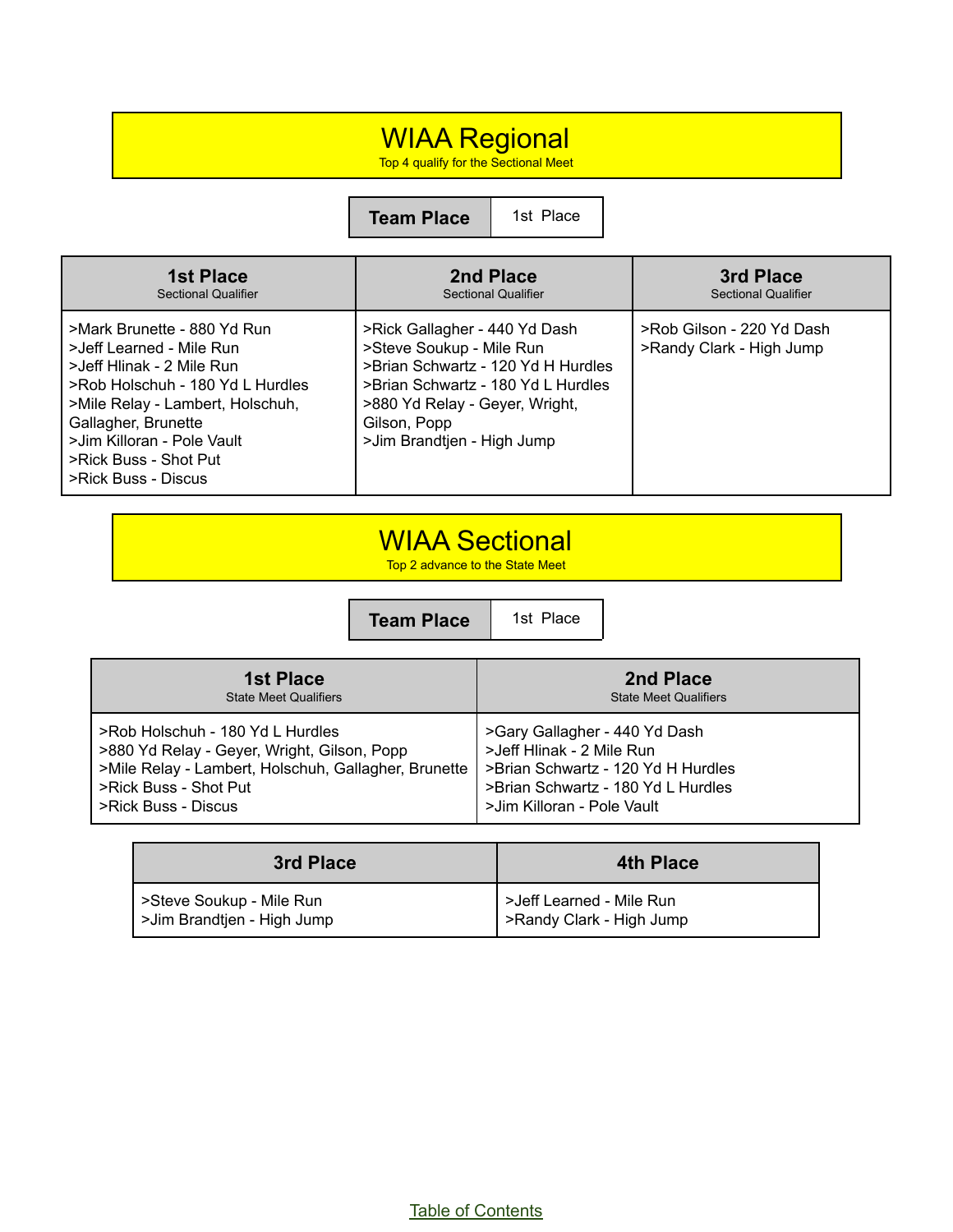## WIAA State Meet

| <b>Team Place</b> | 10 Points |
|-------------------|-----------|
|-------------------|-----------|

| <b>1st Place</b>                   | <b>9th Place</b>          | <b>Participants</b>                                                                                                                                                                                                                                                                                                   |
|------------------------------------|---------------------------|-----------------------------------------------------------------------------------------------------------------------------------------------------------------------------------------------------------------------------------------------------------------------------------------------------------------------|
| >Rick Buss - Discus (State Record) | >Jeff Hlinak - 2 Mile Run | >Gary Gallagher - 440 Yd Dash<br>>Brian Schwartz - 120 Yd H Hurdles<br>>Brian Schwartz - 180 Yd L Hurdles<br>>Rob Holschuh - 180 Yd L Hurdles<br>>880 Yd Relay - Beyer, Wright, Gilson, Popp<br>>Mile Relay - Lambert, Holschuh, Gallagher,<br><b>Brunette</b><br>>Jim Killoran - Pole Vault<br>>Rick Buss - Shot Put |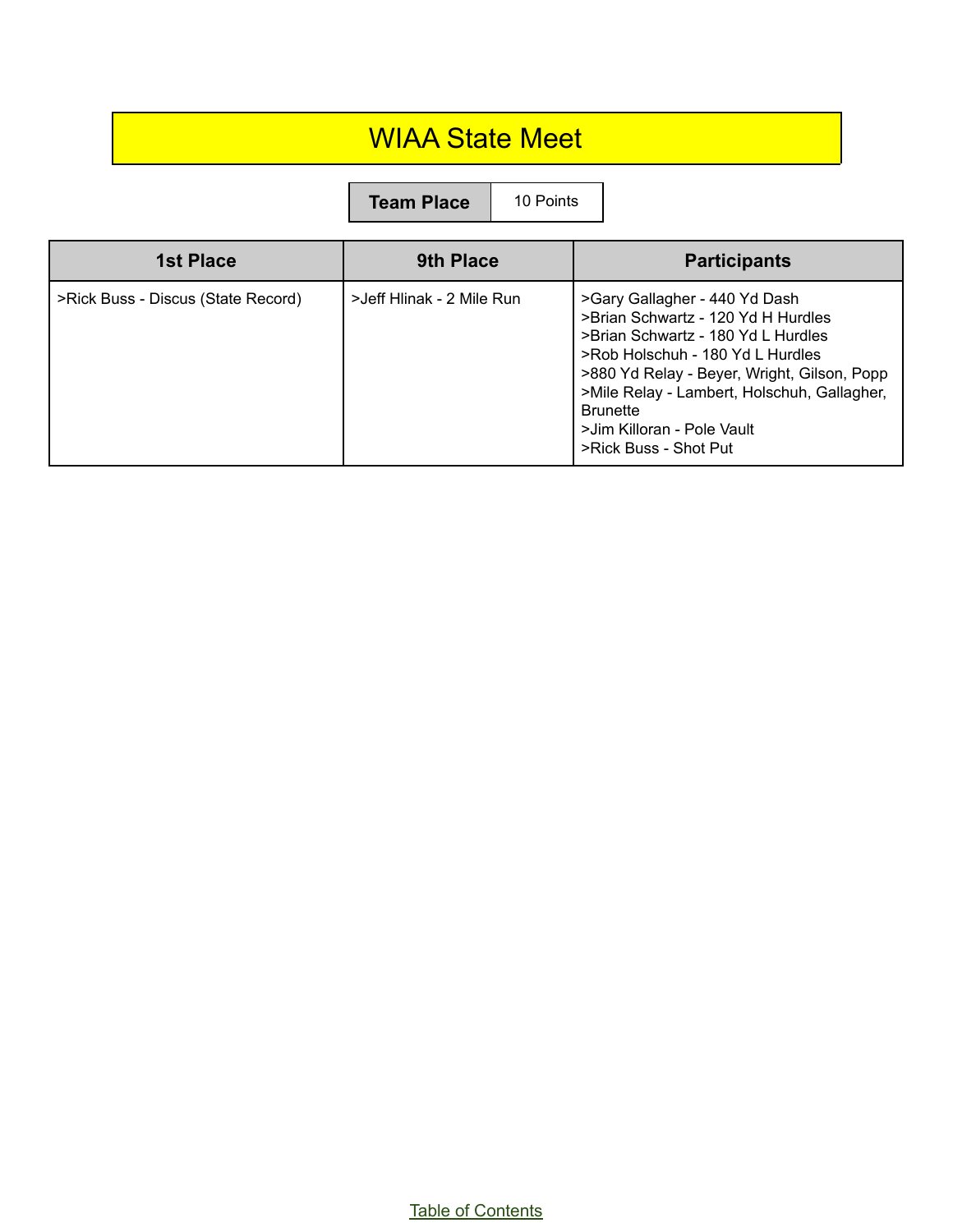

## Coaching Staff

#### **Head Coach** Jack Drankoff

**Assistant Coaches** Curt Harper, Ron Dauplaise

#### Season Results

<span id="page-34-0"></span>

| <b>Indoor</b>                                                           |                                                    |                                     |                                     |                                  |                                     |
|-------------------------------------------------------------------------|----------------------------------------------------|-------------------------------------|-------------------------------------|----------------------------------|-------------------------------------|
|                                                                         | <b>Neenah Invite</b><br>2nd Place                  | <b>Oshkosh Titan</b><br>8th Place   | <b>Wausau Invite</b><br>2nd Place   |                                  | <b>FRVC Conference</b><br>4th Place |
|                                                                         | <b>Outdoor</b>                                     |                                     |                                     |                                  |                                     |
| <b>City Meet</b><br>2nd Place                                           | <b>Appleton</b><br><b>West Invite</b><br>2nd Place | <b>FRVC Conference</b><br>5th Place |                                     | <b>Brown County</b><br>1st Place | <b>FRVC Relays</b><br>1st Place     |
| <b>WIAA Tournament</b>                                                  |                                                    |                                     |                                     |                                  |                                     |
| <b>WIAA Regional</b><br><b>WIAA Sectional</b><br>2nd Place<br>1st Place |                                                    |                                     | <b>WIAA State Meet</b><br>11 Points |                                  |                                     |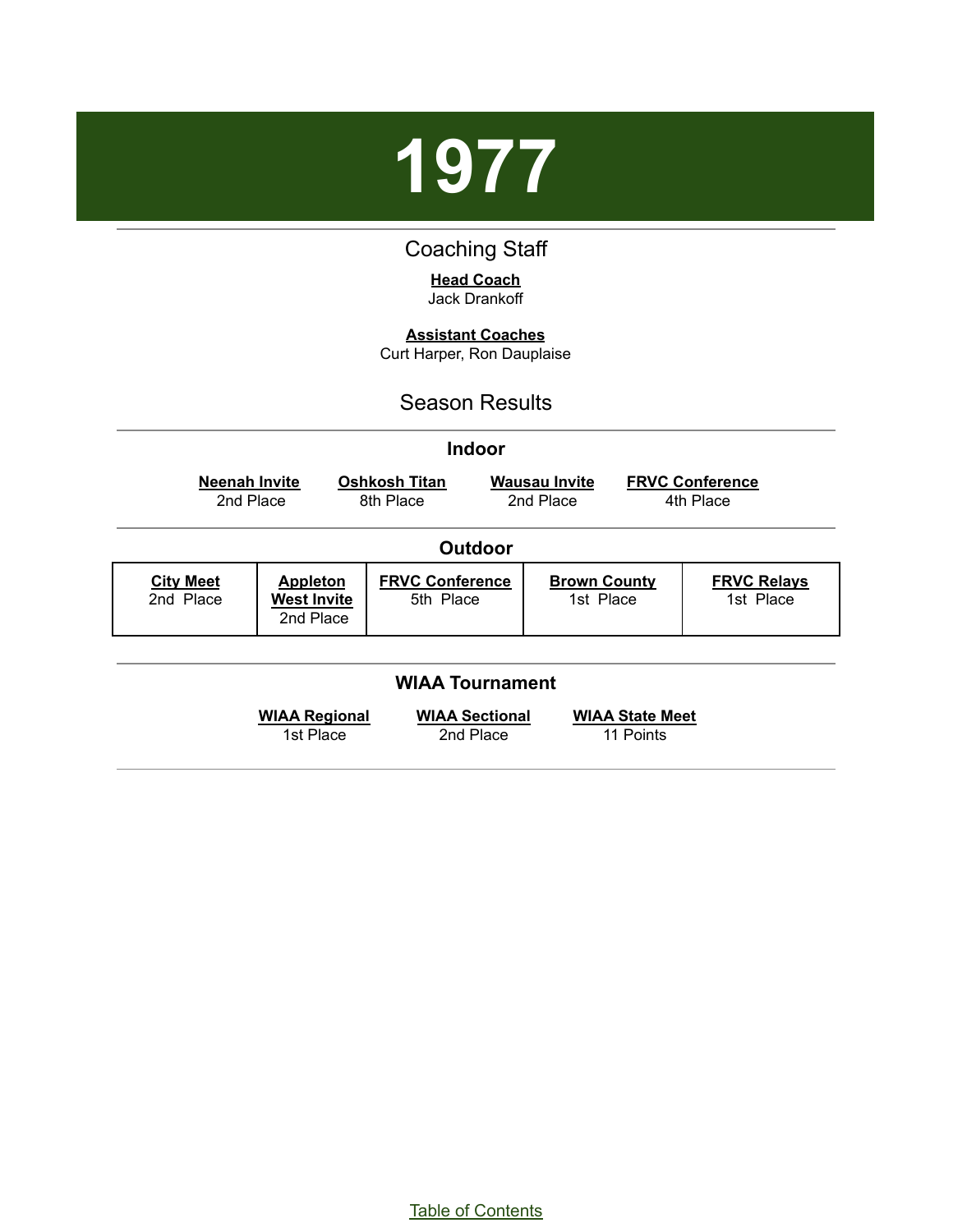#### Season Highlights

The 1977 Preble Track and Field Team followed up their great 1976 season with another strong showing. The team started a little slow but finished the season with championships in the Brown County Meet, the FRVC Relays, and the WIAA Regional Meet. The team had 5 other 2nd place finishes.

Individually the team was led by Jim Brandtjen's 5th place finish at the State Meet as well as setting school records in the Indoor and Outdoor Long Jump and High Jump. Rollie Jacques set the Indoor and Outdoor Record in the 70 Yard High Hurdles and the 120 Yard High Hurdles. Rob Holschuh set the record in the 330 Yard Low Hurdles, Doug Morey set the Indoor Record in the Pole Vault, and the team of Mike VandenAvond, Jim Geyer, Greg Weeden, and Rob Gilson set the record in both the 440 Yard Relay and the 880 Yard Relay. Other top performers were Pat Schibly (high jump), Don Lambert (middle distance and relays), Lee Mosbrucker (middle distance and relays), Dave Magnani (middle distance and relays), John Neidermeyer (weights), Dan Dettweiler (distance), Mike Dewitt (pole vault), Bret Peters (weights), Don Foti (weights), Aaron VandenAvond (hurdles), and Jeff Brey (middle distance).

### Records Set

| Indoor        | Rollie Jacques - 70 Yd High Hurdles<br>Mike VandenAvond, Greg Weeden, Dave Magnani, Rob Holschuh - 880 Yard Relay (1:38.0)<br>Jim Brandtjen - High Jump (6' 5")<br>Jim Brandtjen - Long Jump (21' 6 $\frac{1}{2}$ ")<br>Doug Morey - Pole Vault (13' 0")                                                                                 |
|---------------|------------------------------------------------------------------------------------------------------------------------------------------------------------------------------------------------------------------------------------------------------------------------------------------------------------------------------------------|
| Outdoor       | Rollie Jacques - 120 Yard High Hurdles (15.0)<br>Greg Weeden, Mike VandenAvond, Rob Gilson, Jim Geyer - 880 Yard Relay (1:31.4)<br>Jim Brandtjen - Long Jump (22' 3")<br>Rob Holschuh - 330 Yard Low Hurdles (39.3)<br>Jim Brandtjen - High Jump (6' 5")<br>Mike VandenAvond, Jim Geyer, Greg Weeden, Rob Gilson - 440 Yard Relay (44.5) |
| <b>Relays</b> | Paul Piontek, Rob Holschuh, Dave Magnani, Don Lambert - Mie Medley Relay (3:41.2)                                                                                                                                                                                                                                                        |

## Neenah Invite - Indoor

**Team Place** 2nd Place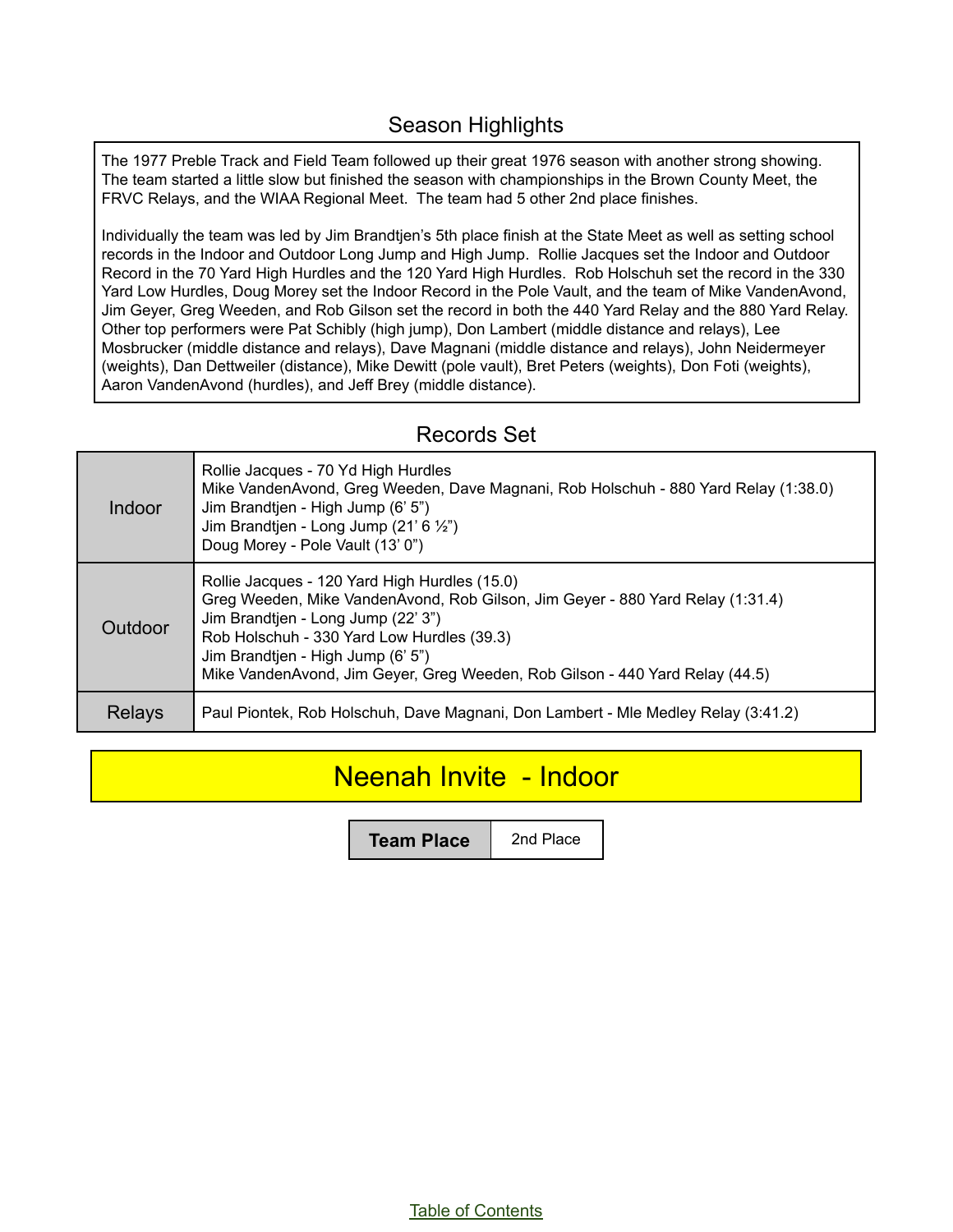| Oshkosh Titan Invite - Indoor                                    |                            |  |
|------------------------------------------------------------------|----------------------------|--|
| 8th Place<br><b>Team Place</b>                                   |                            |  |
| 2nd Place                                                        | <b>3rd Place</b>           |  |
| >Jim Brandtjen - Long Jump<br>>Jim Brandtjen - High Jump         | >Doug Morey - Pole Vault   |  |
| <b>Wausau Invite - Indoor</b>                                    |                            |  |
| 2nd Place<br><b>Team Place</b>                                   |                            |  |
| <b>FRVC Conference Meet - Indoor</b>                             |                            |  |
| 1st Place<br><b>Team Place</b>                                   |                            |  |
| <b>1st Place</b>                                                 | 2nd Place                  |  |
| >Doug Morey - Pole Vault<br>>Jim Brandtjen - High Jump           | >Pat Schibly - High Jump   |  |
| 3rd Place                                                        | <b>5th Place</b>           |  |
| >Jim Brandtjen - Long Jump<br>>Rollie Jacques - 60 Yd. H Hurdles | >Bruce Stewart - Long Jump |  |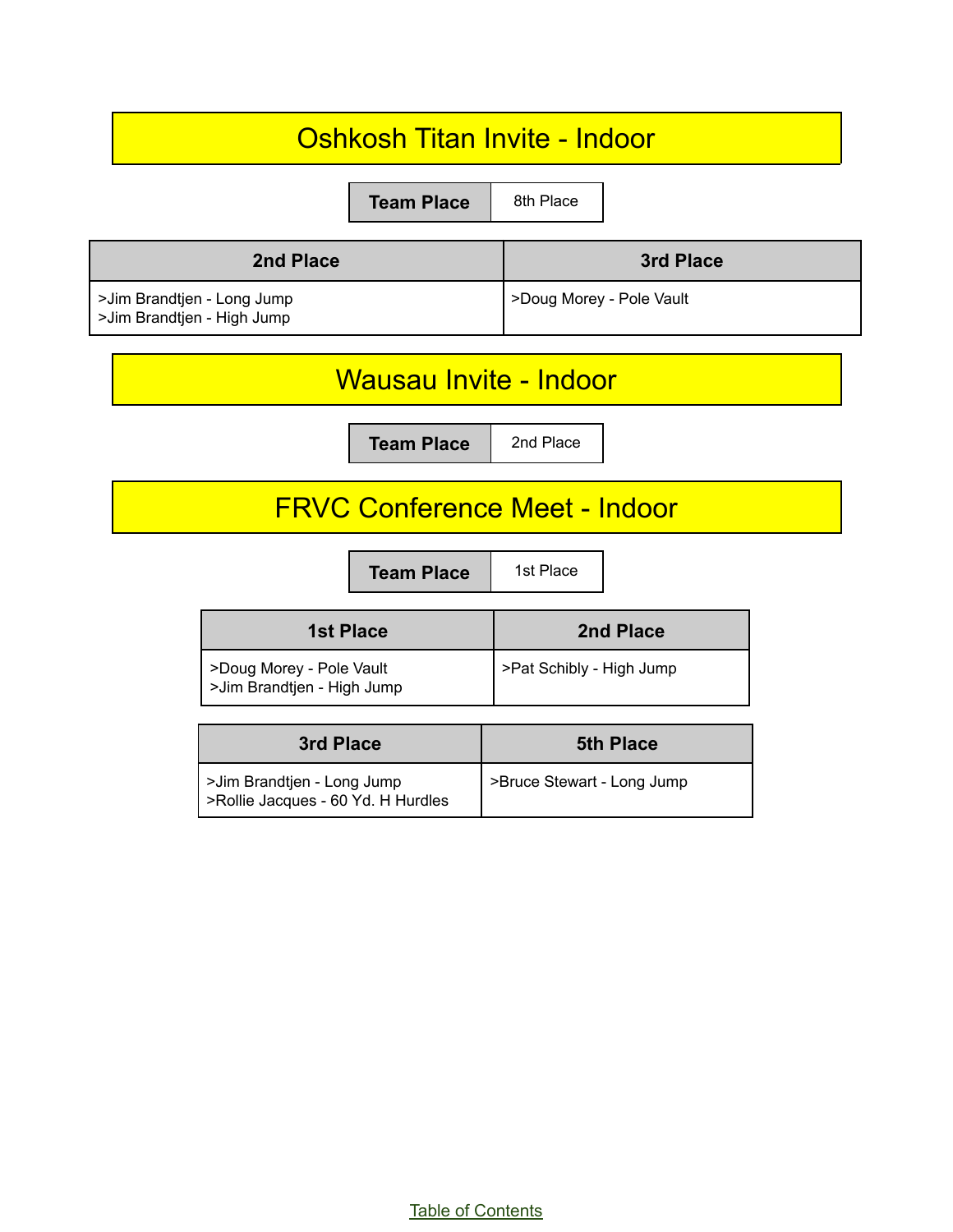## Green Bay City Meet - Outdoor

**Team Place** 1st Place

| <b>1st Place</b>                                                                                                                                              | 2nd Place                                                                                                                                                                                                           | 3rd Place                                                                                                                                                           |
|---------------------------------------------------------------------------------------------------------------------------------------------------------------|---------------------------------------------------------------------------------------------------------------------------------------------------------------------------------------------------------------------|---------------------------------------------------------------------------------------------------------------------------------------------------------------------|
| >Rollie Jacques - 120 Yd H Hurdles<br>>880 Yd Relay - Geyer, VandenAvond,<br>Weeden, Gilson<br>>Rob Holschuh - 330 Yd L Hurdles<br>>Jim Brandtjen - High Jump | >Rob Holschuh - 120 Yd H Hurdles<br>>Jim Geyer - 100 Yd Dash<br>>Pat Schibly - High Jump<br>>Jim Brandtjen - Long Jump<br>>Mile Relay - Magnani, Pierquet,<br>VandenAvond, Holschuh<br>>John Neidermeyer - Shot Put | >Don Foti - Discus<br>>Bret Peters - Shot Put<br>>Jeff Learned - Mile Run<br>>Don Lambert - 440 Yd Dash<br>>Dave Magnani - 880 Yd Run<br>>Jeff Learned - 2 Mile Run |

| 4th Place                    | <b>5th Place</b>                      |
|------------------------------|---------------------------------------|
| >Jim Brandtjen - 100 Yd Dash | >Aaron VandenAvond - 120 Yd H Hurdles |
| >Bret Peters - Discus        | >Doug Cushman - Mile Run              |
| >Rob Popp - 330 Yd L Hurdles | >Lee Mosbrucker - High Jump           |
| >Greg Weeden - 220 Yd Dash   | >Bruce Stewart - Long Jump            |
| >Doug Morey - Pole Vault     | >Jeff Brey - 880 Yd Run               |

## Appleton West Invite - Outdoor

**Team Place** 2nd Place

## FRVC Conference Meet - Outdoor

**Team Place** | 1st Place

| 3rd Place                          | 4th Place                       | <b>5th Place</b>             |
|------------------------------------|---------------------------------|------------------------------|
| >Jeff Learned - Mile Run           | >Mile Relay - Lambert, Magnani, | >Dave Magnani - 880 Yd Run   |
| >Rollie Jacques - 120 Yd H Hurdles | VandenAvond, Holschuh           | >Rob Popp - 330 Yd L Hurdles |
| >Pat Schibly - High Jump           | >Doug Morey - Pole Vault        | >Bret Peters - Shot Put      |
| >John Neidermeyer - Shot Put       | >Jim Brandtjen - High Jump      | >Don Foti - Discus           |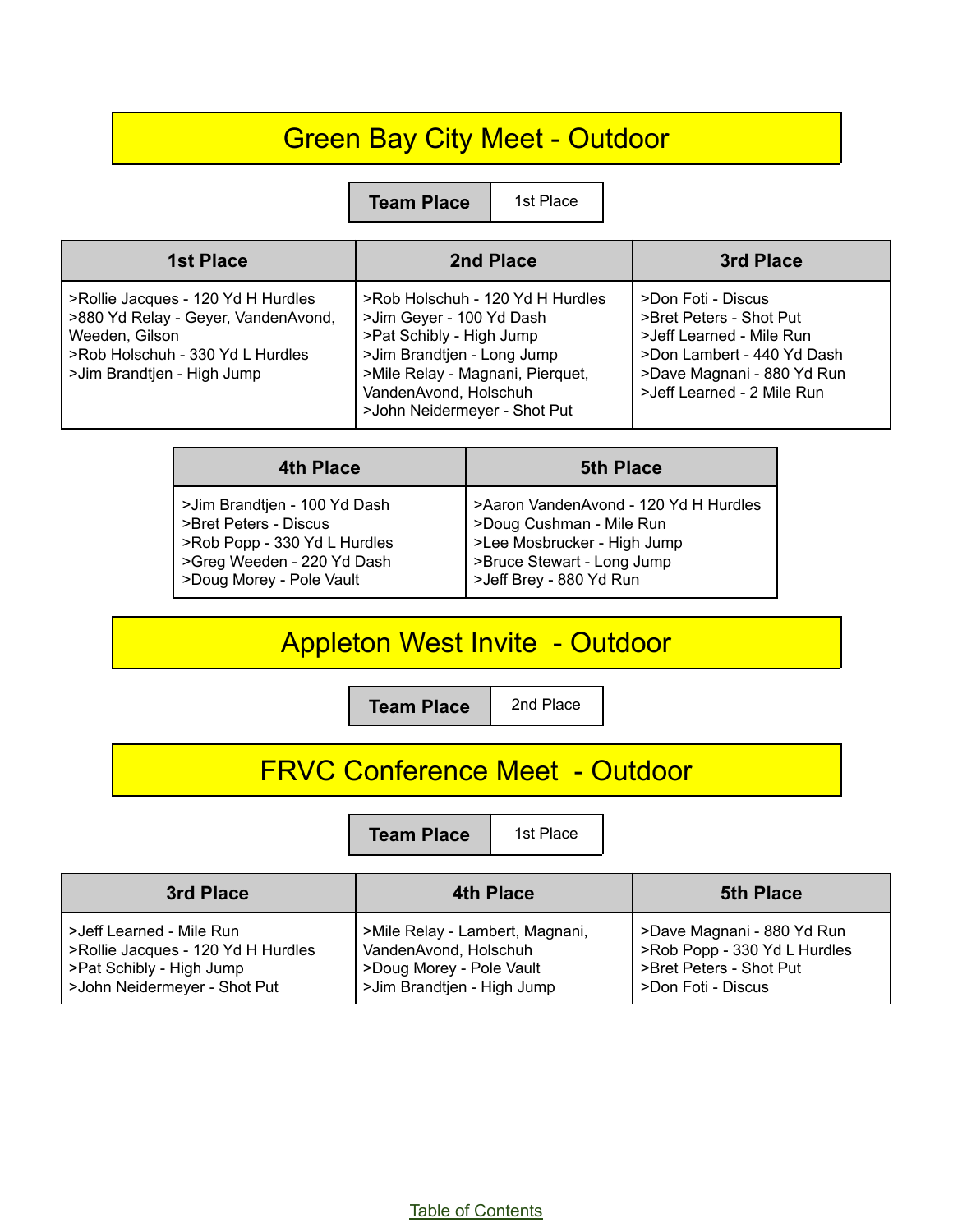## Brown County Meet - Outdoor

**Team Place** | 1st Place

| <b>1st Place</b>                                                                                                        | 2nd Place                                              | 3rd Place                                                                                                                                                                                                             |
|-------------------------------------------------------------------------------------------------------------------------|--------------------------------------------------------|-----------------------------------------------------------------------------------------------------------------------------------------------------------------------------------------------------------------------|
| >Rob Holschuh - 330 Yd L Hurdles<br>>Pat Schibly - High Jump<br>>Mile Relay - Lambert, Magnani,<br>VandenAvond, Holshuh | >Jim Brandtjen - Long Jump<br>>Jeff Learned - Mile Run | >Rollie Jacques - 120 Yd H Hurdles<br>>Jim Geyer - 100 Yd Dash<br>>John Neidermeyer - Shot Put<br>>880 Yd Relay - VandenAvond,<br>Weeden, Gilson, Piontek<br>>Dave Magnani - 880 Yd Run<br>>Jeff Learned - 2 Mile Run |

| 4th Place                                                                                                           | <b>5th Place</b>      |
|---------------------------------------------------------------------------------------------------------------------|-----------------------|
| >Bruce Stewart - Long Jump<br>>Jlm Brandtjen - High Jump<br>>Don Lambert - 440 Yd Dash<br>>Mike DeWitt - Pole Vault | >Bret Peters - Discus |

## FRCC Conference Relays - Outdoor

**Team Place** | 1st Place

| <b>1st Place</b>                                                                                                                    | 2nd Place                                                                                                                                                             |
|-------------------------------------------------------------------------------------------------------------------------------------|-----------------------------------------------------------------------------------------------------------------------------------------------------------------------|
| >480 Yd H Hurdle Relay - Holschuh, VandenAvond,<br>Tomaszewski, Jacques<br>>4 Mile Relay - Mosbrucker, Cushman, Dettweiler, Learned | >1600 Yard Medley Relay - Lambert, Piontek, Holschuh,<br>Magnani<br>>Long Jump Relay - Stewart, Brandtjen, Piontek<br>>Shot Put Relay - Peters, Neidermeyer, Tompkins |

| 3rd Place                                                                                                                                                   | <b>5th Place</b>                                                                                |
|-------------------------------------------------------------------------------------------------------------------------------------------------------------|-------------------------------------------------------------------------------------------------|
| >440 Yd Relay - Geyer, Weeden, Gilson, VandenAvond<br>>Mile Relay - Lambert, Pierquet, Popp, Holschuh<br>>2 Mile Relay - Brey, Mosbrucker, Learned, Magnani | >880 Yd Relay - Geyer, Weeden, Gilson, VandenAvond<br>>Discus Relay - Neidermeyer, Peters, Foti |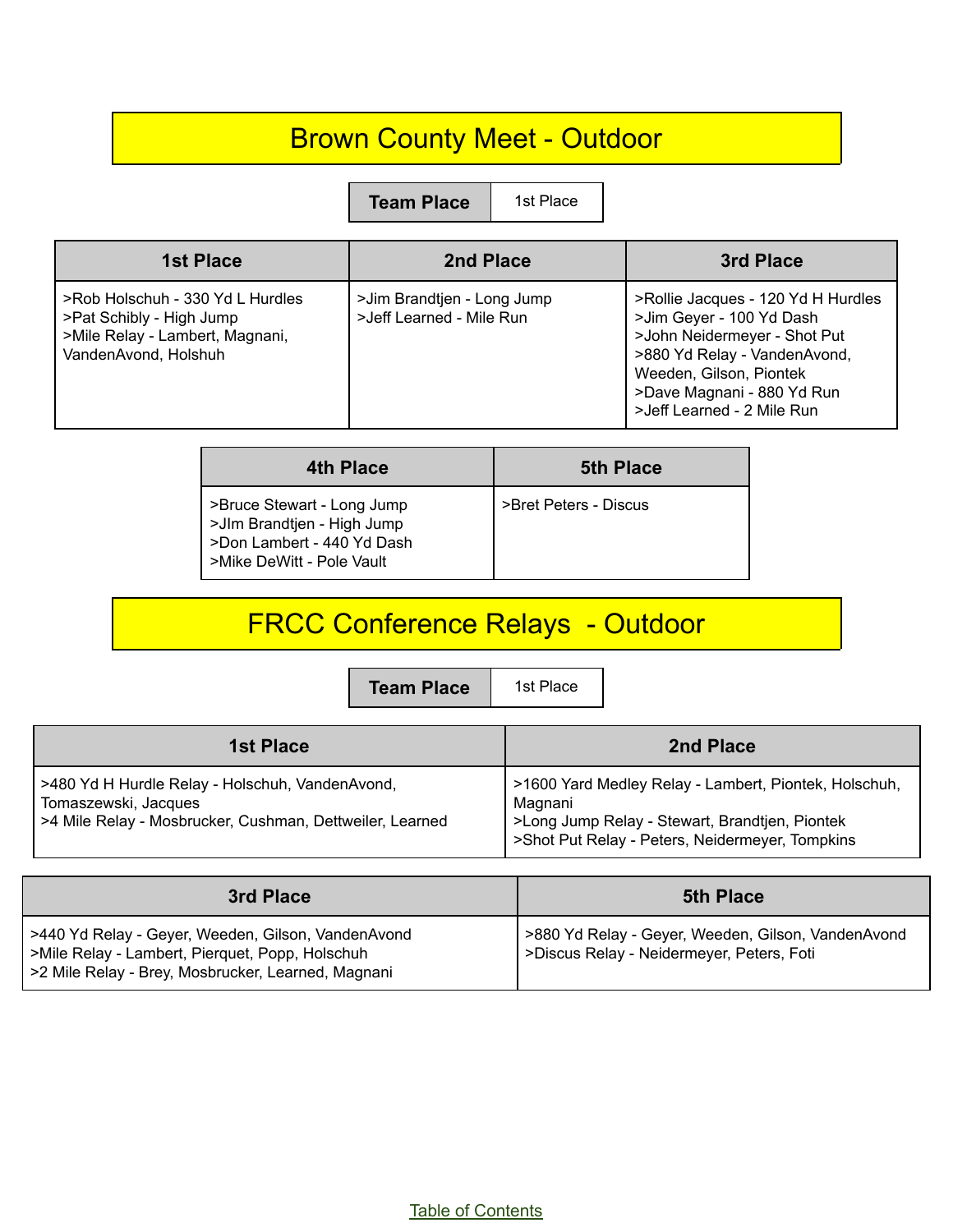## WIAA Regional

Top 3 qualify for the Sectional Meet

**Team Place** | 1st Place

| <b>1st Place</b>                                                                  | 2nd Place                                                                                                                                                                                                                | 3rd Place                                                                                                                                                                           |
|-----------------------------------------------------------------------------------|--------------------------------------------------------------------------------------------------------------------------------------------------------------------------------------------------------------------------|-------------------------------------------------------------------------------------------------------------------------------------------------------------------------------------|
| <b>Sectional Qualifier</b>                                                        | <b>Sectional Qualifier</b>                                                                                                                                                                                               | <b>Sectional Qualifier</b>                                                                                                                                                          |
| >Jeff Learned - Mile Run<br>>880 Yd Relay - Geyer, Weeden,<br>Gilson, VAndenAvond | >Jim Brandtjen - Long Jump<br>>Pat Schibly - High Jump<br>>Rollie Jacques - 120 Yd H Hurdles<br>>Jim Geyer - 100 Yd Dash<br>>Rob Holschuh - 330 Yd L Hurdles<br>>Mile Relay - Lambert, Magnani,<br>Mossbrucker, Holschuh | >Jim Brandtjen - High Jump<br>>Doug Morey - Pole Vault<br>>Don Lambert - 440 Yd Dash<br>>Mike VandenAvond - 220 Yd Dash<br><jeff -="" 2="" learned="" mile="" run<="" td=""></jeff> |

| <b>4th Place</b>           | <b>5th Place</b>                                                                                                                                     |
|----------------------------|------------------------------------------------------------------------------------------------------------------------------------------------------|
| >Dave Magnani - 880 Yd Run | >John Neidermeyer - Discus<br>>John Neidermeyer - Shot Put<br>>Bruce Stewart - Long Jump<br>>Dan Dettweiler - Mile Run<br>>Greg Weeden - 220 Yd Dash |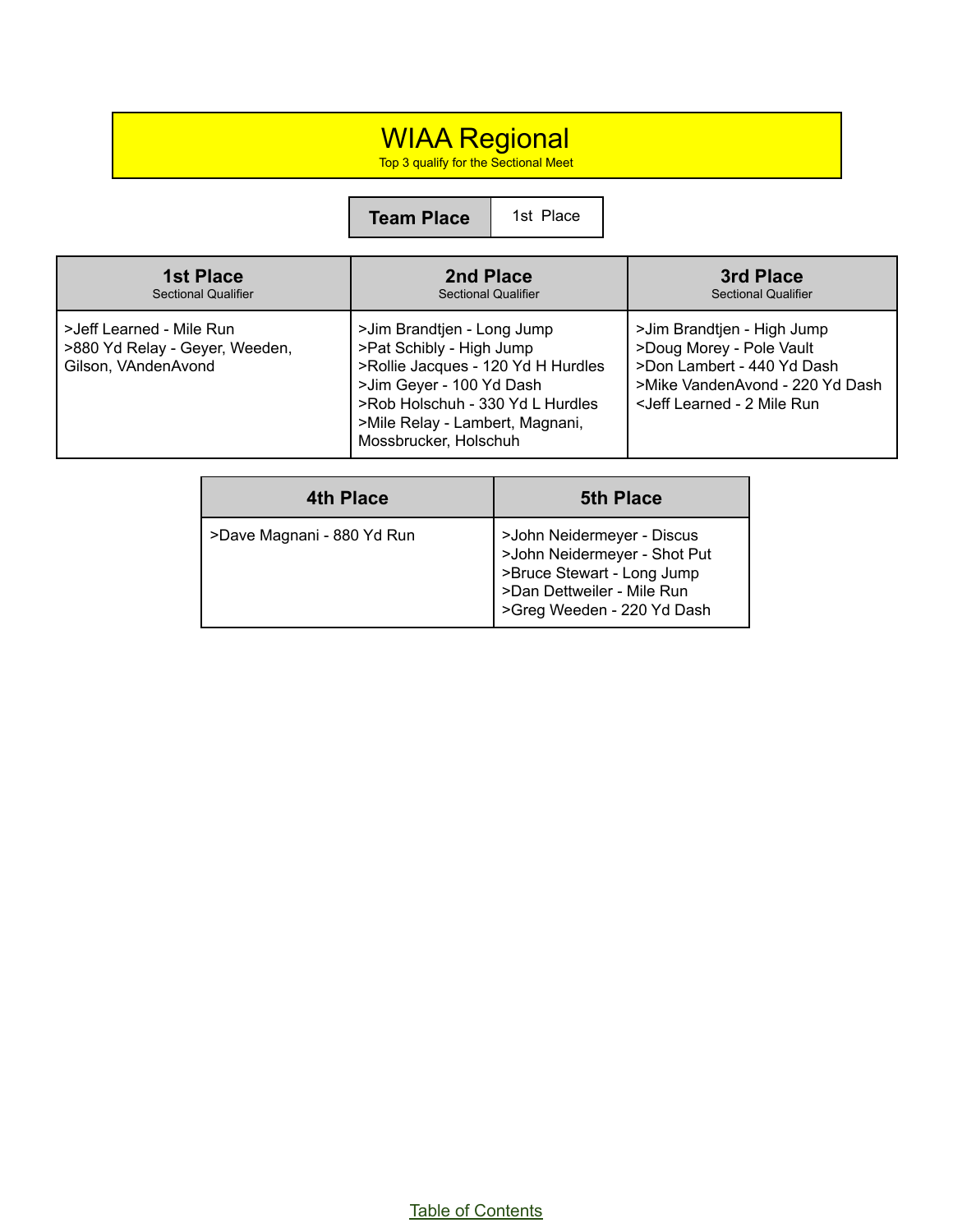## WIAA Sectional

Top 2 advance to the State Meet

**Team Place** 2nd Place

| <b>1st Place</b><br><b>State Meet Qualifier</b>                                     | 2nd Place<br><b>State Meet Qualifier</b>                                         | 3rd Place                          |
|-------------------------------------------------------------------------------------|----------------------------------------------------------------------------------|------------------------------------|
| >Jim Brandtjen - Long Jump<br>>880 Yd Relay - VandenAvond, Geyer,<br>Weeden, Gilson | >Pat Schibly - High Jump<br>>Jim Geyer - 100 Yd Dash<br>>Jeff Learned - Mile Run | >Rollie Jacques - 120 Yd H Hurdles |

| 4th Place                                                                                                                | <b>5th Place</b>                                       |
|--------------------------------------------------------------------------------------------------------------------------|--------------------------------------------------------|
| >Mike VandenAvond - 220 Yd Dash<br>>Jeff Learned - 2 Mile Run<br>>Mile Relay - Lambert, Mosbrucker,<br>Magnani, Holschuh | >Jim Brandtjen - High Jump<br>>Doug Morey - Pole Vault |

## WIAA State Meet

**Team Place** 11 Points

| <b>5th Place</b>                                               | <b>7th Place</b>                                      |
|----------------------------------------------------------------|-------------------------------------------------------|
| >Jim Brandtjen - Long Jump<br>>Rob Holschuh - 330 Yd L Hurdles | >880 Yd Relay - Geyer, Weeden,<br>Gilson, VandenAvond |

| 8th Place                | <b>Participants</b>                                  |
|--------------------------|------------------------------------------------------|
| >Jeff Learned - Mile Run | >Pat Schibly - High Jump<br>>Jim Geyer - 100 Yd Dash |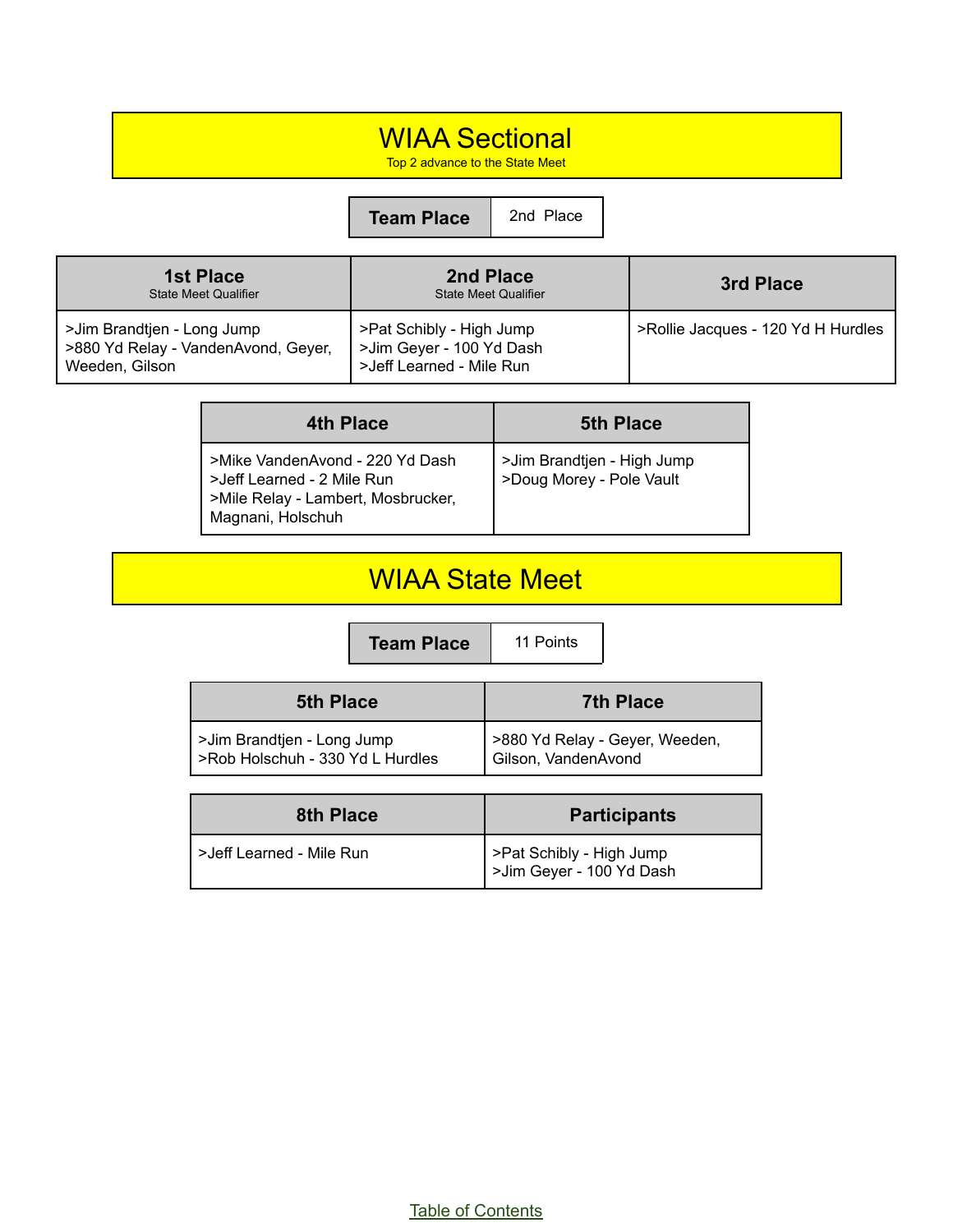

## Coaching Staff

#### **Head Coach** Jack Drankoff

<span id="page-41-0"></span>**Assistant Coaches** Ron Dauplaise, Pat Prochnow (first year with Preble Track)

#### Season Results

|                                   |                                        | <b>Indoor</b>                            |                                     |                               |
|-----------------------------------|----------------------------------------|------------------------------------------|-------------------------------------|-------------------------------|
| <u>Wausau Invite</u><br>2nd Place | <b>DC Everest Tri</b><br>2nd Place     | <b>Oshkosh Titan</b><br>7th Place        | <b>Neenah Invite</b><br>1st Place   | <b>FRVC Conference</b><br>3rd |
|                                   |                                        | Outdoor                                  |                                     |                               |
|                                   | <b>Preble/East Relays</b><br>1st Place | <b>Appleton West Invite</b><br>2nd Place | <b>Hartford Relays</b><br>1st Place |                               |
|                                   | <b>City Meet</b><br>2nd Place          | <b>FRVC Conference</b><br>2nd Place      | <b>FRVC Relays</b><br>Cancelled     |                               |
|                                   |                                        | <b>WIAA Tournament</b>                   |                                     |                               |
|                                   | <b>WIAA Regional</b><br>1st Place      | <b>WIAA Sectional</b><br>2nd Place       | <b>WIAA State Meet</b><br>6 Points  |                               |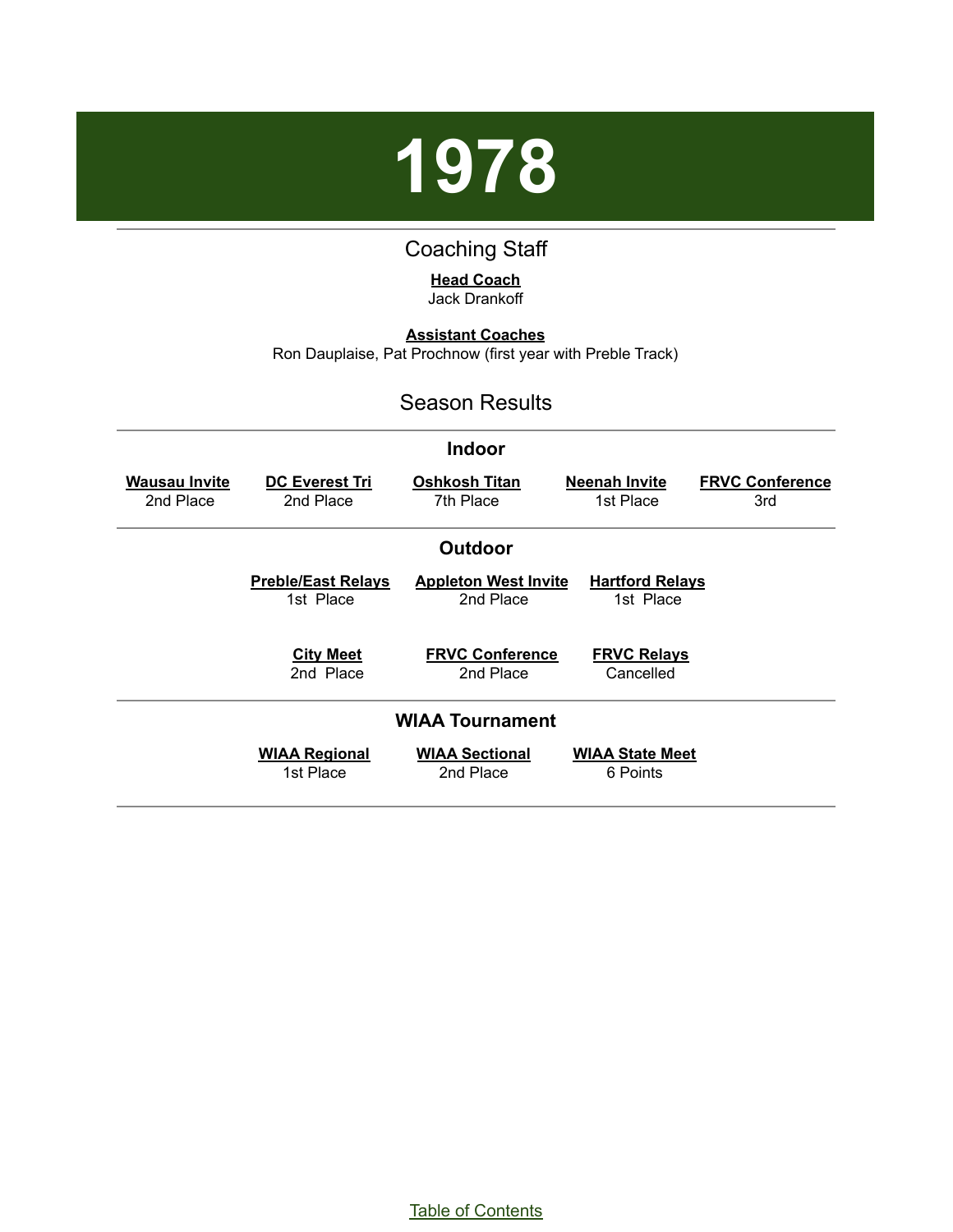#### Season Highlights

The 1988 Men's Track and Field Team had limited success winning 2 meets and finished 2nd in 6 other major meets. The wins included the Preble/East Relays and the WIAA Regional Meet. 2nd places included the City Meet, FRVC Conference Meet, and the WIAA Sectional.

Individually the team was led by Jeff Learned who dominated the distance events in the area and set school records in the Indoor and Outdoor Mile Run, and the Outdoor 880 Yard Run and the 2 Mile Run. Other top performers were Bruce Stewart who placed 3rd in the Long Jump in the State Meet, Gary Kimm (40 Yd. High Hurdles School Indoor Record), Paul Piontek (sprints & jumps), Greg Weeden (sprints), Glen Cieslewicz ( Hurdles, jumps, relays), Mike VandenAvond (sprints and relays), Pat Schibly (High Jump), Dave Hallet (pole vault), Paul Wagner (discus), Rob Popp (hurdles and relays), John Neidermeyer (weights), Mike Dewitt (pole vault), Curt Julian (hurdles), Dave Underwood (middle distance and relays), Tom Nahley (pole vault), Lon Mosbrucker (high jump), Mark Tomazewski (hurdles), and Doug Cushman (distance).

#### Records Set

| Indoor  | Gary Kimm - 40 Yd. High Hurdles (5.6)<br>Jeff Learned - Mile Run (4:25.0)                                    |
|---------|--------------------------------------------------------------------------------------------------------------|
| Outdoor | Jeff Learned - 880 Yd Run (1:59.2)<br>Jeff Learned - Mile Run (4:21.0)<br>Jeff Learned - 2 Mile Run (9:36.6) |
| Relays  | Paul Piontek, Greg Weeden, Bruce Stewart - Long Jump (62' 9")                                                |

## Wausau Invite - Indoor

**Team Place** | 2nd Place

## DC Everest Triangular - Indoor

**Team Place** | 2nd Place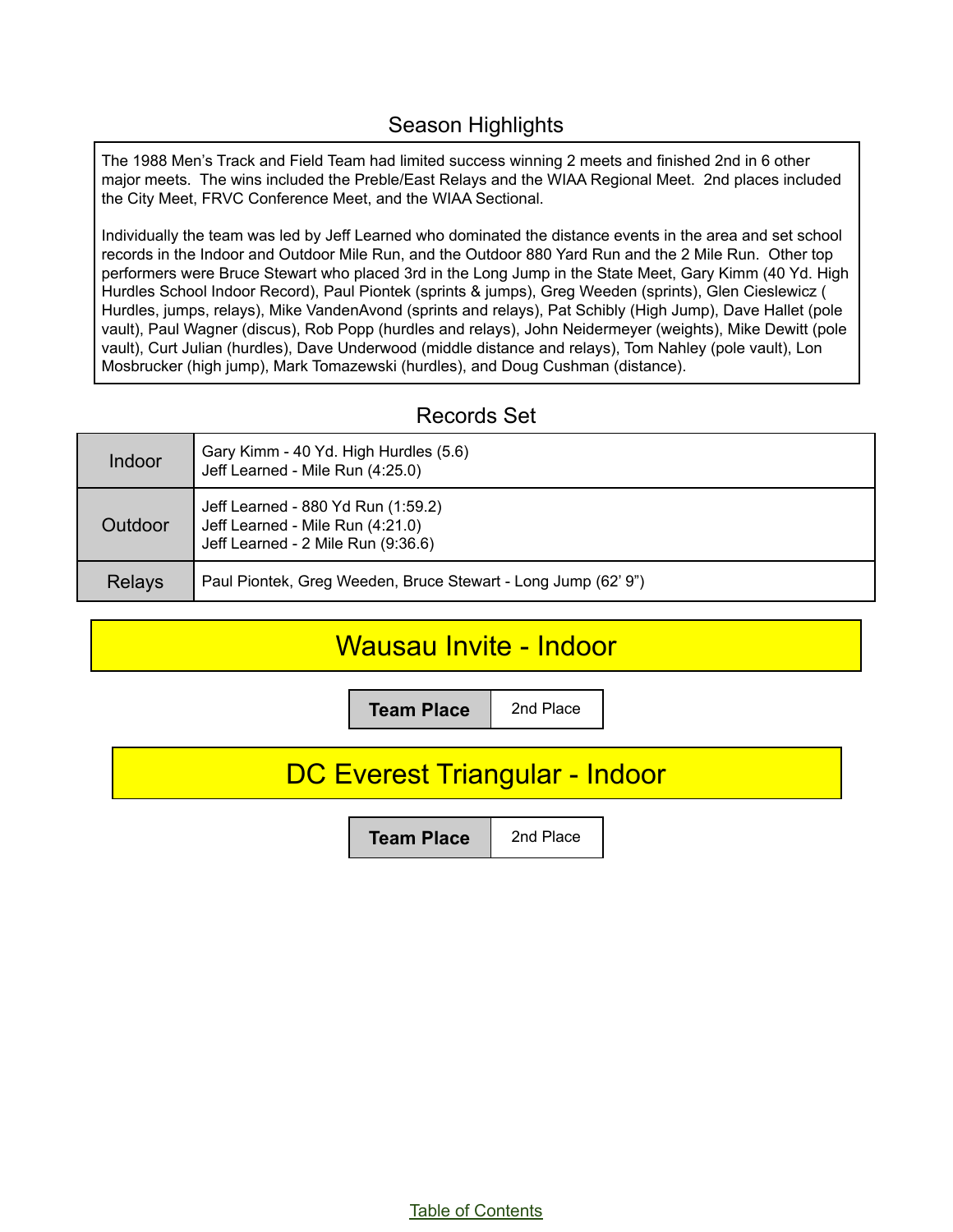

| PROD POPP - FIIGH JUMP | <b>PUTTE INCIDENTLY</b> PUT FULL PUT |
|------------------------|--------------------------------------|
|                        | > Jeff Learned - 880 Yd Run          |
|                        | >Mike Dewitt - Pole Vault            |
|                        | >Mark Tomaszewski - 60 Yd L Hurdles  |
|                        |                                      |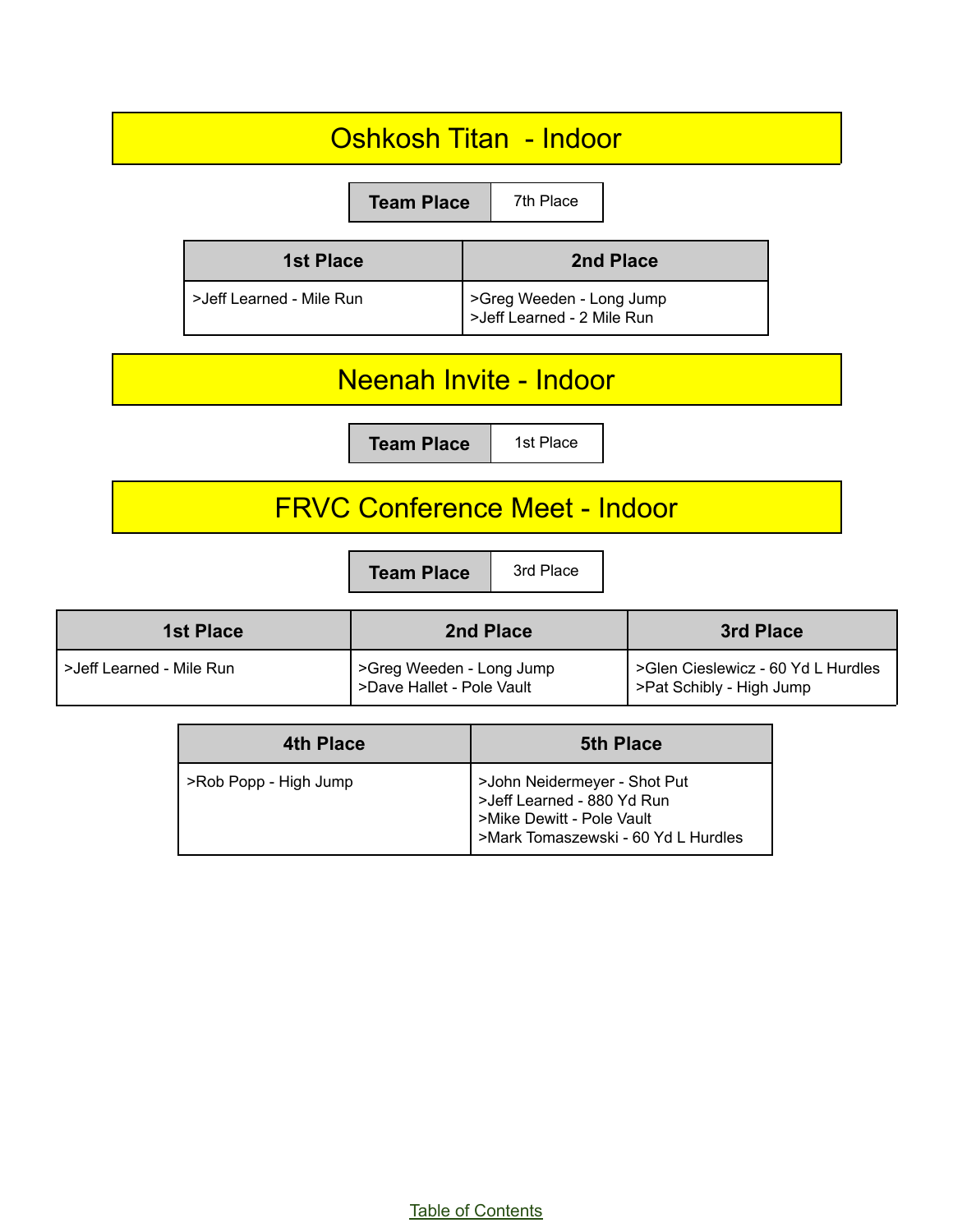## Preble/East Relays - Outdoor

First year for this event

**Team Place** | 1st Place

#### **1st Place**

>Long Jump Relay - Piontek, Weeden, Stewart >Discus Relay - Tomaszewski, Buck, Neidermeyer >High Jump Relay - Schibly, Stewart, Mosbrucker (other results not available)

## Appleton West Invite - Outdoor

**Team Place** 2nd Place

## Hartford Relays - Outdoor

**Team Place** | 1st Place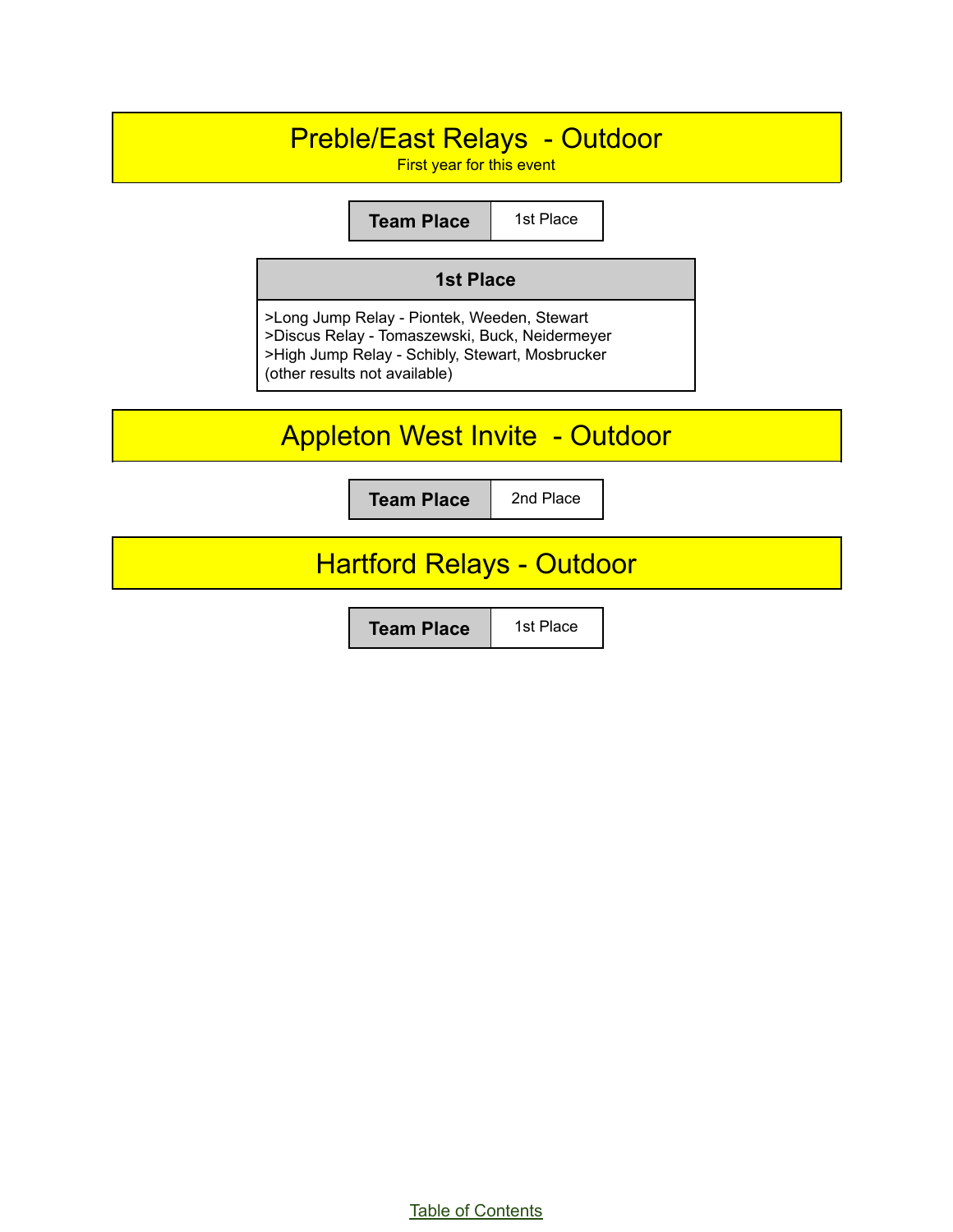## Green Bay City Meet - Outdoor

**Team Place** 2nd Place

| <b>1st Place</b>                                                                              | 2nd Place                                                                               | 3rd Place                                                                                                                                                                  |
|-----------------------------------------------------------------------------------------------|-----------------------------------------------------------------------------------------|----------------------------------------------------------------------------------------------------------------------------------------------------------------------------|
| >Glen Cieslewicz - 120 Yd H Hurdles<br>>Jeff Learned - Mile Run<br>>Jeff Learned - 2 Mile Run | >Mike VandenAvond - 440 Yd Run<br>>Pat Schibly - High Jump<br>>Paul Piontek - Long Jump | >Dave Hallet - Pole Vault<br>>880 Yd Relay - Piontek, Weeden,<br>Cieslewicz, Montie<br>>Bruce Stewart - High Jump<br>>Mile Relay - Popp, Montie,<br>Underwood, VandenAvond |

| <b>4th Place</b>                | <b>5th Place</b>             |
|---------------------------------|------------------------------|
| >Tom Nahley - Pole Vault        | >Mike Dewitt - Pole Vault    |
| >Curt Julian - 330 Yd L Hurdles | >Doug Cushman - Mile Run     |
| >John Neidermeyer - Shot Put    | >Tim Nuthals - 440 Yd Dash   |
| >Lon Mosbrucker - High Jump     | >Rob Popp - 330 Yd L Hurdles |
| >Bruce Stewart - Long Jump      | >Paul Buck - Discus          |
| >Dave Underwood - 880 Yd Run    | >Anthony Frook - 880 Yd Run  |

## FRVC Conference Meet - Outdoor

**Team Place** 2nd Place

| <b>1st Place</b>                                                                              | 2nd Place                                                                                       | 3rd Place                 |
|-----------------------------------------------------------------------------------------------|-------------------------------------------------------------------------------------------------|---------------------------|
| >Glen Cieslewicz - 120 Yd H Hurdles<br>>Jeff Learned - Mile Run<br>>Jeff Learned - 2 Mile Run | >Paul Piontek - Long Jump<br>>Bruce Stewart - High Jump (tie)<br>>Pat Schibly - High Jump (tie) | >Mike Dewitt - Pole Vault |

| 4th Place                                                                                    | <b>5th Place</b>                                                                                                                                                 |
|----------------------------------------------------------------------------------------------|------------------------------------------------------------------------------------------------------------------------------------------------------------------|
| >Curt Julian - 330 Yd L Hurdles<br>>Mile Relay - Popp, Underwood,<br>Cieslewicz, VandenAvond | >Bruce Stewart - Long Jump<br>>Mike VandenAvond - 440 Yd Dash<br>>Rob Popp - 330 Yd L Hurdles<br>>Dave Underwood - 880 Yd Run<br>>Mike VandenAvond - 220 Yd Dash |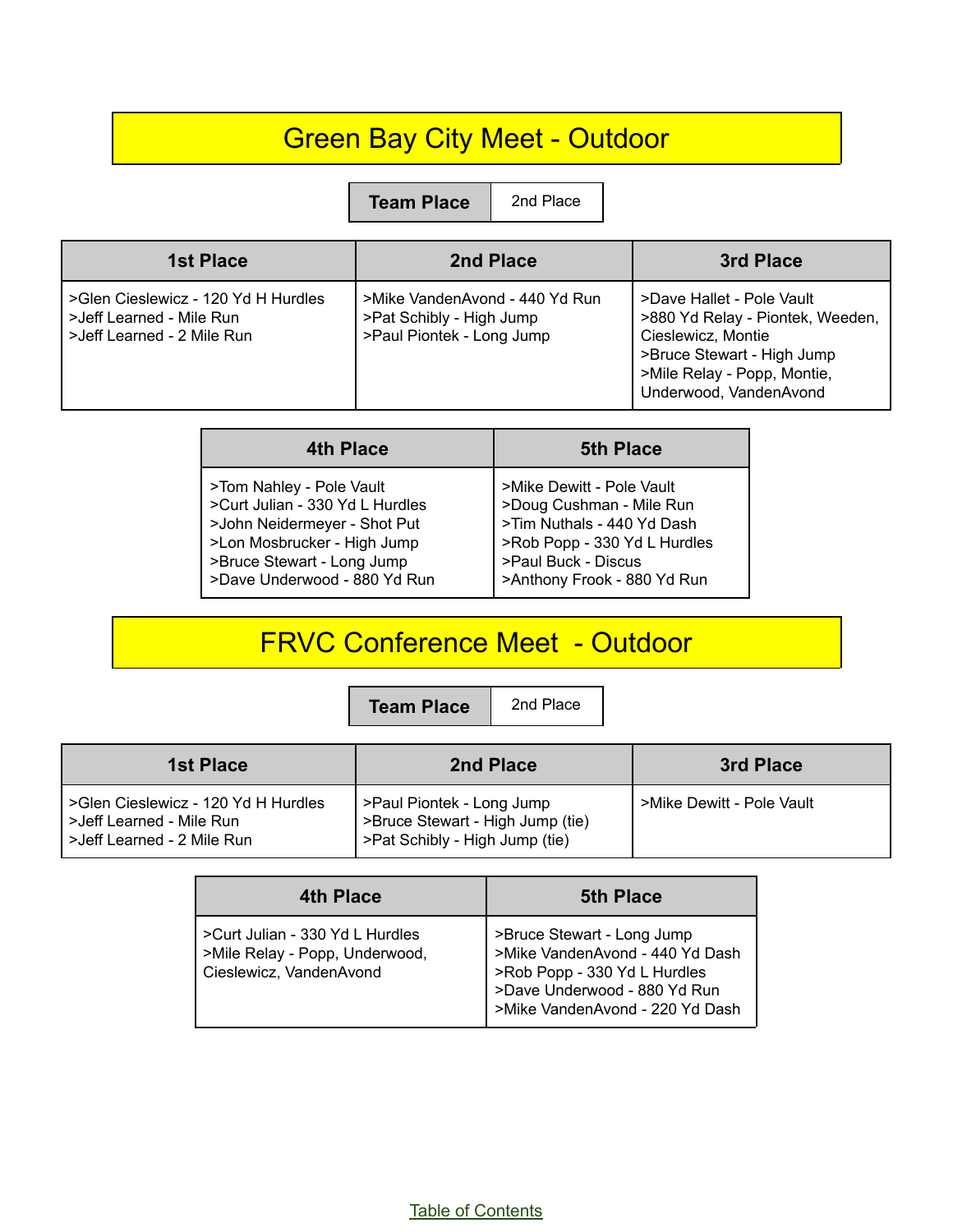## FRVC Conference Relays - Outdoor

**Team Place** Cancelled

## WIAA Regional

Top 4 qualify for the Sectional Meet

**Team Place** 1st Place

| <b>1st Place</b>                                                                                                                                                                                                                                                            | 3rd Place                                                                                  |
|-----------------------------------------------------------------------------------------------------------------------------------------------------------------------------------------------------------------------------------------------------------------------------|--------------------------------------------------------------------------------------------|
| <b>Sectional Qualifiers</b>                                                                                                                                                                                                                                                 | <b>Sectional Qualifiers</b>                                                                |
| >Jeff Learned - Mile Run<br>>Jeff Learned - 2 Mile Run<br>>Glen Cieslewicz - 120 Yd H Hurdles<br>>880 Yd Relay - Piontek, Weeden, Cieslewicz,<br>VandenAvond<br>>Dave Hallet - Pole Vault<br>>Pat Schibly - High Jump<br>>Paul Piontek - Long Jump<br>>Paul Wagner - Discus | >Rob Popp - 330 Yd L Hurdles<br>>Bruce Stewart - Long Jump<br>>John Neidermeyer - Shot Put |

## WIAA Sectional

Top 2 advance to the State Meet

|                                                             | <b>Team Place</b> | 2nd Place                                                                            |                                           |
|-------------------------------------------------------------|-------------------|--------------------------------------------------------------------------------------|-------------------------------------------|
| <b>1st Place</b><br><b>State Meet Qualifiers</b>            |                   |                                                                                      | 2nd Place<br><b>State Meet Qualifiers</b> |
| >880 Yd Relay - Piontek, Weeden, cieslewicz,<br>VandenAvond |                   | >Jeff Learned - 2 Mile Run<br>>Pat Schibly - High Jump<br>>Bruce Stewart - Long Jump |                                           |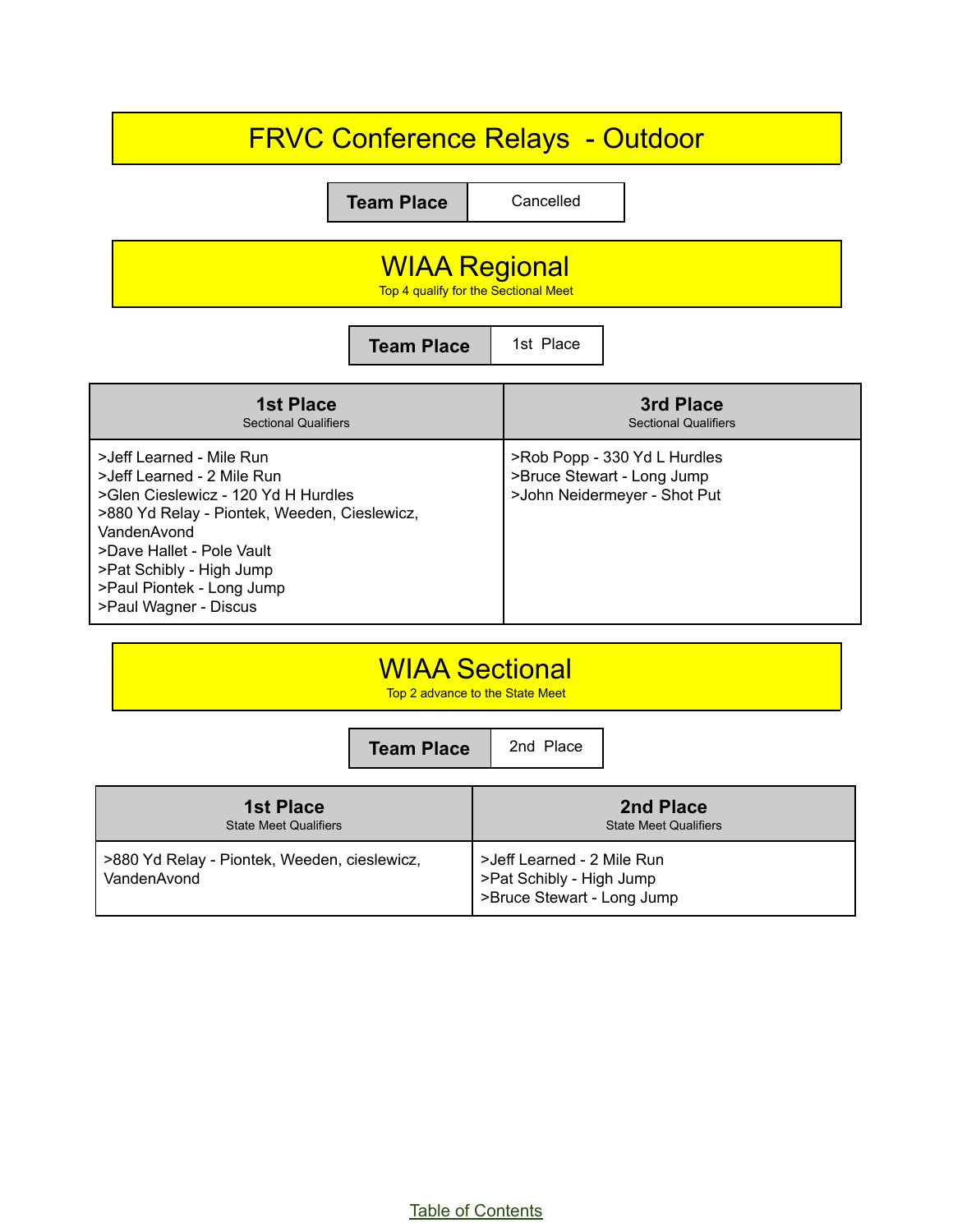## WIAA State Meet **Team Place** 6 Points

| 3rd Place                  | <b>10th Place</b>          | <b>Participants</b>                                                                     |
|----------------------------|----------------------------|-----------------------------------------------------------------------------------------|
| >Bruce Stewart - Long Jump | >Jeff Learned - 2 Mile Run | >880 Yd Relay - Piontek, Weeden,<br>Cieslewicz, VandenAvond<br>>Pat Schibly - High Jump |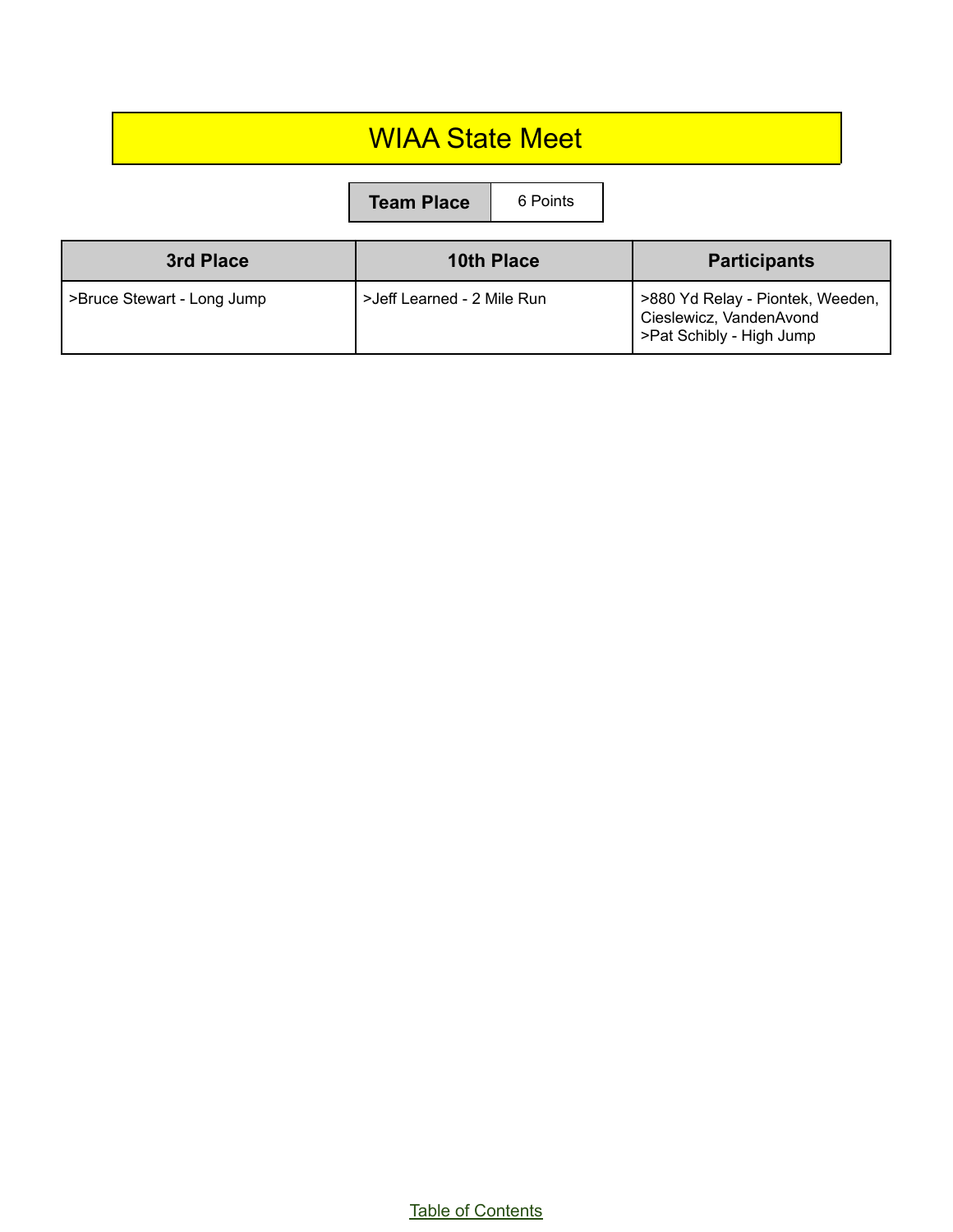<span id="page-48-0"></span>

## Coaching Staff

**Head Coach** Jack Drankoff

**Assistant Coaches** Pat Prochnow

Season Results

|                        |                                            |                                     | <b>Indoor</b>                       |                                     |  |
|------------------------|--------------------------------------------|-------------------------------------|-------------------------------------|-------------------------------------|--|
|                        | <b>Neenah Invite</b><br>2nd Place          | <b>Wausau Invite</b><br>4th Place   | <b>Oshkosh Titan</b><br>11th Place  | <b>FRVC Conference</b><br>3rd Place |  |
|                        |                                            |                                     | <b>Outdoor</b>                      |                                     |  |
|                        | <b>Preble/East Relays</b><br>6th Place     | <b>Hartford Relays</b><br>1st Place | <b>City Meet</b><br>2nd Place       | <b>Pius XI Relays</b><br>3rd Place  |  |
|                        | <b>FRVC Conference Relays</b><br>4th Place |                                     | <b>FRVC Conference</b><br>2nd Place | <b>Brown County</b><br>2nd Place    |  |
| <b>WIAA Tournament</b> |                                            |                                     |                                     |                                     |  |
|                        | <b>WIAA Regional</b><br>2nd Place          | 3rd Place                           | <b>WIAA Sectional</b>               | <b>WIAA State Meet</b><br>6 Points  |  |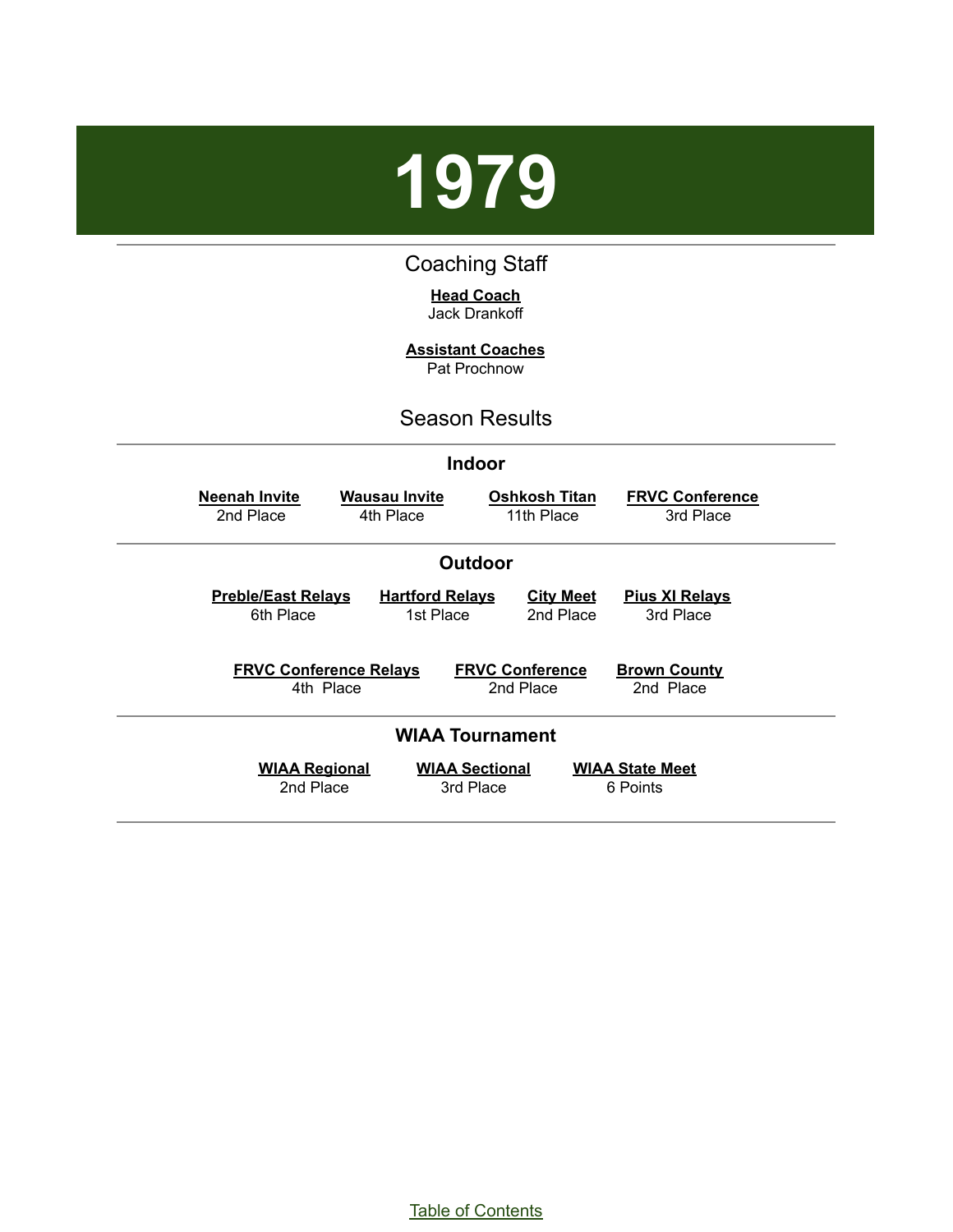#### Season Highlights

The 1979 Preble Men's Track and Field Team had limited success during the season winning only the Hartford Relays but finishing 2nd or 3rd in 8 other major meets.

The team was led by Glen Cieslewicz who finished in 6th place in the state meet in the Long Jump. and was also a constant high placer in the High Hurdles and relays. Pat Weas finished 7th at state in the 110 Yard High Hurdles and was also a constant high finisher in the 300 hurdles and relays. Paul Piontek was 8th at the state meet in the 440 yard dash and was a high finisher in Long Jump and relays. Other top performers were Paul Buck (weights), Tom Holschuh (middle distance and relays), Jeff Brey (middle distance and relays), Craig Rondou (weights), Gary Kimm (hurdles and relays), Tim Newtols (jumps, sprints, and relays), Todd Sincoular (sprints and relays), Curt Julian (hurdles), Peter Schibly (pole vault), Doug Cushman (distance), Jeff Kubiak (weights), Chris Peters (sprints and relays), Tim Nahley (pole vault), Bill Baker (pole vault), and Scott Schield (high jump).

#### Records Set

| Indoor        | No records set                                                                                                                                    |
|---------------|---------------------------------------------------------------------------------------------------------------------------------------------------|
| Outdoor       | Paul Piontek - 440 Yard Dash (50.5)                                                                                                               |
| <b>Relays</b> | Pat Weas, Peter Philipp, Gary Kimm - 360 Yard High Hurdle Shuttle (48.0)<br>Pat Weas, Gary Kimm, Curt Julian - 990 Yard Low Hurdle Relay (2:04.7) |



| 2nd Place                     | 4th Place                       | <b>5th Place</b>                     |
|-------------------------------|---------------------------------|--------------------------------------|
| I >Paul Piontek - 60 Yd. Dash | >Pat Weas - 60 Yd. High Hurdles | >Glen Cieslewicz - 60 Yd Low Hurdles |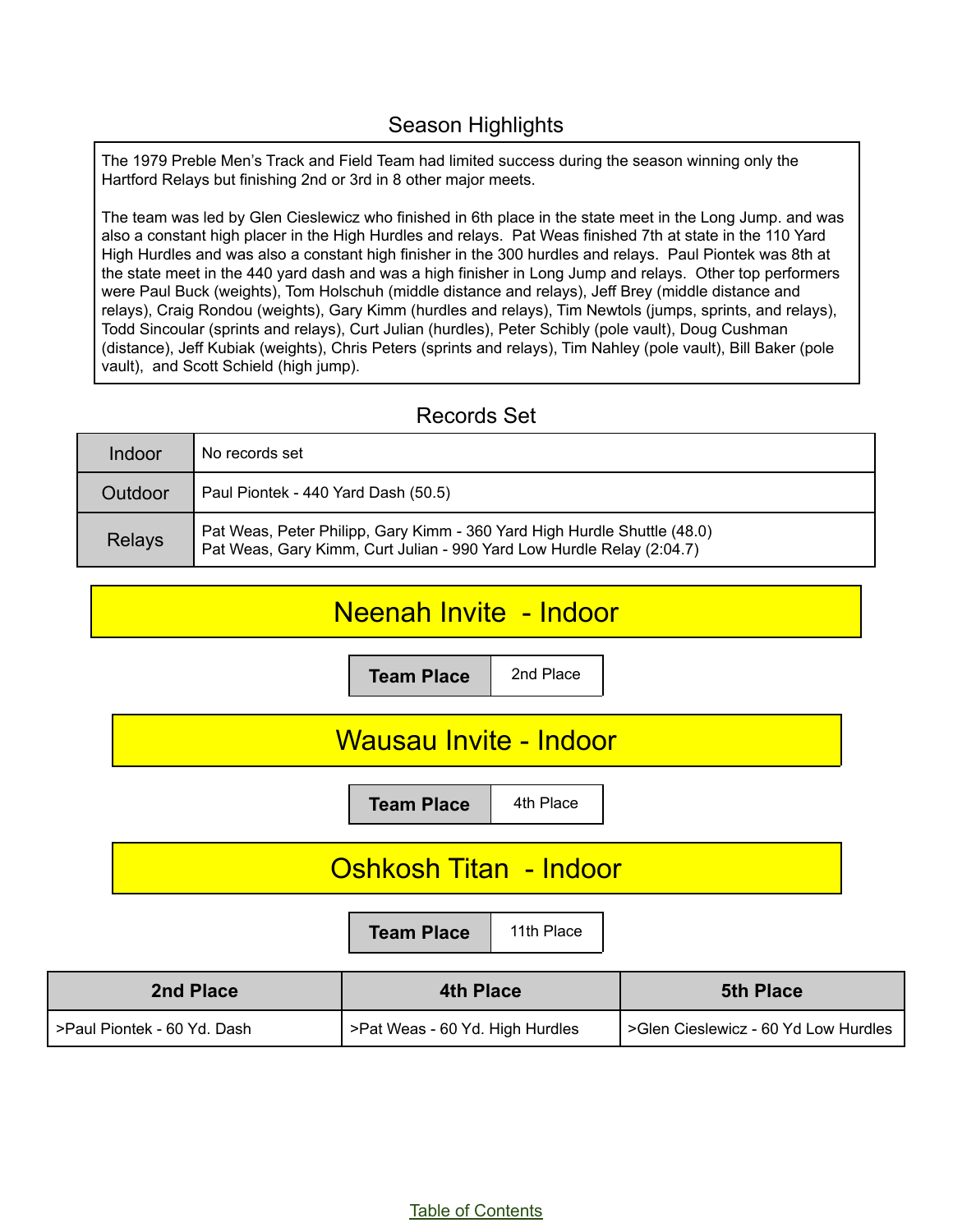## FRVC Conference Meet - Indoor

**Team Place** | 1st Place

| <b>1st Place</b>            | 2nd Place                                                       | 3rd Place                                                                                                                              |
|-----------------------------|-----------------------------------------------------------------|----------------------------------------------------------------------------------------------------------------------------------------|
| >Paul Piontek - 60 Yd. Dash | >Pat Weas - 60 Yd High Hurdles<br>>Pat Weas - 60 Yd Low Hurdles | >Glen Cieslewicz - 60 Yd Low Hurdles<br>>10 Lap Relay - Piontek, Holschuh,<br>C. Peters, Brey<br>>Glen Cieslewicz - 60 Yd High Hurdles |

| <b>4th Place</b>                                                                     | <b>5th Place</b>                                      |
|--------------------------------------------------------------------------------------|-------------------------------------------------------|
| >4 Lap Relay - Piontek, Newtols,<br>Sincoular, C. Peters<br>>Bill Baker - Pole Vault | >Tim Nahley - Pole Vault<br>>Paul Piontek - Long Jump |

## Preble/East Relays - Outdoor

**Team Place** | 6th Place

| 1st Place                                            | 2nd Place                                                                                             |
|------------------------------------------------------|-------------------------------------------------------------------------------------------------------|
| >480 Yd H Hurdle Relay - Weas, Philipp, Julian, Kimm | >Pole Vault Relay - Nahley, Baker, Schibly<br>>High Jump Relay - Scott Shield, VanSisteen, Cieslewicz |

| 4th Place                              | <b>5th Place</b>                                                                               |
|----------------------------------------|------------------------------------------------------------------------------------------------|
| Shot Put Relay - Kubiak, Rondou, Bloom | I >Mile Relay - Holschuh, VandenAvond, Kimm, Piontek<br>>Discus Relay - Keyser, Truttman, Buck |

## Hartford Relays - Outdoor

**Team Place** | 1st Place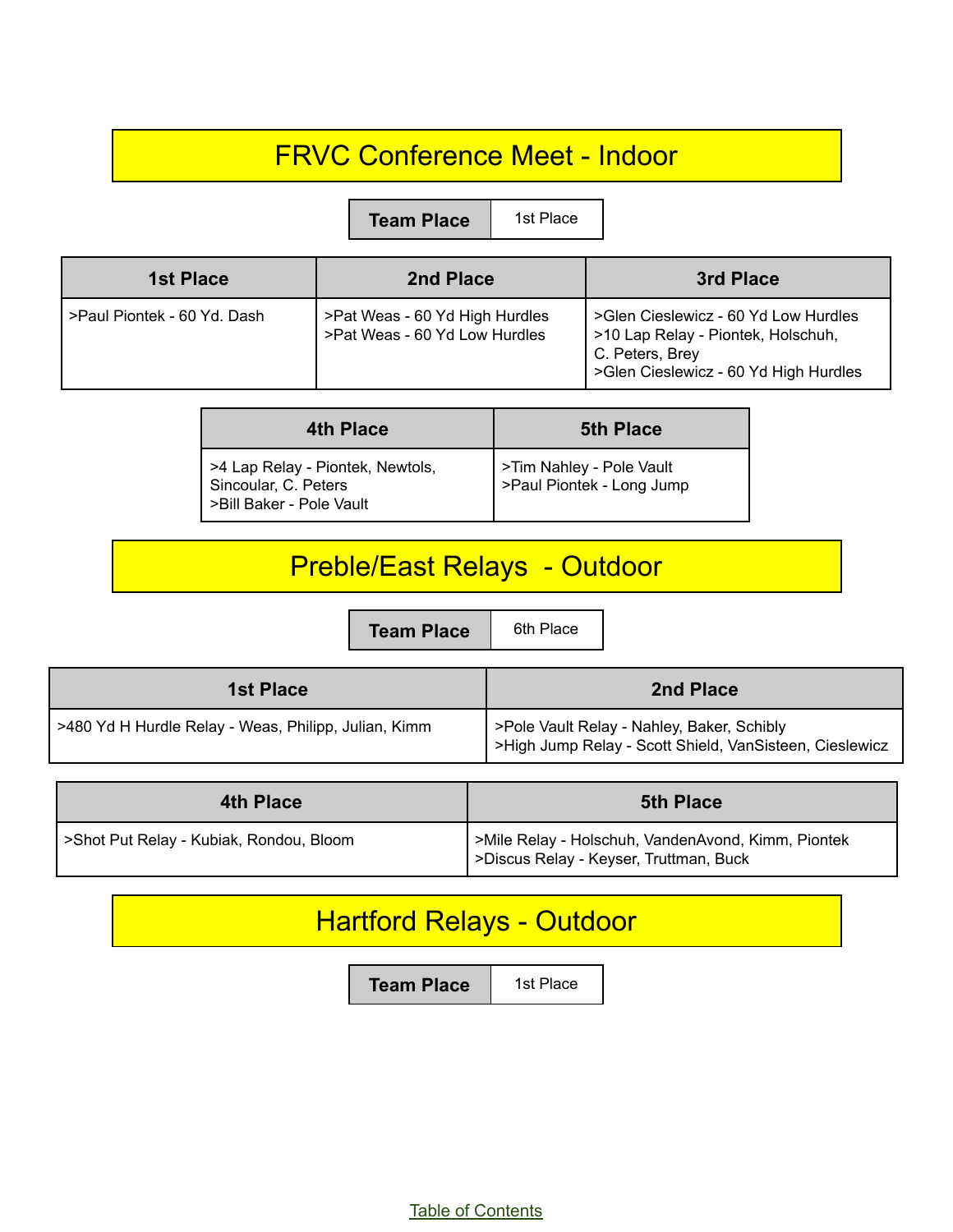## Green Bay City Meet - Outdoor

#### First Meet using Meters

**Team Place** 2nd Place

| 1st Place                                                                                               | 2nd Place                                                                             | 3rd Place                                                                                                                                                                       |
|---------------------------------------------------------------------------------------------------------|---------------------------------------------------------------------------------------|---------------------------------------------------------------------------------------------------------------------------------------------------------------------------------|
| >1600 m Relay - Holschuh, Piontek,<br>Weas, Brey<br>>Glen Cieslewicz - High Jump<br>>Paul Buck - Discus | >Paul Piontek - 400 m Dash<br>>Pat Weas - 300 m L Hurdles<br>>Craig Rondou - Shot Put | >Paul Piontek - 200 m Dash<br>>Tom Holschuh - 400 m Dash<br>>Pat Weas - 110 m H Hurdles<br>>800 m Relay - Newtols,<br>Sincoular, C. Peters, Cieslewicz<br>>Mike Keyser - Discus |

| 4th Place                                                                          | <b>5th Place</b>                                                                                                                                                                                         |
|------------------------------------------------------------------------------------|----------------------------------------------------------------------------------------------------------------------------------------------------------------------------------------------------------|
| >Jeff Brey - 800 m Run<br>>Gary Kimm - 110 m H Hurdles<br>>Bill Baker - Pole Vault | >Doug Cushman - 1600 m Run<br>>Ken Bettis - 3200 m Run<br>>Gary Kimm - 300 m L Hurdles<br>>Tim Nahley - Pole Vault<br>>Bob Vansistine - High Jump<br>>Tim Newtols - Long Jump<br>>Jeff Kubiak - Shot Put |

## Pius XI Relays - Outdoor

**Team Place** | 3rd Place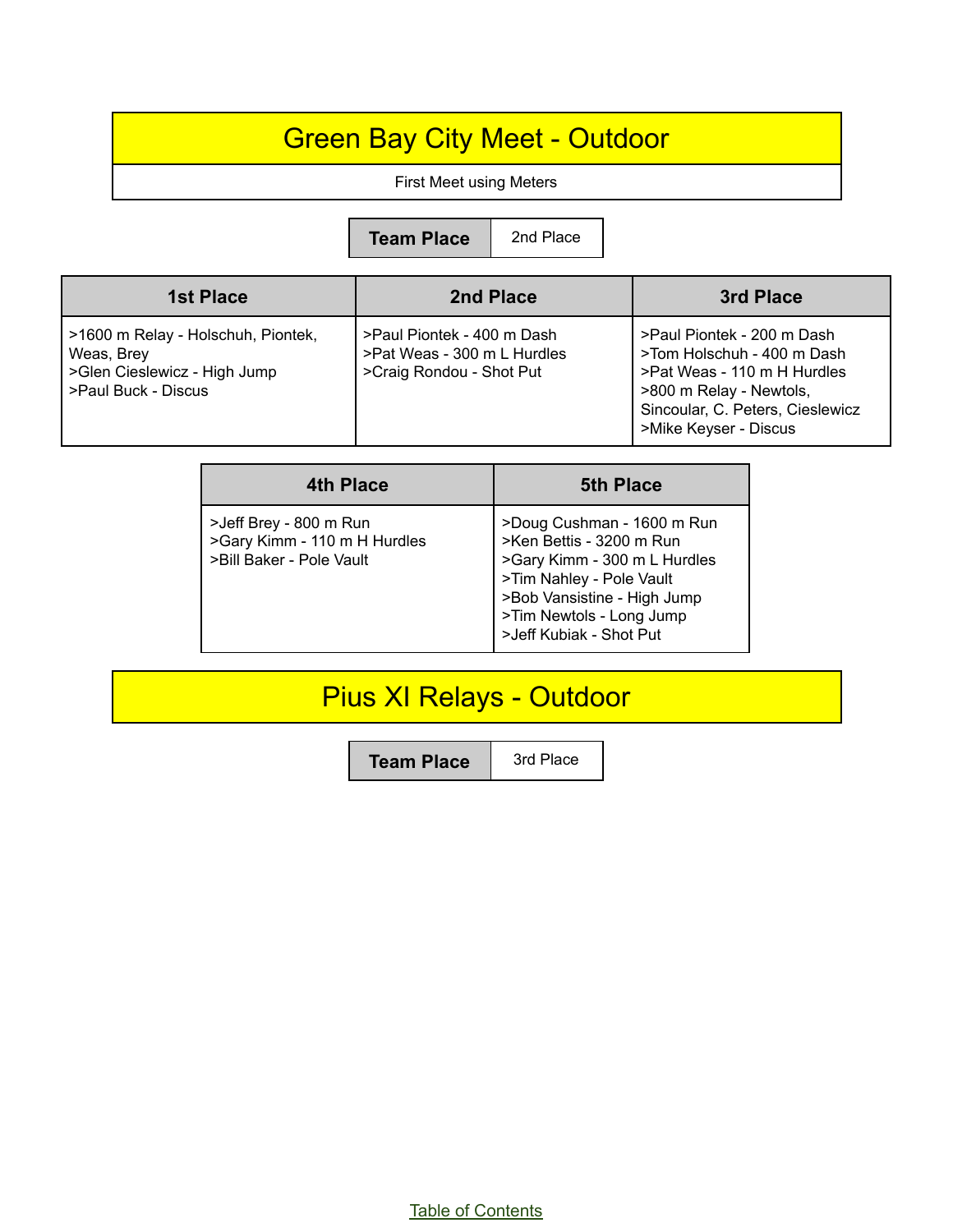## FRVC Conference Relays - Outdoor

**Team Place** 4th Place

| 1st Place                                     | 2nd Place                                                                                    | 3rd Place                                                                                                                                                    |
|-----------------------------------------------|----------------------------------------------------------------------------------------------|--------------------------------------------------------------------------------------------------------------------------------------------------------------|
| >Pole Vault Relay - Schibly, Baker,<br>Nahley | >Discus Relay - Nichol, Keyser, Buck<br>>High Jump Relay - Cieslewicz,<br>Vansistine, Nahley | >1600 m Relay - Brey, Newtols, C.<br>Peters, Cushman<br>>Shot Put Relay - Bloom, Kubiak,<br>Rondou<br>>Long Jump Relay - J.<br>Mossbrucker, Newtols, Philipp |

| 4th Place                                        | <b>5th Place</b>                                  |
|--------------------------------------------------|---------------------------------------------------|
| >1600 m Relay - Holschuh, Piontek,<br>Weas, Kimm | >3200 m Relay - Cushman,<br>Murphy, Steffen, Brey |

## FRVC Conference Meet - Outdoor

**Team Place** 2nd Place

| 1st Place                                                       | 2nd Place                                                                               | 3rd Place                                                                                             |
|-----------------------------------------------------------------|-----------------------------------------------------------------------------------------|-------------------------------------------------------------------------------------------------------|
| I >Paul Piontek - 400 m Dash<br>l >Pat Weas - 300 m Low Hurdles | >Craig Rondou - Shot Put<br>>Pat Weas - 110 m H Hurdles<br>>Glen Cieslewicz - Long Jump | >Paul Piontek - 100 m Dash<br>>Paul Buck - Discus<br>>1600 m Relay - Holschuh,<br>Piontek, Weas, Brey |

| 4th Place                                                                                     | <b>5th Place</b>          |
|-----------------------------------------------------------------------------------------------|---------------------------|
| >Jeff Kubiak - Shot Put<br>>Tim Nahley - Pole Vault (tie)<br>>Scott Scheild - High Jump (tie) | >Doug Cushman - 800 m Run |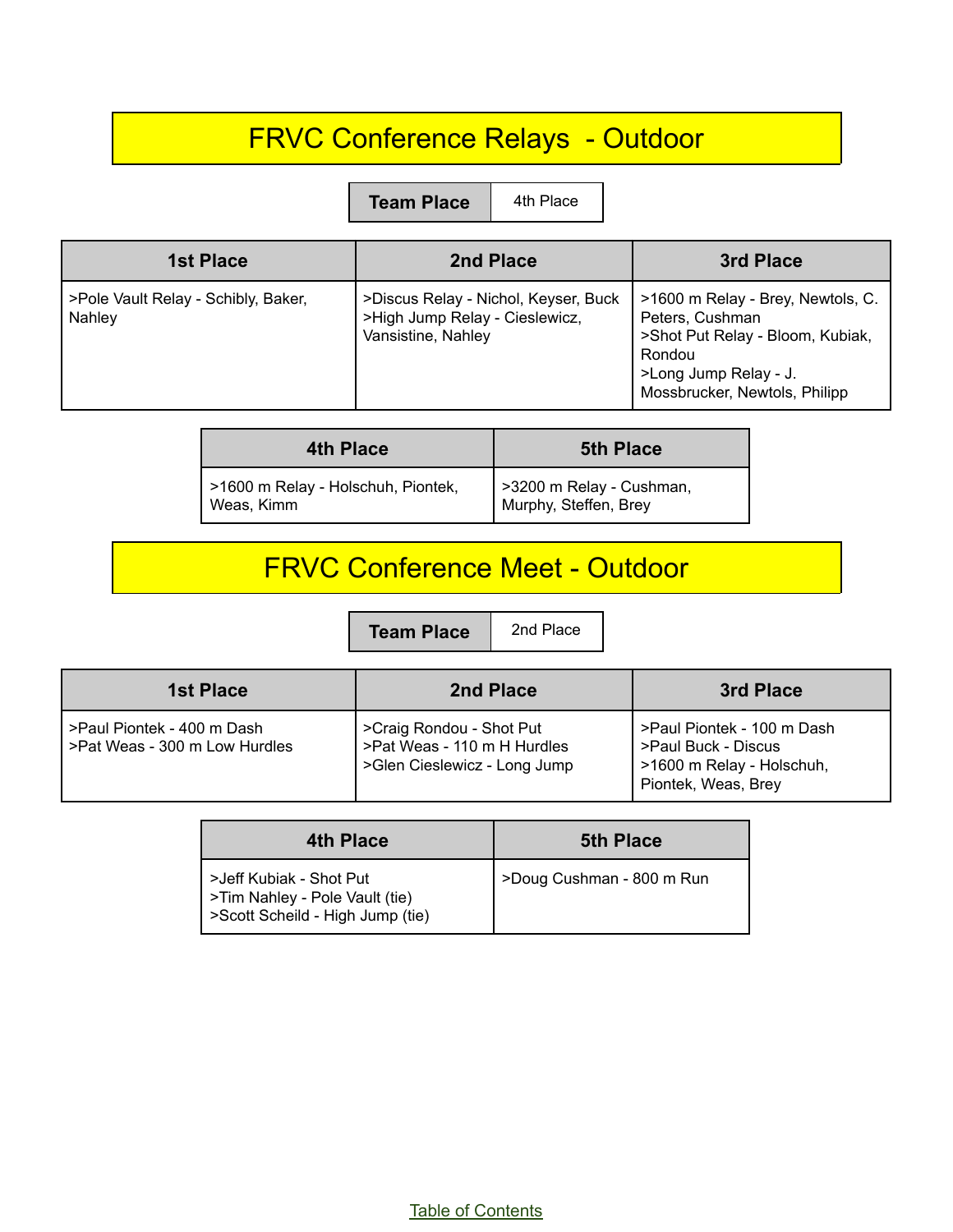## Brown County Meet - Outdoor

**Team Place** | 2nd Place

| <b>1st Place</b>                                                                                              | 2nd Place                                                                                                                                       | 3rd Place                                                                            |
|---------------------------------------------------------------------------------------------------------------|-------------------------------------------------------------------------------------------------------------------------------------------------|--------------------------------------------------------------------------------------|
| >Paul Piontek - 400 m Dash<br>>Pat Weas - 300 m L Hurdles<br>>1600 m Relay - Holschuh, Weas,<br>Piontek, Brey | >Paul Piontek - 100 m Dash<br>>Curt Julian - 300 m L Hurdles<br>>Craig Rondou - Shot Put<br>>Paul Buck - Discus<br>>Glen Cieslewicz - Long Jump | >Pat Weas - 110 m H Hurdles<br>>Jeff Brey - 800 m Run<br>>Peter Schibly - Pole Vault |

| 4th Place                 | <b>5th Place</b>                                         |
|---------------------------|----------------------------------------------------------|
| >Doug Cushman - 800 m Run | >Gary Kimm - 110 m H Hurdles<br>>Tim Newtols - Long Jump |

| <b>WIAA Regional</b><br>Top 4 qualify for the Sectional Meet |                   |           |                                          |
|--------------------------------------------------------------|-------------------|-----------|------------------------------------------|
|                                                              | <b>Team Place</b> | 2nd Place |                                          |
| <b>1st Place</b><br><b>Sectional Qualifiers</b>              |                   |           | 2nd Place<br><b>Sectional Qualifiers</b> |

>Paul Piontek - 100 Yd. Dash >Pat Weas - 330 Yd. L Hurdles >Glen Cieslewicz - Long Jump

#### **3rd Place**

>Pat Weas - 120 Yd H Hurdles

>Tim Newtols - Long Jump >Paul Buck - Discus

>Mile Relay - Holschuh, Piontek, Weas, Brey

Sectional Qualifiers

>Paul Piontek - 440 Yd Dash >Gary Kimm - 120 yd H Hurdles >880 Yd Relay - Sincoular, Newtols, Peters, Cieslewicz